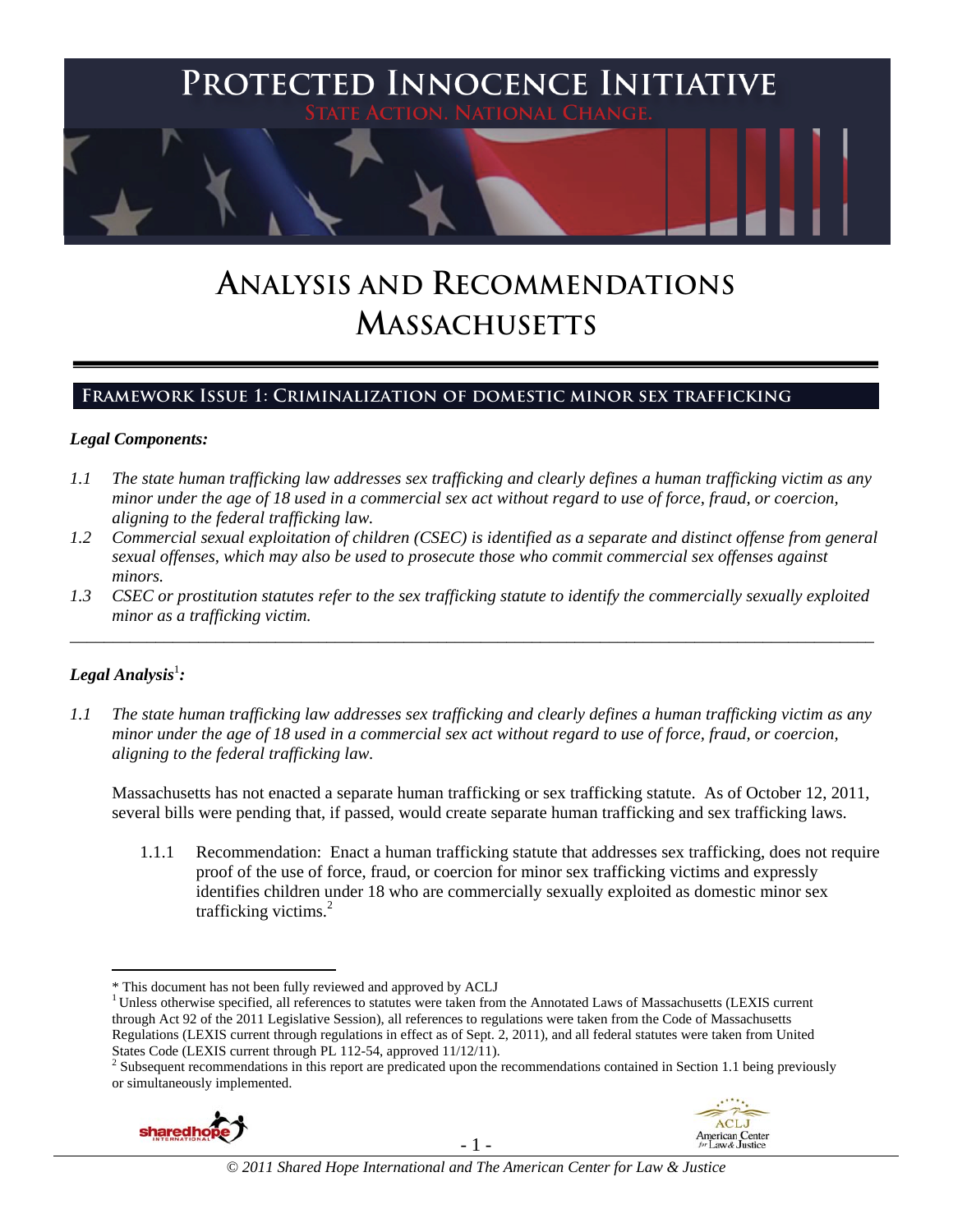*1.2 Commercial sexual exploitation of children (CSEC) is identified as a separate offense from general sexual offenses, which may also be used to prosecute those who commit commercial sex offenses against a minor.*

The following state laws create separate and specific crimes of commercial sexual exploitation of children:

1. Mass. Gen. Laws ch. 265, § 26C(b) (Enticement of children) makes it illegal for

Any one [sic] who entices<sup>3</sup> a child under the age of 16, or someone he believes to be a child under the age of 16, to enter, exit or remain within any vehicle, dwelling, building, or other outdoor space with the intent that he or another person will violate section 13B [Indecent assault and battery on child under fourteen], 13B 1/2 [Indecent assault and battery on child under —aggravating factors], 13B 3/4 [Indecent assault and battery on child under fourteen—previous youthful offender], . . . 23 [Rape and abuse of child ], 23A [Rape and abuse of a child—aggravating factors], 23B [Rape and abuse of child previous youthful offender], . . . of chapter 265, section 4A [Promoting child prostitution; mandatory sentence], . . . 28 [Matter harmful to minors—dissemination or possession with intent], . . . 29A [Child] pornography—enticement, solicitation, employment of children], 29B [child pornography dissemination], 29C [child pornography—purchase or possession], 35A [Obscene material/acts—acts with child under sixteen],  $\overline{53}$  [Common night walkers, disorderly persons and disturbers of the peace<sup>4</sup>] or 53A [Engaging in sexual conduct for a fee; payors and payees; penalties] of chapter 272, or any offense that has as an element the use or attempted use of force . . . .

A conviction under Mass. Gen. Laws ch. 265, § 26C(b) is punishable by imprisonment up to 5 years in the state prison<sup>5</sup> or imprisonment up to  $2\frac{1}{2}$  years in the house of correction, or by imprisonment and a fine up to  $$5,000$ .<sup>6</sup>

2. Mass. Gen. Laws ch. 272, § 2 (Abduction of persons for the purpose of prostitution or unlawful sexual intercourse) provides, "Whoever fraudulently and deceitfully entices or takes away a person from the house of his parent or guardian or elsewhere, for the purpose of prostitution or for the purpose of unlawful sexual intercourse, and whoever aids and assists in such abduction for such purpose, shall be punished by imprisonment in the state prison for not more than three years or in jail

Mass. Gen. Laws ch. 279, § 6 (Sentence to jail or house of correction) states, "Whoever is convicted of a crime punishable wholly or in part by imprisonment in jail may be sentenced to such imprisonment in the house of correction or to confinement at hard labor either in the jail or house of correction; and if convicted of a crime punishable by imprisonment in the house of correction may be sentenced to such imprisonment in a jail." Mass. Gen. Laws ch. 126, § 8 (Houses of correction provided by county) explains that a house of correction is operated by the county. Here and elsewhere in this report that imprisonment in a jail or house of correction is mentioned, it appears that those two terms are used interchangeably.





<sup>&</sup>lt;sup>3</sup> Mass. Gen. Laws ch. 265, § 26C(a) defines "entice" as "to lure, induce, persuade, tempt, incite, solicit, coax, or invite."  $4 \text{ Mose}$  Gen. Laws ch. 272, § 53 states.  $<sup>4</sup>$  Mass. Gen. Laws ch. 272,  $\S$  53 states,</sup>

<sup>(</sup>a) Common night walkers, common street walkers, both male and female, persons who with offensive and disorderly acts or language accost or annoy persons of the opposite sex, lewd, wanton and lascivious persons in speech or behavior, keepers of noisy and disorderly houses, and persons guilty of indecent exposure shall be punished by imprisonment in a jail or house of correction for not more than 6 months, or by a fine of not more than \$200, or by both such fine and imprisonment. (b) Disorderly persons and disturbers of the peace, for the first offense, shall be punished by a fine of not more than \$150. On a second or subsequent offense, such person shall be punished by imprisonment in a jail or house of correction for not more than 6 months, or by a fine of not more than \$200, or by both such fine and

imprisonment. 5 Mass. Ann. Laws ch. 274, § 1 (Felony and Misdemeanor) states, "A crime punishable by death or imprisonment in the state prison is a felony. All other crimes are misdemeanors." In determining whether a crime is a felony or misdemeanor, "'[T]he issue is how the crime itself may *potentially* be punished, not how a particular defendant before a particular court may be punished.'" United States v. Sousa, 468 F.3d 42, 45 (1st Cir. 2006) (quoting Commonwealth v. Smith, 829 N.E.2d 1090, 1092 n.1 (Mass. 2005)). In other words, an offense is classified as a felony if the offense is punishable by imprisonment in a state prison and not whether the offender is actually sentenced to a term of imprisonment in state prison. Here and elsewhere in this report that a potential punishment of imprisonment in state prison is mentioned, the offense is classified as a felony.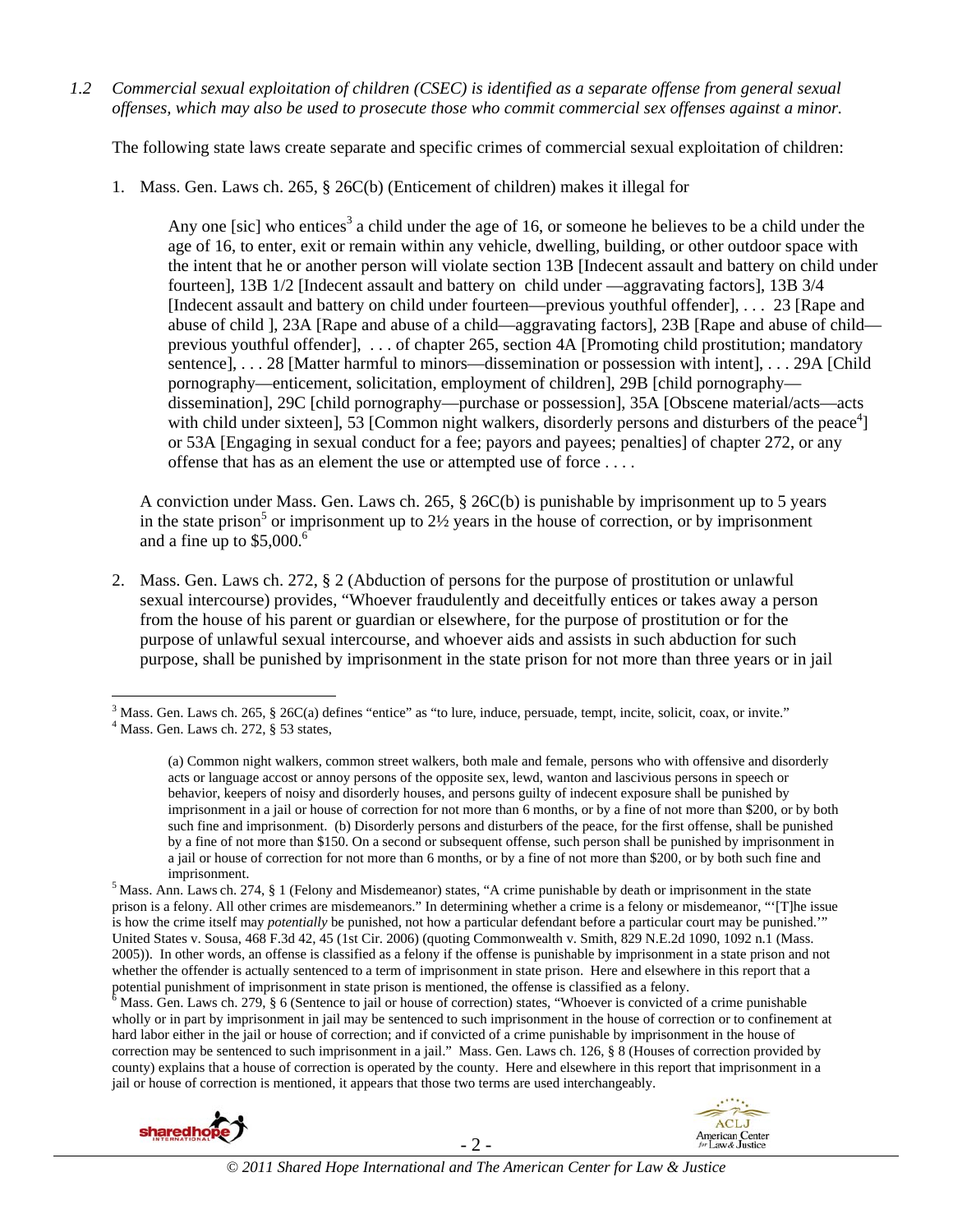for not more than one year or by a fine of not more than one thousand dollars, or by both such fine and imprisonment in jail."

- 3. Mass. Gen. Laws ch. 272, § 4A (Promoting child prostitution; mandatory sentence) makes it a crime if a person "induces a minor to become a prostitute, or . . . knowingly aids and assists in such inducement." A conviction under Mass. Gen. Laws ch. 272, § 4A is punishable by imprisonment between 3–5 years in the state prison and a fine of  $$5,000$ .<sup>7</sup> Mass. Gen. Laws ch. 272, § 4A.
- 4. Mass. Gen. Laws ch. 272, § 4B (Deriving support from child prostitution; mandatory sentence), makes it a crime if a person "lives or derives support or maintenance, in whole or in part, from the earnings or proceeds of prostitution committed by a minor, knowing the same to be earnings or proceeds of prostitution, or shares in such earnings, proceeds or monies." A conviction under Mass. Gen. Laws ch. 272, § 4B is punishable by imprisonment for at least 5 years in the state prison and a fine of  $$5,000$ .<sup>8</sup> Mass. Gen. Laws ch. 272,  $§$  4B.
- 5. Mass. Gen. Laws ch. 272, § 29A (Child pornography—enticement, solicitation, employment of children) states,

(a) Whoever, either with knowledge that a person is a child under eighteen years of age or while in possession of such facts that he should have reason to know that such person is a child under eighteen years of age, and with lascivious intent, hires, coerces, solicits or entices, employs, procures, uses, causes, encourages, or knowingly permits such child to pose or be exhibited in a state of nudity, for the purpose of representation or reproduction in any visual material, shall be punished . . . . (b) Whoever, either with knowledge that a person is a child under eighteen years of age or while in possession of such facts that he should have reason to know that such person is a child under eighteen years of age, hires, coerces, solicits or entices, employs, procures, uses, causes, encourages, or knowingly permits such child to participate or engage in any act that depicts, describes, or represents sexual conduct for the purpose of representation or reproduction in any visual material, or to engage in any live performance involving sexual conduct, shall be punished . . . .

Convictions under Mass. Gen. Laws ch. 272, § 29A are punishable by imprisonment between 10–20 years, a fine of \$10,000–\$50,000, or both imprisonment and a fine.

6. Mass. Gen. Laws ch. 272, § 53A(b) (Engaging in sexual conduct for fee; payors and payees; penalties) makes it a crime if a person "pays, agrees to pay, or offers to pay any person with the intent to engage in sexual conduct with a child under the age of 14, or . . . is paid, agrees to pay, or agrees that a third person be paid in return for aiding a person who intends to engage in sexual conduct with a child under the age of 14." A conviction under Mass. Gen. Laws ch. 272, § 53A(b) is punishable by imprisonment up to 10 years in the state prison, or imprisonment up to  $2\frac{1}{2}$  years in the house of correction. Mass. Gen. Laws ch. 272, § 53A(b).

Sexual offense laws that may apply in cases of commercial sexual exploitation of a child include the following:

1. Mass. Gen. Laws ch. 265, § 13B (Indecent assault and battery on child under fourteen) states,

<sup>&</sup>lt;sup>8</sup> The statute also specifies that the sentence "shall not be reduced to less than five years, nor suspended, nor shall any person convicted under this section be eligible for probation, parole or furlough or receive any deduction from his sentence for good conduct or otherwise until he shall have served five years of such sentence." Mass. Gen. Laws ch. 272, § 4B.





 $^7$  The statute also specifies that the sentence "shall not be reduced to less than three years, nor suspended, nor shall any person convicted under this section be eligible for probation, parole or furlough or receive any deduction from his sentence for good conduct or otherwise until he shall have served three years of such sentence." Mass. Gen. Laws ch. 272, § 4A.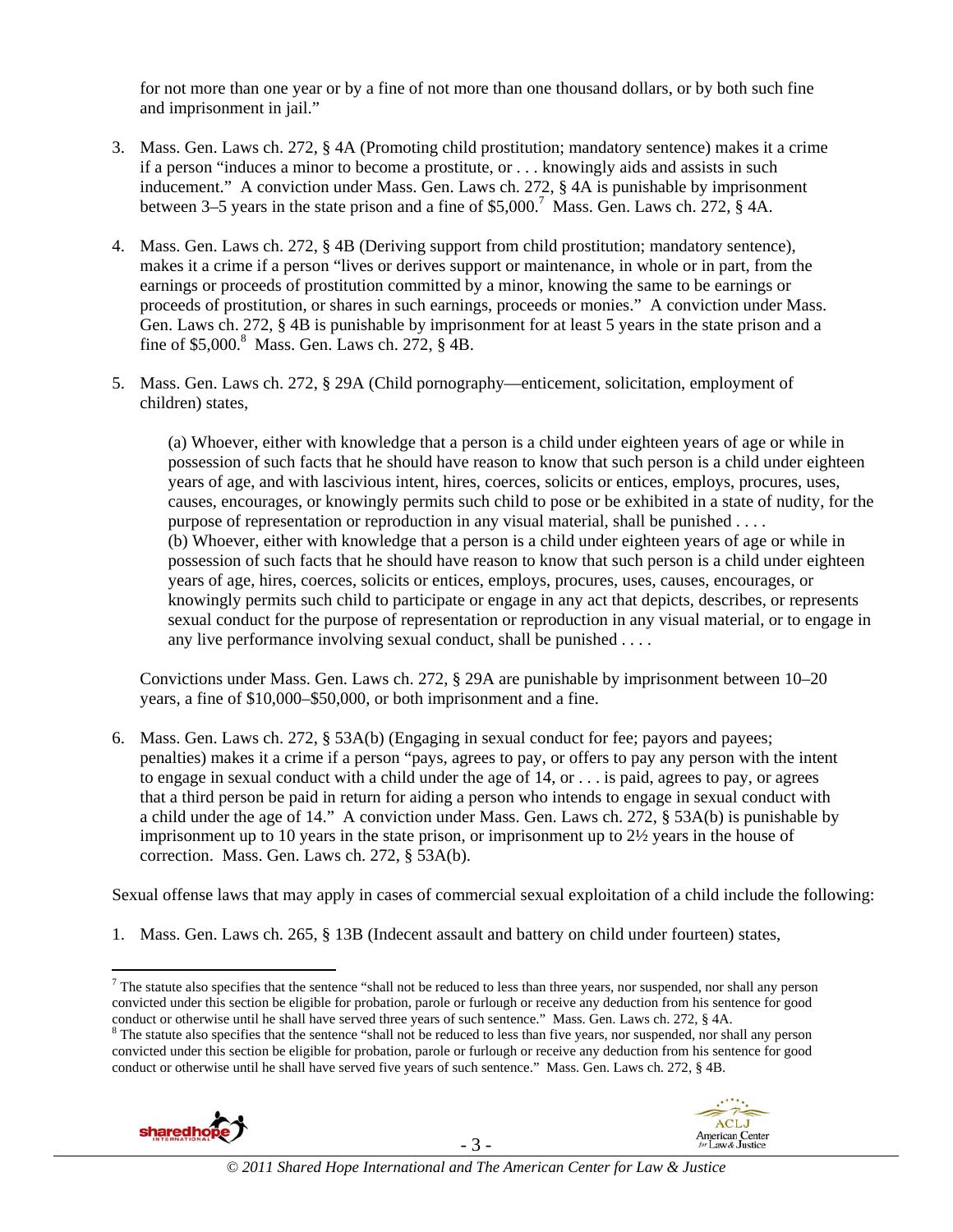Whoever commits an indecent assault and battery<sup>9</sup> on a child under the age of 14 shall be punished by imprisonment in the state prison for not more than 10 years, or by imprisonment in the house of correction for not more than 2½ years. . . .

In a prosecution under this section, a child under the age of 14 years shall be deemed incapable of consenting to any conduct of the defendant for which such defendant is being prosecuted.

Mass. Gen. Laws ch. 265, § 13B 1/2 (Indecent assault and battery on child under fourteen aggravating factors) states,

Whoever commits an indecent assault and battery on a child under the age of 14 and: (a) the indecent assault and battery was committed during the commission or attempted commission of the following offenses: . . . (6) kidnapping as set forth in section 26 of chapter 265; . . . (11) posing or exhibiting child in state of nudity or sexual conduct as set forth in section 29A of chapter 272; or

(b) at the time of commission of said indecent assault and battery, the defendant was a mandated reporter as is defined in section 21 of chapter 119, shall be punished by imprisonment in the state prison for life or for any term of years, but not less than 10 years. The sentence imposed on such person shall not be reduced to less than 10 years, or suspended, nor shall any person convicted under this section be eligible for probation, parole, work release, or furlough or receive any deduction from his sentence for good conduct until he shall have served 10 years of such sentence. . . .

- 2. Mass. Gen. Laws ch. 265, § 13L (Reckless endangerment of children) makes it a crime if a person "wantonly or recklessly<sup>10</sup> engages in conduct that creates a substantial risk of serious bodily injury or sexual abuse<sup>11</sup> to a child or wantonly or recklessly fails to take reasonable steps to alleviate such risk where there is a duty to act." A conviction under Mass. Gen. Laws ch. 265, §13L is punishable by imprisonment up to 2½ years in the house of correction.
- 3. Mass. Gen. Laws ch. 265, § 23 (Rape and abuse of child) makes it a crime if a person "unlawfully has sexual intercourse or unnatural sexual intercourse, and abuses a child under 16 years of age." A conviction under Mass. Gen. Laws ch. 265, §23 generally will "be punished by imprisonment in the state prison for life or for any term of years or, except as otherwise provided, for any term in a jail or house of correction," except that Mass. Gen. Laws Ch. 265, §23A (Rape and abuse of child aggravating factors) provides enhanced penalties in the following circumstances:

(a) there exists more than a 5 year age difference between the defendant and the victim and the victim is under 12 years of age;

(b) there exists more than a 10 year age difference between the defendant and the victim where the

<sup>&</sup>lt;sup>11</sup> Mass. Gen. Laws ch. 265, §13L (Reckless endangerment of children) defines "sexual abuse" as "an indecent assault and battery on a child under 14 under section 13B of chapter 265; aggravated indecent assault and battery on a child under 14 under section 13B1/2 of said chapter 265; . . . indecent assault and battery on a person age 14 or over under section 13H of said chapter 265; . . . rape of a child under 16 with force under section 22A of said chapter 265; aggravated rape of a child under 16 with force under section 22B of said chapter 265; . . . rape and abuse of a child under section 23 of said chapter 265; aggravated rape and abuse of a child under section 23A of said chapter 265; . . . and assault of a child with intent to commit rape under section 24B of said chapter 265."





<sup>&</sup>lt;sup>9</sup> See infra note 11 for the definition of "sexual abuse" under Mass. Gen. Laws ch. 265, §13L (Reckless endangerment of children), which explains that "sexual abuse" includes "an indecent assault and battery on a child un

<sup>&</sup>lt;sup>10</sup> Mass. Gen. Laws ch. 265, §13L (Reckless endangerment of children) states, "For the purposes of this section, such wanton or reckless behavior occurs when a person is aware of and consciously disregards a substantial and unjustifiable risk that his acts, or omissions where there is a duty to act, would result in serious bodily injury or sexual abuse to a child. The risk must be of such nature and degree that disregard of the risk constitutes a gross deviation from the standard of conduct that a reasonable person would observe in the situation."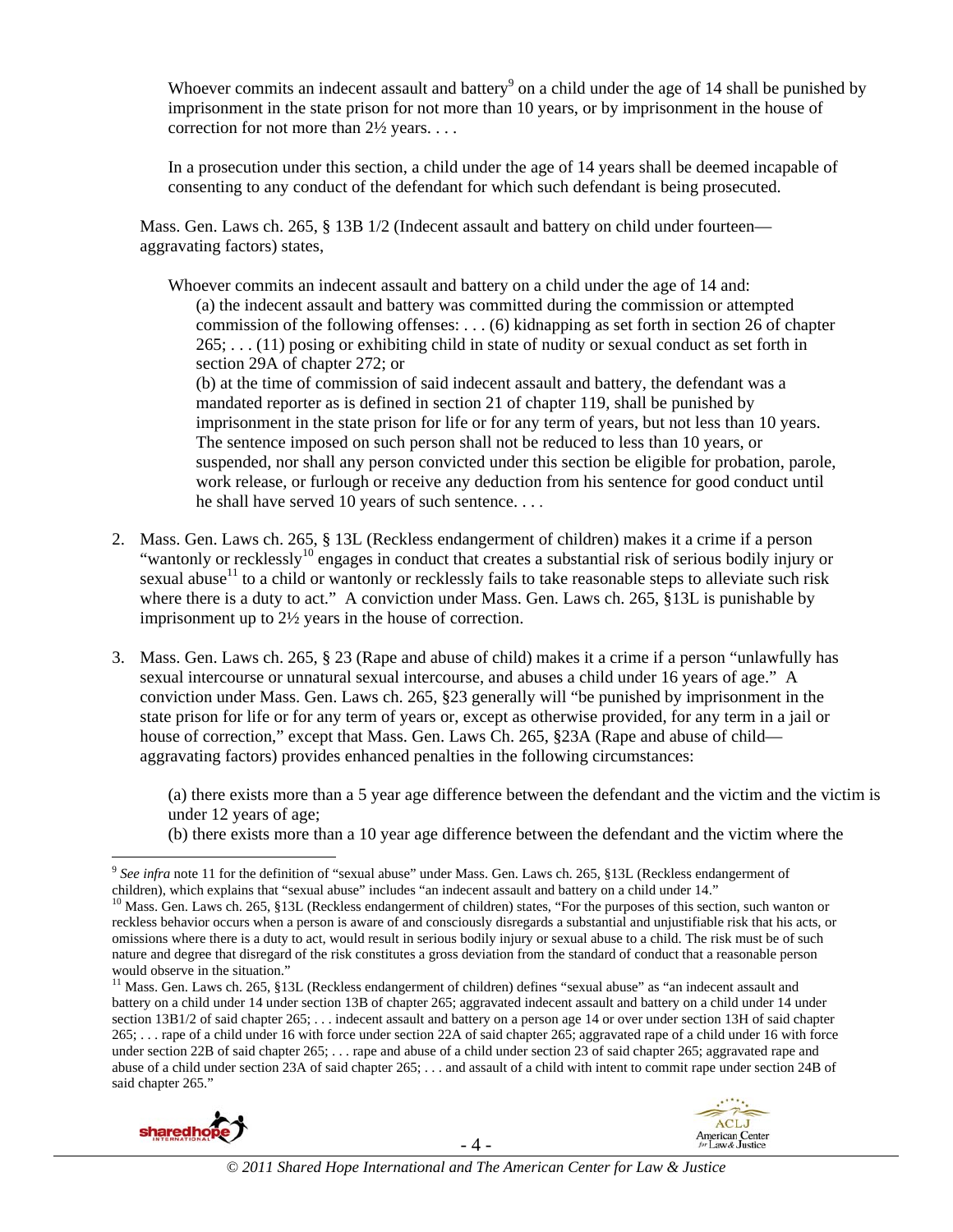victim is between the age of 12 and 16 years of age; or

(c) at the time of such intercourse, was a mandated reporter as defined in section 21 of chapter 119, shall be punished by imprisonment in the state prison for life or for any term of years, but not less than 10 years. The sentence imposed on such person shall not be reduced to less than 10 years, or suspended, nor shall any person convicted under this section be eligible for probation, parole, work release, or furlough or receive any deduction from his sentence for good conduct until he shall have served 10 years of such sentence. . . .

- 4. Mass. Gen. Laws ch. 265, § 24B (Assault on child under sixteen with intent to commit rape) makes it a crime if a person "assaults a child under sixteen with intent to commit a rape, as defined in [ch. 277, § 39]."12 A conviction under Mass. Gen. Laws ch. 265, § 24B will "be punished by imprisonment in the state prison for life or for any term of years; and whoever over the age of eighteen commits a subsequent such offense shall be punished by imprisonment in the state prison for life or for any term of years but not less than five years."
- 5. Mass. Gen. Laws ch. 272, § 4 (Enticing to unlawful intercourse) makes it a crime if a person "induces any person under 18 years of age of chaste life to have unlawful sexual intercourse." A conviction under Mass. Gen. Laws ch. 272, § 4 is punishable by imprisonment up to 3 years in the state prison or imprisonment up to  $2\frac{1}{2}$  years in a jail or house of correction, a fine up to \$1,000, or both imprisonment and a fine. Mass. Gen. Laws ch. 272, § 4.
- 6. Mass. Gen. Laws ch. 272, § 35A (Obscene material/acts—acts with child under sixteen) makes it a crime if a person "commits any unnatural and lascivious  $\text{act}^{13}$  with a child under the age of sixteen." An offender's first conviction under Mass. Gen. Laws ch. 272, § 35A is punishable by imprisonment up to 5 years in the state prison or imprisonment up to 2½ years in jail or the house of correction, or a fine of \$100–\$1,000, while subsequent convictions by adult offenders (persons over the age of eighteen) are punishable by imprisonment for at least 5 years in the state prison. Mass. Gen. Laws ch. 272, § 35A.
- *1.3 CSEC or prostitution statutes refer to the human trafficking statute to identify the commercially sexually exploited minor as a trafficking victim.*

Massachusetts has not enacted a human trafficking statute.

1.3.1 Recommendation: Upon enactment of a human trafficking law, Massachusetts should amend its CSEC laws to refer to the human trafficking statute.

<sup>(6)</sup> whether the depiction is of a child engaging in or being engaged in sexual conduct, including, but not limited to, sexual intercourse, unnatural sexual intercourse, bestiality, masturbation, sado-masochistic behavior, or lewd exhibition of the genitals.





<sup>&</sup>lt;sup>12</sup> Mass. Gen. Laws ch. 277, § 39 (Meaning of certain words and phrases) defines "rape" as "[s]exual intercourse or unnatural sexual intercourse by a person with another person who is compelled to submit by force and against his will or by threat of bodily injury, or sexual intercourse or unnatural sexual intercourse with a child under sixteen years of age." 13 Mass. Gen. Laws ch. 272, § 31 (Obscene material/acts—definitions) defines, "Lascivious intent" as

a state of mind in which the sexual gratification or arousal of any person is an objective. For the purposes of prosecution under this chapter, proof of lascivious intent may include, but shall not be limited to, the following:

<sup>(1)</sup> whether the circumstances include sexual behavior, sexual relations, infamous conduct of a lustful or obscene nature, deviation from accepted customs and manners, or sexually oriented displays;

<sup>(2)</sup> whether the focal point of a visual depiction is the child's genitalia, pubic area, or breast area of a female child;

<sup>(3)</sup> whether the setting or pose of a visual depiction is generally associated with sexual activity;

<sup>(4)</sup> whether the child is depicted in an unnatural pose or inappropriate attire, considering the child's age;

<sup>(5)</sup> whether the depiction denotes sexual suggestiveness or a willingness to engage in sexual activity;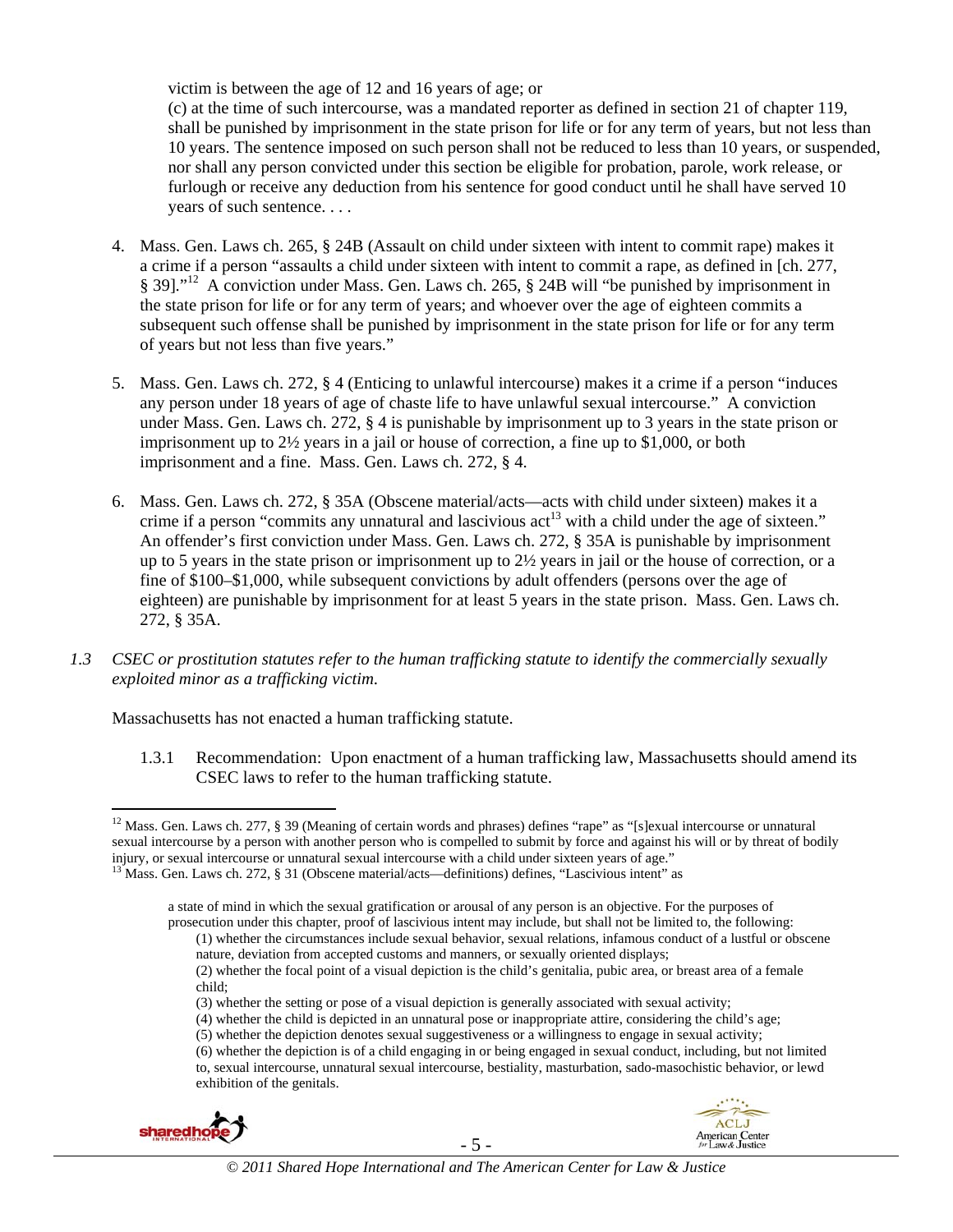# **Framework Issue 2: Criminal Provisions Addressing Demand**

#### *Legal Components:*

- *2.1 The state sex trafficking law can be applied to buyers of commercial sex acts from a victim of domestic minor sex trafficking.*
- *2.2 Buyers of commercial sex acts with a minor can be prosecuted under CSEC laws.*
- *2.3 Solicitation of prostitution laws differentiate between buying sex acts with an adult and buying sex acts with a minor under 18.*
- *2.4 Penalties for buyers of commercial sex acts with minors are as high as federal penalties.*
- *2.5 Using the Internet to lure, entice, or purchase, or attempt to lure, entice, or purchase commercial sex acts with a minor is a separate crime or results in an enhanced penalty for buyers.*
- *2.6 No age mistake defense is permitted for a buyer of commercial sex acts with any minor under 18.*
- *2.7 Base penalties for buying sex acts with a minor are sufficiently high for all minors under 18 and not reduced for older minors.*
- *2.8 Financial penalties for buyers of commercial sex acts with minors are sufficiently high to make it difficult for buyers to hide the crime.*
- *2.9 Buying and possessing child pornography carries penalties as high as similar federal offenses.*
- *2.10 Convicted buyers of commercial sex acts with minors and child pornography are required to register as sex offenders.*

\_\_\_\_\_\_\_\_\_\_\_\_\_\_\_\_\_\_\_\_\_\_\_\_\_\_\_\_\_\_\_\_\_\_\_\_\_\_\_\_\_\_\_\_\_\_\_\_\_\_\_\_\_\_\_\_\_\_\_\_\_\_\_\_\_\_\_\_\_\_\_\_\_\_\_\_\_\_\_\_\_\_\_\_\_\_\_\_\_\_\_\_\_\_

# *Legal Analysis:*

*2.1 The state sex trafficking law can be applied to the buyers of commercial sex acts from a victim of domestic minor sex trafficking*

Massachusetts has not enacted a human or sex trafficking law, and therefore, buyers of sex acts with a minor cannot be charged with domestic minor sex trafficking.

- 2.1.1 Recommendation: Enact human trafficking and sex trafficking laws that applies to buyers of commercial sex with minors.
- *2.2 Buyers of commercial sex acts with a minor can be prosecuted under CSEC laws.*

Massachusetts has made it a crime to buy sex acts with a minor through two CSEC laws. A buyer who "pays, agrees to pay, or offers to pay" a person "to engage in sexual conduct with a child under the age of 14" may be prosecuted under Mass. Gen. Laws ch. 272, § 53A(b) (Engaging in sexual conduct for fee; payors and payees; penalties), which is punishable by imprisonment up to 10 years in the state prison or imprisonment up to 2½ years in the house of correction. Mass. Gen. Laws ch. 272, § 53A(b).

A buyer also may be prosecuted under Mass. Gen. Laws ch. 265, § 26C(b) (Enticement of children) to the extent that the buyer "entices a child under the age of 16, or someone he believes to be a child under the age of 16, to enter, exit or remain within any vehicle, dwelling, building, or other outdoor space with the intent" to engage in sexual conduct with a minor in violation of Mass. Gen. Laws ch. 272, § 35A (Obscene material/acts—acts with child under sixteen), or § 53A (Engaging in sexual conduct for fee; payors and payees; penalties). A buyer who is convicted under Mass. Gen. Laws ch. 265, § 26C will receive imprisonment up to 5 years in the state prison or imprisonment up to 2½ years in the house of correction, or by imprisonment and a fine up to \$5,000. Mass. Gen. Laws ch. 265, § 26C(b).

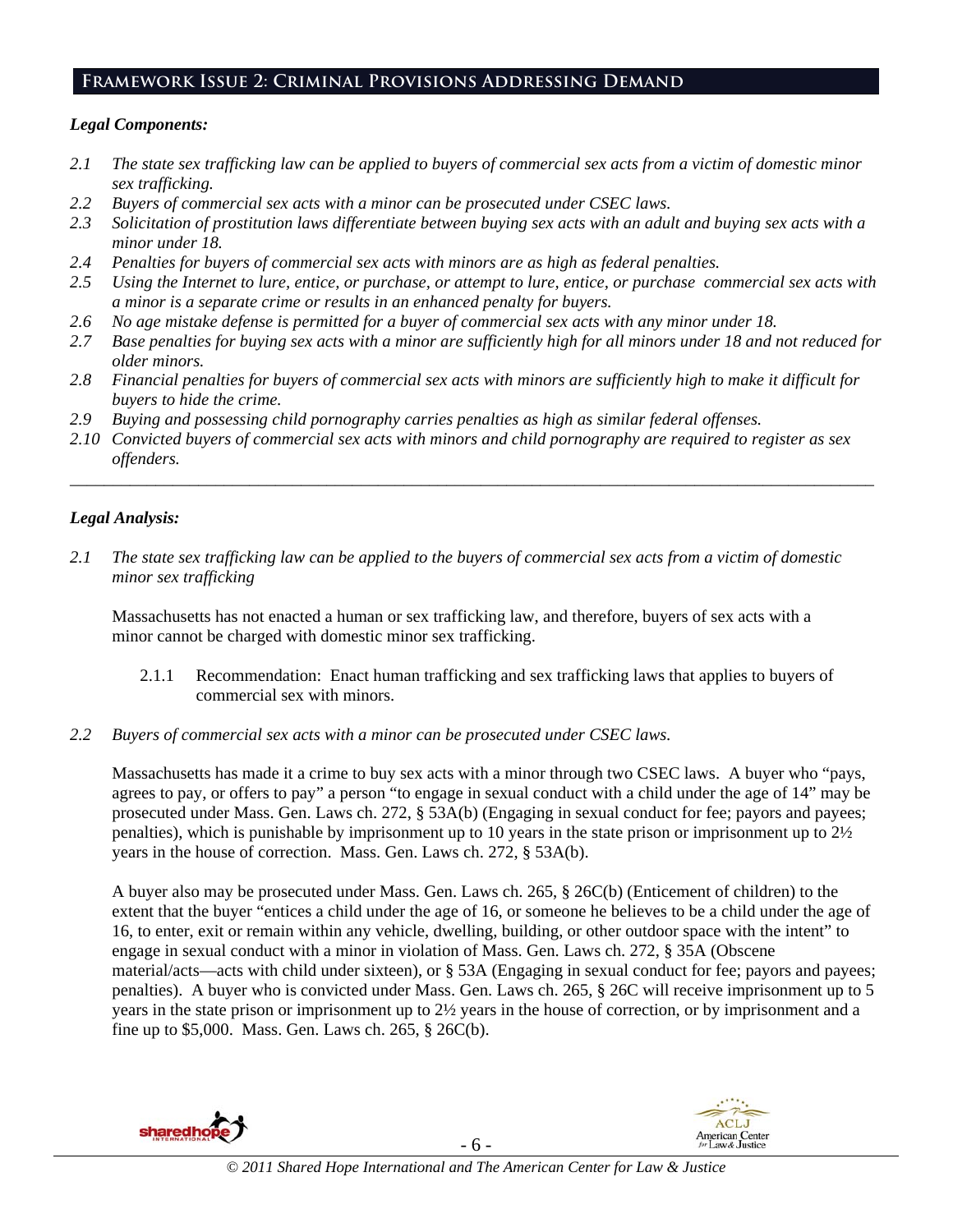A buyer might also be prosecuted under a range of general sex offenses.<sup>14</sup>

*2.3 Solicitation of prostitution laws differentiate between buying sex acts with an adult and buying sex acts with a minor under 18.* 

Massachusetts's laws distinguish between buying sex with an adult and buying sex with a minor under 16 years of age. The age-neutral solicitation law, Mass. Gen. Laws ch. 272, § 8 (Soliciting), does not distinguish the offense of soliciting a minor for commercial sex acts from soliciting an adult, simply making it illegal to "solicit or receive compensation for soliciting for a prostitute," punishable by up to 1 year imprisonment in the house of correction, a fine up to \$500, or both imprisonment or a fine. Mass. Gen. Laws ch. 272, § 8. A buyer of sex with a minor 14 and older may be prosecuted under Mass. Gen. Laws ch. 272, § 53A(a), which makes "pay[ing], agree[ing] to pay, or offer[ing] to pay another person to engage in sexual conduct" a crime punishable by imprisonment up to 1 year in the house of correction, a fine up to \$500, or both imprisonment and a fine. Mass. Gen. Laws ch. 272, § 53A(a).

In contrast, where the buyer buys or offers to buy sex with a minor under 14, Mass. Gen. Laws ch. 272, § 53A(b) (Engaging in sexual conduct for fee; payors and payees; penalties) imposes enhanced penalties where a buyer "pays, agrees to pay, or offers to pay any person with the intent to engage in sexual conduct with a child under the age of 14." Mass. Gen. Laws ch. 272, § 53A(b). A conviction under this statute is punishable by imprisonment up to 10 years in the state prison or imprisonment up to 2½ years in the house of correction. Mass. Gen. Laws ch. 272, § 53A(b).

In addition, a buyer who "entices"<sup>15</sup> a child under 16 "to enter, exit or remain within any vehicle, dwelling, building, or other outdoor space with the intent" to engage in sexual conduct with the child, in violation of Mass. Gen. Laws ch. 272, § 53A(b), may be imprisoned up to 5 years in the state prison or imprisoned up to 2½ years in the house of correction, or by imprisonment and a fine up to \$5,000. Mass. Gen. Laws ch. 265, §  $26C(b)$ .

- 2.3.1 Recommendation: Amend Mass. Gen. Laws ch. 272, § 53A(b) to apply to buyers of sex with all minors under 18.
- *2.4 Penalties for buyers of commercial sex acts with minors are as high as federal penalties.*

Buyers convicted under Mass. Gen. Laws ch. 272, § 53A(b) (Engaging in sexual conduct for fee; payors and payees; penalties) for paying or offering to pay to engage in sexual conduct with a child under 14 may be imprisoned up to 10 years in the state prison or imprisoned up to 2½ years in the house of correction. Mass. Gen. Laws ch. 272, § 53A(b). Buyers prosecuted and convicted under Mass. Gen. Laws ch. 272, § 53A(a) for paying or offering to pay to engage in sexual conduct with a person 14 years of age or older may be imprisoned up to 1 year in the house of correction, a fine up to \$500, or both imprisonment and a fine. Mass. Gen. Laws ch. 272, § 53A(a). Lastly, buyers convicted under Mass. Gen. Laws ch. 265, § 26C(b) (Enticement of children) may be imprisoned by up to 5 years in the state prison or imprisoned up to 2½ years in the house of correction, or by imprisonment and a fine up to \$5,000. Mass. Gen. Laws ch. 265, § 26C(b).

In contrast, if the victim is under the age of 14, a conviction under the federal Trafficking Victims Protection Act (TVPA)<sup>16</sup> for child sex trafficking is punishable by 15 years to life imprisonment and a fine not to exceed \$250,000. 18 U.S.C. §§ 1591(b)(1), 3559(a)(1), 3571(b)(3). If the victim is between the ages of 14–17, a conviction is punishable by 10 years to life imprisonment and a fine not to exceed

<sup>&</sup>lt;sup>15</sup> See supra note 3 for the definition of "entice" as used in Mass. Gen. Laws ch. 265,  $\S$  26C, which includes "solicit."<br><sup>16</sup> Trafficking Victims Protection Act (TVPA) of 2000, Pub. L. No. 106-386, 114 Stat. 1464, 1466 of 18 and 22 U.S.C.).





<sup>&</sup>lt;sup>14</sup> See supra Section 1.2 for discussion of sex offenses that may be applicable to certain buyers of sex acts with minors.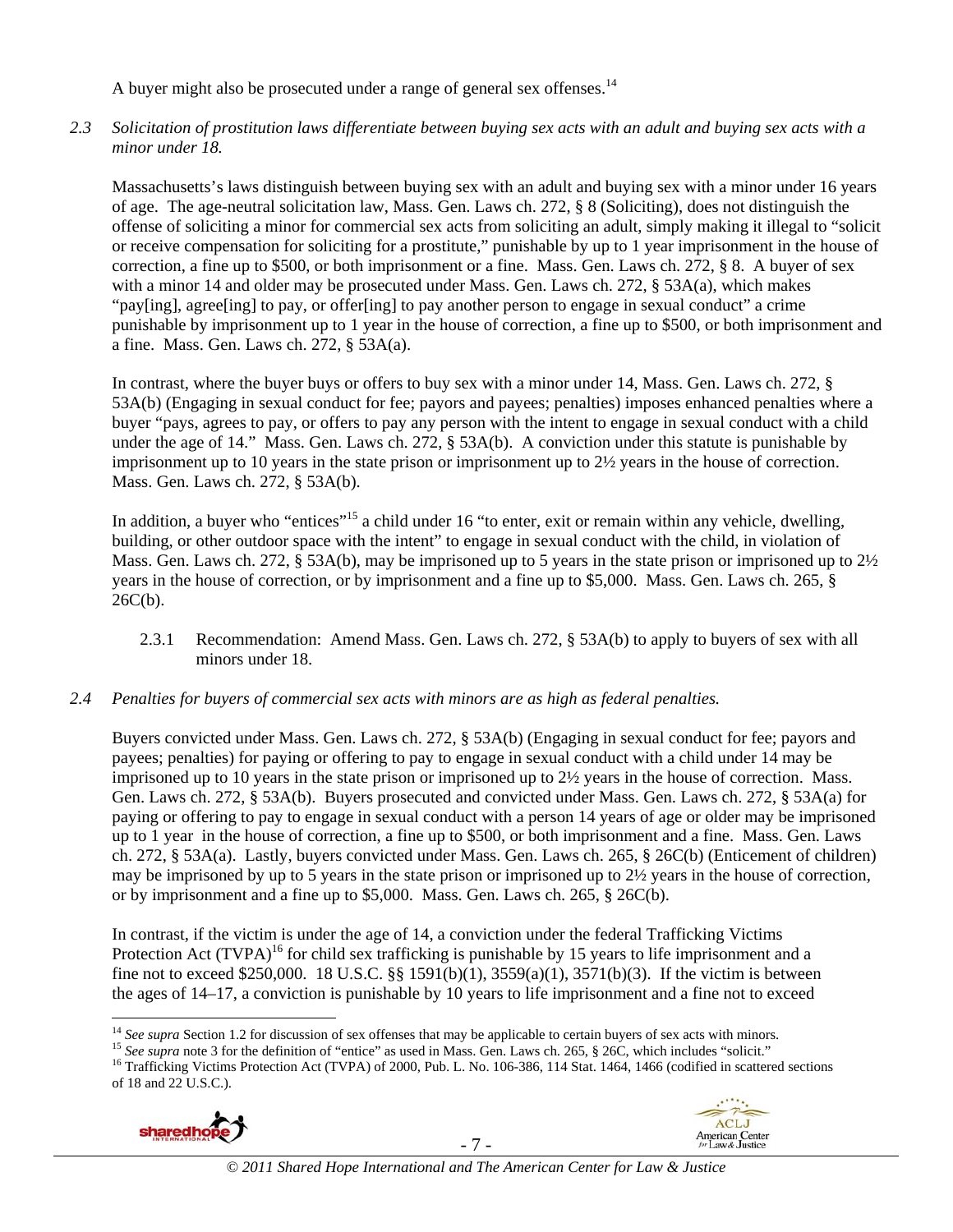\$250,000. 18 U.S.C. §§ 1591(b)(2), 3559(a)(1), 3571(b)(3). A conviction is punishable by mandatory life imprisonment, however, if the buyer has a prior conviction for a federal sex offense<sup>17</sup> against a minor. To the extent buyers can be prosecuted under other federal CSEC laws,<sup>18</sup> a conviction is punishable by penalties ranging from a fine not to exceed \$250,000 to life imprisonment and a fine not to exceed  $$250,000.<sup>19</sup>$ 

- 2.4.1 Recommendation: Amend Mass. Gen. Laws ch. 272, § 53A(a) and (b) (Engaging in sexual conduct for fee; payors and payees; penalties) to make the heightened penalty in subsection (b) applicable to any minor under the age of 18 and to eliminate the 9-year sentence penalty difference between buying sex with a minor under 14 and those 14 and older.
- *2.5 Using the Internet to lure, entice, or purchase, or attempt to lure, entice, or purchase commercial sex acts with a minor is a separate crime or results in an enhanced penalty for buyers.*

Massachusetts has not enacted a statute or included penalty enhancements within the CSEC laws that criminalize the use of the Internet to lure, entice, recruit, or purchase commercial sex acts with a minor.

- 2.5.1 Recommendation: Enact a law that specifically criminalizes the use of the Internet to lure, entice, recruit, or purchase commercial sex acts with minors.
- *2.6 No age mistake defense is permitted for a buyer of commercial sex acts with any minor under 18.*

Neither Mass. Gen. Laws ch. 272, § 53A(b) (Engaging in sexual conduct for fee; payors and payees; penalties) nor Mass. Gen. Laws ch. 265, § 26C (Enticement of children) prohibit a buyer from asserting a defense of age mistake.

- 2.6.1 Recommendation: Include a prohibition on asserting an age mistake defense to prosecution for human trafficking and sex trafficking.
- *2.7 Base penalties for buying sex acts with a minor are sufficiently high for all minors under 18 and not reduced for older minors.*

Massachusetts' CSEC laws stagger penalties based on the age of the minor, imposing lesser penalties where the victim is an older minor. Mass. Gen. Laws ch. 265, § 26C(b) (Enticement of children) applies only where the buyer "entices a child under the age of 16 to enter, exit or remain within any vehicle, dwelling, building, or

<sup>&</sup>lt;sup>18</sup> 18 U.S.C. § 2251A(b) (Selling or buying of children); 18 U.S.C. § 2251(a) (Sexual exploitation of children); 18 U.S.C. § 2423(a) (Transportation of a minor with intent for minor to engage in criminal sexual activity); 18 U.S.C. § 2422(a) (Coercion and enticement); 18 U.S.C. § 2252(a)(2), (4) (Certain activities relating to material involving the sexual exploitation of minors).<br><sup>19</sup> 18 U.S.C. § 2251A(b) (conviction punishable by imprisonment for 30 years to life and punishable by imprisonment for 15–30 years and a fine); 18 U.S.C. § 2423(a) (conviction punishable by imprisonment for 10 years to life and a fine); 18 U.S.C. § 2422(a) (conviction punishable by a fine, imprisonment up to 20 years, or both); 18 U.S.C. §  $2252(a)(2)$ , (4) (a conviction under subsection(a)(2) is punishable by imprisonment for 5–20 years and a fine, while a conviction under subsection(a)(4) is punishable by imprisonment up to 10 years, a fine, or both.); *see also* 18 U.S.C § 3559(a)(1) (classifying all of the above listed offenses as felonies); 18 U.S.C. § 3571(b)(3) (providing a fine up to \$250,000 for any felony conviction).





*© 2011 Shared Hope International and The American Center for Law & Justice*

 $\overline{a}$ <sup>17</sup> Pursuant to 18 U.S.C. § 3559(e)(2), "federal sex offense" is defined as

an offense under section 1591 [18 USCS § 1591] (relating to sex trafficking of children), 2241 [18 USCS § 2241] (relating to aggravated sexual abuse),  $2242$  [18 USCS § 2242] (relating to sexual abuse),  $2244(a)(1)$  [18 USCS § 2244(a)(1)] (relating to abusive sexual contact), 2245 [18 USCS § 2245] (relating to sexual abuse resulting in death), 2251 [18 USCS § 2251] (relating to sexual exploitation of children), 2251A [18 USCS § 2251A] (relating to selling or buying of children),  $2422(b)$  [18 USCS § 2422(b)] (relating to coercion and enticement of a minor into prostitution), or  $2423(a)$  [18 USCS § 2423(a)] (relating to transportation of minors).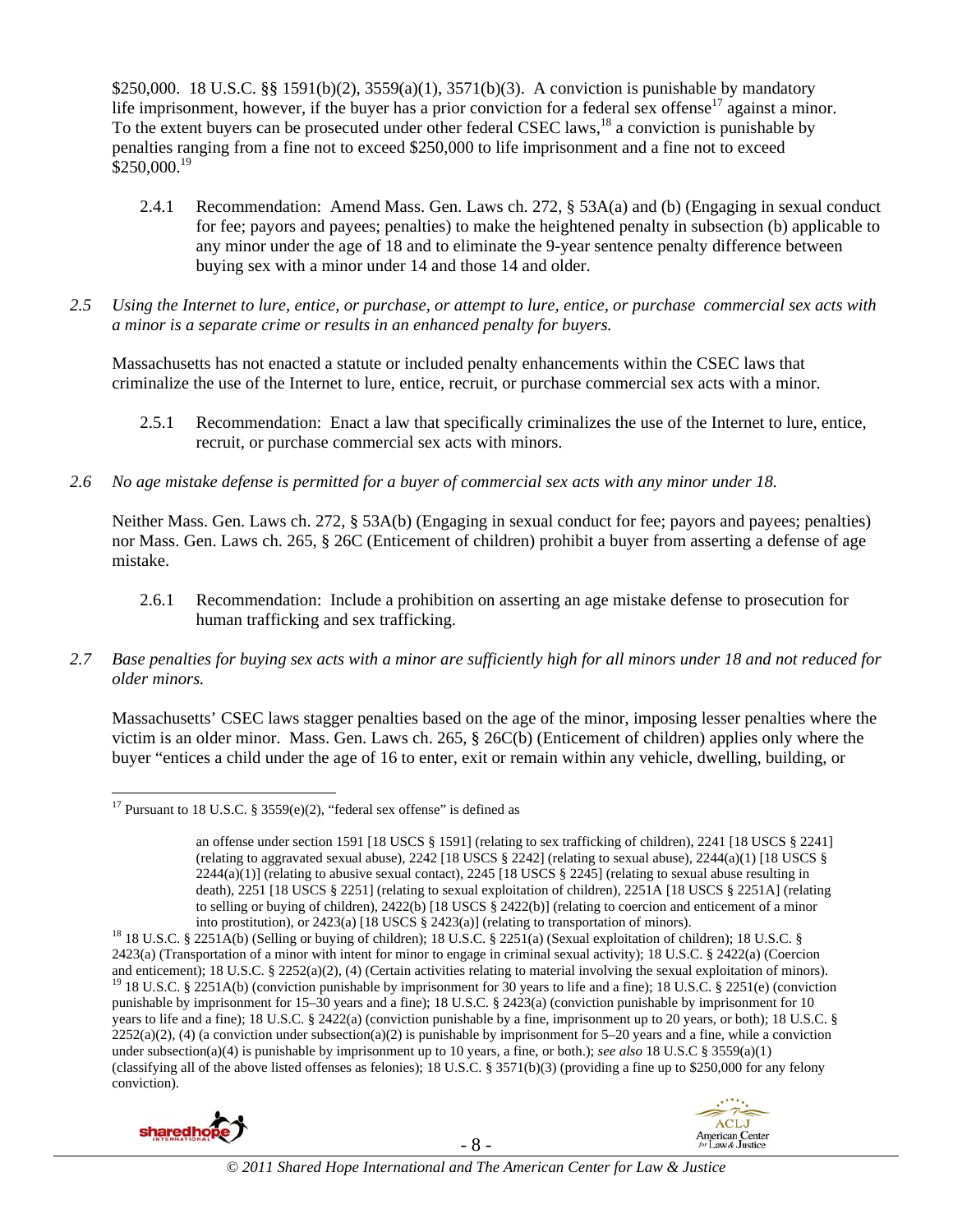other outdoor space with the intent" to engage in sexual conduct with the minor, leaving 16 and 17-year-old minors unprotected.

Mass. Gen. Laws ch. 272, § 53A(b) (Engaging in sexual conduct for fee; payors and payees; penalties) only applies if a buyer "pays, agrees to pay, or offers to pay any person with the intent to engage in sexual conduct with a child under the age of 14." Where the minor whom the buyer pays or offers to pay to engage in sexual conduct is 14 years old or older, the buyer will be prosecuted under Mass. Gen. Laws ch. 272, § 53A(a). Buyers convicted under Mass. Gen. Laws ch. 272, § 53A(b) may receive imprisonment up to 10 years in the state prison or imprisonment up to 2½ years in the house of correction, while a conviction under Mass. Gen. Laws ch. 272, § 53A(a), where the victim is 14 years of age or older, is punishable by imprisonment up to 1 year in the house of correction and a fine of up to \$500. Mass. Gen. Laws ch. 272, § 53A(a).

- 2.7.1 Recommendation: Amend Mass. Gen. Laws ch. 272, § 53A(b) (Engaging in sexual conduct for fee; payors and payees; penalties) and ch. 265, § 26C (Enticement of children) to apply to buyers of sex acts with all minors under the age of 18.
- *2.8 Financial penalties for buyers of commercial sex acts with minors are sufficiently high to make it difficult for buyers to hide the crime.*

Buyers convicted of violating Mass. Gen. Laws ch. 265, § 26C(b) (Enticement of children) may be required to pay a fine up to \$5,000, while those convicted under Mass. Gen. Laws ch. 272, § 53A(a) (Engaging in sexual conduct for fee; payors and payees; penalties), where the victim is 14 years of age or older, or Mass. Gen. Laws ch. 272, § 8 (Soliciting for prostitute) may be required to pay a fine up to \$500. However, buyers convicted under Mass. Gen. Laws ch. 272, § 53A(b), criminalizing the purchase of commercial sex acts with a minor 14 and older, are not expressly required to pay any fine.

Buyers also may be required to make restitution. Mass. Gen. Laws ch. 258B, § 3(o), (u) (Rights of victims and witnesses of crime) states that victims of crime have the right "to request that restitution be an element of the final disposition of a case and to obtain assistance from the prosecutor in the documentation of the victim's losses" and "to be informed that the victim may have a right to pursue a civil action for damages relating to the crime, regardless of whether the court has ordered the defendant to make restitution to the victim."

Buyers might be subject to asset forfeiture for certain proceeds pursuant to Mass. Gen. Laws ch. 257, § 1 (Seizure of Forfeited Property), which states, "Property which has been forfeited for an offence may, if no other provision is made, be seized by a person entitled to enforce the forfeiture or, except as otherwise provided, by a police officer or constable of the town where the forfeited property is found, and shall be safely kept by him until it is disposed of as hereinafter provided."

- 2.8.1 Recommendation: In an enacted human trafficking and sex trafficking law, include provisions mandating asset forfeiture for buyer of sex acts with minors and mandatory restitution for sex trafficking victims.
- *2.9 Buying and possessing child pornography carries penalties as high as similar federal offenses.*

The buying and possessing of child pornography is illegal under Mass. Gen. Laws ch. 272, § 29C (Child pornography—purchase or possession). Specifically, Mass. Gen. Laws ch. 272, § 29C makes it illegal when a person,

[K]nowingly purchases or possesses a negative, slide, book, magazine, film, videotape, photograph or other similar visual reproduction, or depiction by computer of any child whom the person knows or reasonably should know to be under the age of 18 years of age and such child is:



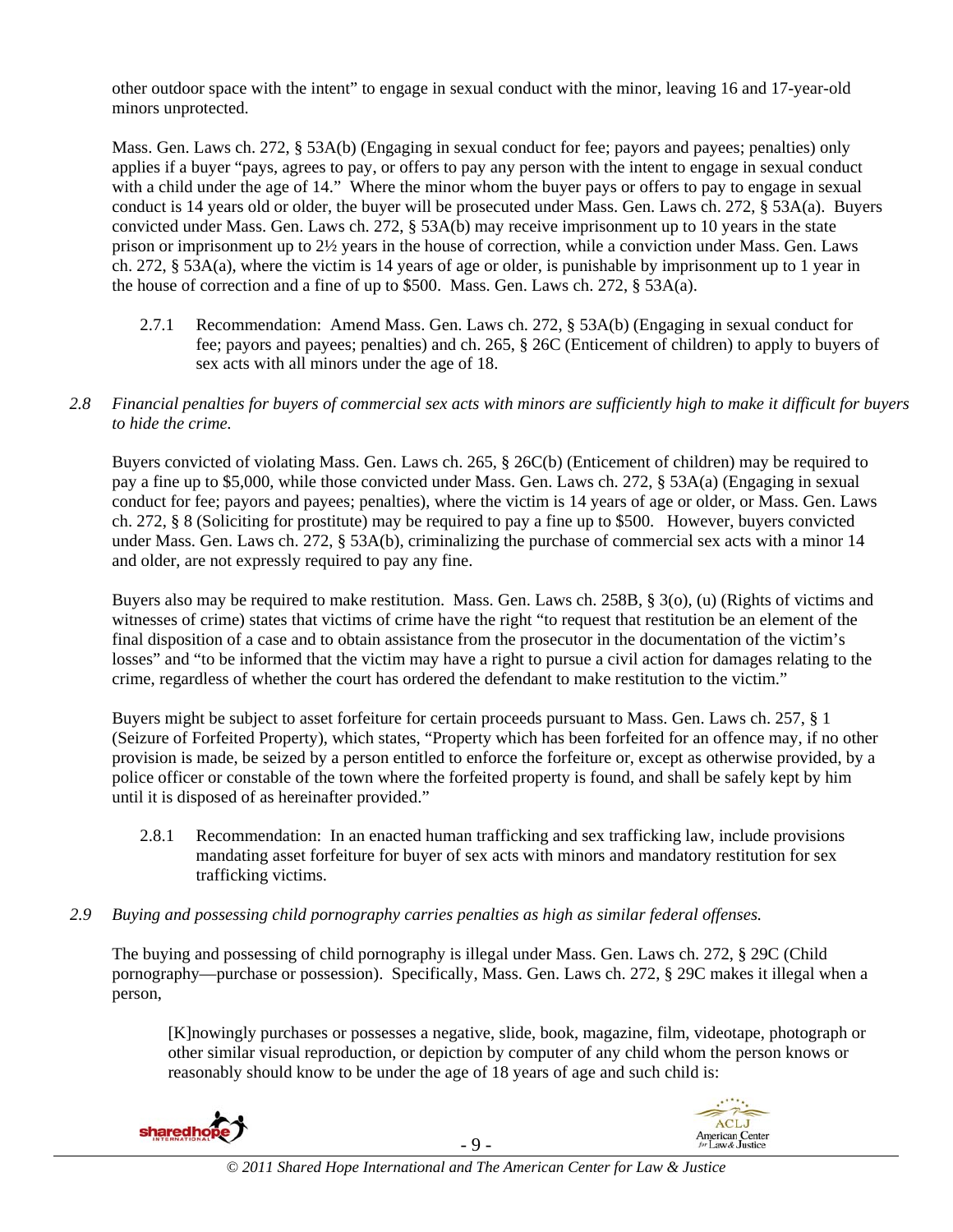(i) actually or by simulation engaged in any act of sexual intercourse with any person or animal; (ii) actually or by simulation engaged in any act of sexual contact involving the sex organs of the child and the mouth, anus or sex organs of the child and the sex organs of another person or animal; (iii) actually or by simulation engaged in any act of masturbation;

(iv) actually or by simulation portrayed as being the object of, or otherwise engaged in, any act of lewd fondling, touching, or caressing involving another person or animal;

(v) actually or by simulation engaged in any act of excretion or urination within a sexual context; (vi) actually or by simulation portrayed or depicted as bound, fettered, or subject to sadistic, masochistic, or sadomasochistic abuse in any sexual context; or

(vii) depicted or portrayed in any pose, posture or setting involving a lewd exhibition of the unclothed genitals, pubic area, buttocks or, if such person is female, a fully or partially developed breast of the child; with knowledge of the nature or content thereof . . . .

. . . .

An offender's first conviction under Mass. Gen. Laws ch. 272, § 29C is punishable by imprisonment up to 5 years in the state prison or imprisonment up to 2½ years in a jail or house of correction or a fine of \$1,000– \$10,000, or both imprisonment and a fine. Mass. Gen. Laws ch. 272, § 29C. Upon conviction of a second violation, a convicted offender may receive imprisonment not less than 5 years or a fine of \$5,000–\$20,000, or both imprisonment and a fine, while any subsequent convictions are punishable by imprisonment not less than 10 years or a fine of \$10,000–\$30,000, or both imprisonment and a fine. Mass. Gen. Laws ch. 272, § 29C(vii).

In contrast, a federal conviction for possession of child pornography<sup>20</sup> is generally punishable by imprisonment for  $5-20$  years and a fine not to exceed \$250,000.<sup>21</sup> Subsequent convictions, however, are punishable by imprisonment up to 40 years and a fine not to exceed  $$250,000.<sup>22</sup>$ 

*2.10 Convicted buyers of commercial sex acts with minors and child pornography are required to register as sex offenders*.

Buyers convicted of Mass. Gen. Laws ch. 265, § 26C (Enticement of children) are required to register as sex offenders; however, those convicted under Mass. Gen. Laws ch. 272, § 53A(b) (Engaging in sexual conduct for fee; payors and payees; penalties) and Mass. Gen. Laws ch. 272, § 8 (Soliciting) are not required to register. Mass. Gen. Laws ch. 6, §§ 178C, 178D. Pursuant to Mass. Gen. Laws ch. 6, § 178D (Establishment and maintenance of sex offender registry), the sex offender registry board is required to "establish and maintain a central computerized registry of all sex offenders required to register pursuant to section 178C [Definitions] to 178P [Police officer's authority to arrest for sex offender's failure to comply with registration requirements], inclusive, known as the sex offender registry." Mass. Gen. Laws ch. 6, § 178C (Definitions) defines "sex

<sup>&</sup>lt;sup>22</sup> 18 U.S.C. §§ 2252(b) (stating if a person has a prior conviction under subsection (a)(2), or a list of other statutes, a conviction is punishable by a fine and imprisonment for 15–40 years, but if a person has a prior conviction under subsection (a)(4), or a list of other statutes, a conviction is punishable by a fine and imprisonment for  $10-20$  years),  $2252A(b)(1)$  (stating if a person has a prior conviction under subsection (a)(2), (a)(3), or a list of other statutes, a conviction is punishable by a fine and imprisonment for 15–40 years), 1466A(a), (b) (stating that the penalty scheme for section 2252A(b) applies); *see also* 18 U.S.C §§ 3559(a)(1) (classifying all of the above listed offenses as felonies), 3571(b)(3) (providing a fine up to \$250,000 for any felony conviction).





 $\overline{a}$ <sup>20</sup> 18 U.S.C. §§ 2252(a)(2), (a)(4) (Certain activities relating to material involving the sexual exploitation of minors), 2252A(a)(2)–(3) (Certain activities relating to material constituting or containing child pornography), 1466A(a), (b) (Obscene visual representations of the sexual abuse of children).

<sup>&</sup>lt;sup>21</sup> 18 U.S.C. §§ 2252(b) (stating that a conviction under subsection (a)(2) is punishable by imprisonment for 5–20 years and a fine, while a conviction under subsection (a)(4) is punishable by imprisonment up to 10 years, a fine, or both),  $2252A(b)(1)$  (a conviction is punishable by imprisonment for  $5-20$  years and a fine),  $1466A(a)$ , (b) (stating that a conviction under subsection (a) is "subject to the penalties provided in section 2252A(b)(1)," imprisonment for 5–20 years and a fine, while a conviction under subsection (b) is "subject to the penalties provided in section 2252A(b)(2)," imprisonment up to 10 years, a fine, or both); *see also* 18 U.S.C §§ 3559(a)(1) (classifying all of the above listed offenses as felonies), 3571(b)(3) (providing a fine up to \$250,000 for any felony conviction).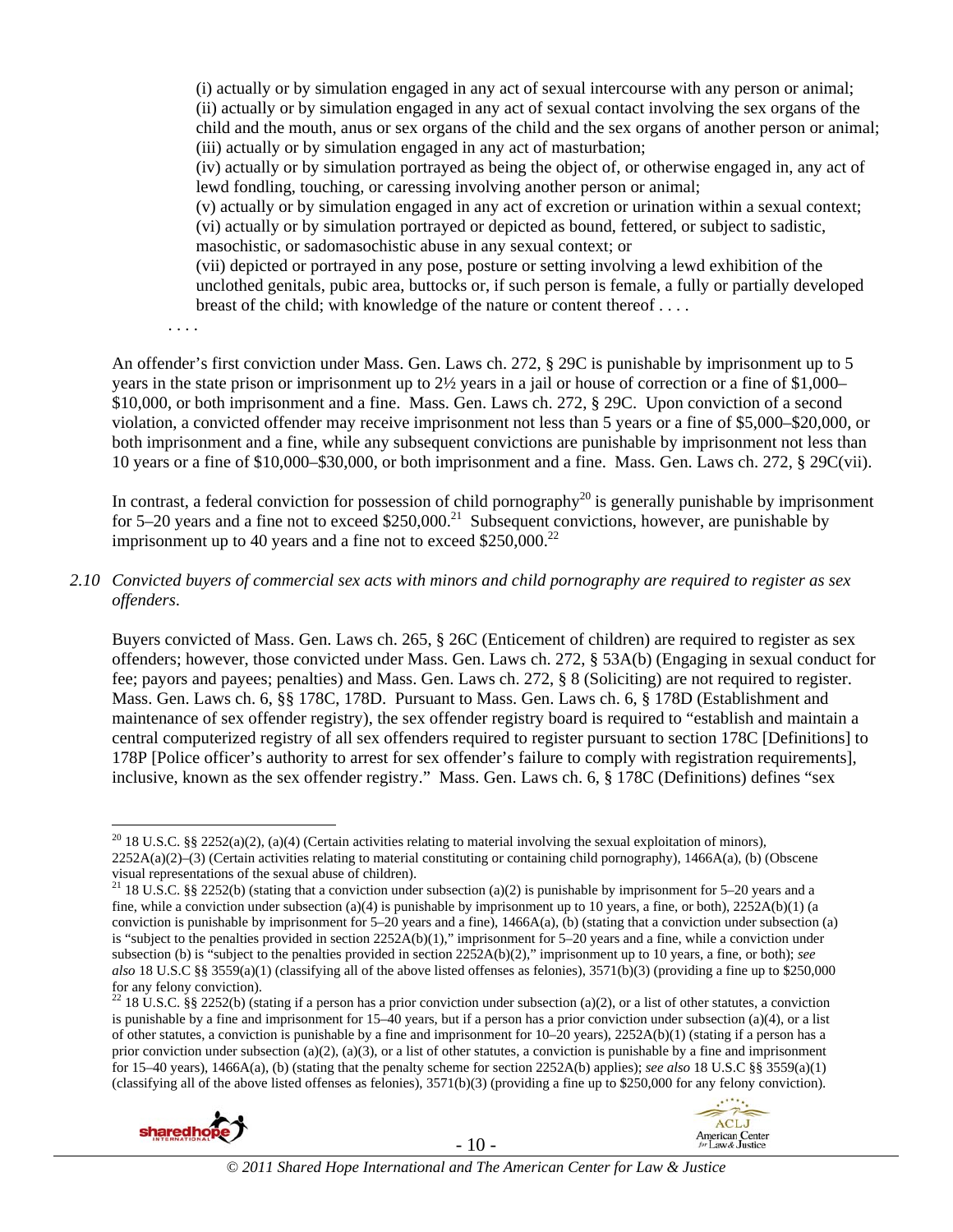offender" in part as "a person . . . who has been convicted of a sex offense . . . ." "Sex offense" is defined in Mass. Gen. Laws ch. 6, § 178C (Definitions) in relevant part for buyers as

an indecent assault and battery on a child under 14 under section 13B of chapter 265; aggravated indecent assault and battery on a child under the age of 14 under section 13B1/2 of said chapter 265; a repeat offense under section 13B 3/4 of said chapter 265; . . . indecent assault and battery on a person age 14 or over under section 13H of said chapter 265; . . . rape and abuse of a child under section 23 of said chapter 265; aggravated rape and abuse of a child under section 23A of said chapter 265; a repeat offense under section 23B of said chapter 265 [Rape and abuse of child—previous youthful offender]; . . . enticing a child under the age of 16 for the purposes of committing a crime under section 26C of said chapter 265; . . . dissemination of visual material of a child in a state of nudity or sexual conduct under section 29B of said chapter 272; possession of child pornography under section 29C of said chapter 272; unnatural and lascivious acts with a child under 16 under section 35A of said chapter 272 [Child pornography—dissemination];  $\ldots$ <sup>23</sup>

# **Framework Issue 3: Criminal provisions for traffickers**

#### *Legal Components:*

- *3.1 Penalties for trafficking a child for sexual exploitation are as high as federal penalties.*
- *3.2 Creating and distributing child pornography carries penalties as high as similar federal offenses.*
- *3.3 Using the Internet to lure, entice, recruit, or sell commercial sex acts with a minor is a separate crime or results in an enhanced penalty for traffickers.*
- *3.4 Financial penalties for traffickers, including asset forfeiture, are sufficiently high.*
- *3.5 Convicted traffickers are required to register as sex offenders.*
- *3.6 Laws relating to termination of parental rights for certain offenses include sex trafficking or CSEC offenses in order to remove the children of traffickers from their control and potential exploitation. \_\_\_\_\_\_\_\_\_\_\_\_\_\_\_\_\_\_\_\_\_\_\_\_\_\_\_\_\_\_\_\_\_\_\_\_\_\_\_\_\_\_\_\_\_\_\_\_\_\_\_\_\_\_\_\_\_\_\_\_\_\_\_\_\_\_\_\_\_\_\_\_\_\_\_\_\_\_\_\_\_\_\_\_\_\_\_\_\_\_\_\_\_\_*

# *Legal Analysis:*

*3.1 Penalties for trafficking a child for sexual exploitation are as high as federal penalties.* 

In the absence of a state human or sex trafficking law, traffickers may be prosecuted under several of Massachusetts's CSEC laws. Traffickers convicted under Mass. Gen. Laws ch. 272, §  $2^{24}$  (Abduction of persons for the purpose of prostitution or unlawful sexual intercourse), which is punishable by imprisonment up to 3 years in the state prison or imprisonment by 1 year in jail, a fine of up to \$1,000, or both imprisonment and a fine. Mass. Gen. Laws ch. 272,  $\frac{8}{9}$  4A<sup>25</sup> (Promoting child prostitution; mandatory sentence) is punishable by imprisonment between 3–5 years in the state prison and a fine of \$5,000.<sup>26</sup> Mass. Gen. Laws ch. 272, § 4A.

Traffickers also may be prosecuted under Mass. Gen. Laws ch. 265, § 26C(b) (Enticement of children) to the extent that the trafficker "entices a child under the age of 16, or someone he believes to be a child under the age of 16, to enter, exit or remain within any vehicle, dwelling, building, or other outdoor space with the intent that

<sup>&</sup>lt;sup>25</sup> See supra Section 1.2 for substantive provisions of Mass. Gen. Laws ch. 272, § 4A.<br><sup>26</sup> The imprisonment "shall not be reduced to less than three years, nor suspended, nor shall any person convicted under this section be eligible for probation, parole or furlough or receive any deduction from his sentence for good conduct or otherwise until he shall have served three years of such sentence." Mass. Gen. Laws ch. 272, § 4A.





 $\overline{a}$ <sup>23</sup> Mass. Gen. Laws ch. 6, § 178C (Definitions) contains a definition for "sex offense involving a child," and the offenses listed as a "sex offense involving a child" are all also listed as "sex offenses."<br><sup>24</sup> See supra Section 1.2 for substantive provisions of Mass. Gen. Laws ch. 272, § 2.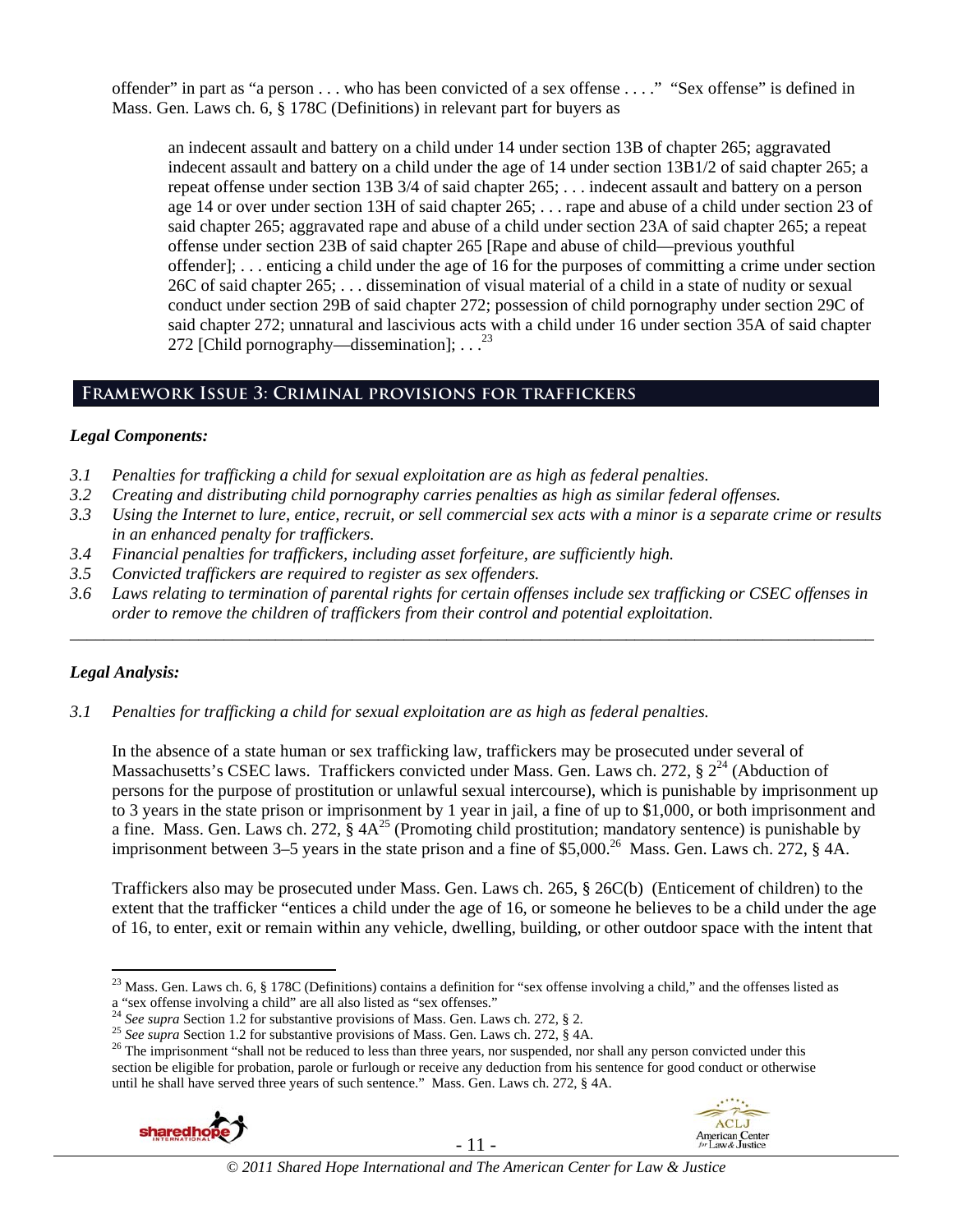he or another person will violate . . . [Mass. Gen. Laws ch. 272] section 4A [Promoting child prostitution; mandatory sentence] . . . 29A [Child pornography–enticement, solicitation, employment of children], 29B [Child pornography–dissemination], 29C [Child pornography–purchase or possession], 35A [Obscene material/acts–acts with child under sixteen] . . . or 53A [Engaging in sexual conduct for fee; payors and payees; penalties] of chapter 272, or any offense that has as an element the use or attempted use of force . . . ." A trafficker convicted of Mass. Gen. Laws ch. 265, § 26C (Enticement of children) may be imprisoned up to 5 years in the state prison or imprisoned up to 2½ years in the house of correction, or by imprisonment and a fine up to \$5,000.

Mass. Gen. Laws ch. 272  $\S 4B^{27}$  (Deriving support from child prostitution; mandatory sentence) may also be used to prosecute traffickers and a conviction is punishable by imprisonment for at least 5 years in the state prison and a fine of \$5,000.<sup>28</sup> Mass. Gen. Laws ch. 272 § 4B. Traffickers who are "paid in return for aiding a person who intends to engage in sexual conduct with a child under the age of 14" may be convicted under Mass. Gen. Laws ch. 272,  $\S$  53A(b)<sup>29</sup> (Engaging in sexual conduct for fee; payors and payees; penalties), which is punishable by imprisonment up to 10 years in the state prison or imprisonment up to 2½ years in the house of correction. Mass. Gen. Laws ch. 272, § 53A(b). Lastly, convictions under Mass. Gen. Laws ch. 272, § 29A(b) <sup>30</sup> (Child pornography—enticement, solicitation, employment of children) are punishable by imprisonment between 10–20 years in the state prison, by a fine of \$10,000–\$50,000, or by both such fine and imprisonment. Mass. Gen. Laws ch. 272, § 29A(a), (b).

In contrast, if the victim is under the age of 14, a conviction under the Trafficking Victims Protection Act  $(TVPA)<sup>31</sup>$  for child sex trafficking is punishable by 15 years to life imprisonment and a fine not to exceed \$250,000. 18 U.S.C. §§ 1591(b)(1), 3559(a)(1), 3571(b)(3). If the victim is between the ages of 14–17, a conviction is punishable by 10 years to life imprisonment and a fine not to exceed \$250,000. 18 U.S.C. §§ 1591(b)(2), 3559(a)(1), 3571(b)(3). A conviction is punishable by mandatory life imprisonment, however, if the buyer has a prior conviction for a federal sex offense<sup>32</sup> against a minor.

# *3.2 Creating and distributing child pornography carries penalties as high as similar federal offenses*.

Massachusetts law criminalizes both the creation and distribution of child pornography. The creation of child pornography is illegal under Mass. Gen. Laws ch. 272, § 29A(a), (b) (Child pornography—enticement, solicitation, employment of children), which states,

(a) Whoever, either with knowledge that a person is a child under eighteen years of age or while in possession of such facts that he should have reason to know that such person is a child under eighteen years of age, and with lascivious intent, hires, coerces, solicits or entices, employs, procures, uses,

an offense under section 1591 [18 USCS § 1591] (relating to sex trafficking of children), 2241 [18 USCS § 2241] (relating to aggravated sexual abuse),  $2242$  [18 USCS § 2242] (relating to sexual abuse),  $2244(a)(1)$  [18 USCS §  $2244(a)(1)$  (relating to abusive sexual contact),  $2245$  [18 USCS § 2245] (relating to sexual abuse resulting in death), 2251 [18 USCS § 2251] (relating to sexual exploitation of children), 2251A [18 USCS § 2251A] (relating to selling or buying of children), 2422(b) [18 USCS § 2422(b)] (relating to coercion and enticement of a minor into prostitution), or 2423(a) [18 USCS § 2423(a)] (relating to transportation of minors).







<sup>&</sup>lt;sup>27</sup> See supra Section 1.2 for substantive provisions of Mass. Gen. Laws ch. 272,  $\S$  4B.

<sup>&</sup>lt;sup>28</sup> The imprisonment "shall not be reduced to less than five years, nor suspended, nor shall any person convicted under this section be eligible for probation, parole or furlough or receive any deduction from his sentence for good conduct or otherwise

until he shall have served five years of such sentence." Mass. Gen. Laws ch. 272  $\S$  4B <sup>29</sup> See supra Section 1.2 for substantive provisions of Mass. Gen. Laws ch. 272,  $\S$  53A.

<sup>&</sup>lt;sup>30</sup> See supra Section 1.2 for the substantive provisions of Mass. Gen. Laws ch. 272, § 29A.<br><sup>31</sup> Trafficking Victims Protection Act (TVPA) of 2000, Pub. L. No. 106-386, 114 Stat. 1464, 1466 (codified in scattered section of 18 and 22 U.S.C.).

 $32$  Pursuant to 18 U.S.C. § 3559(e)(2), "federal sex offense" is defined as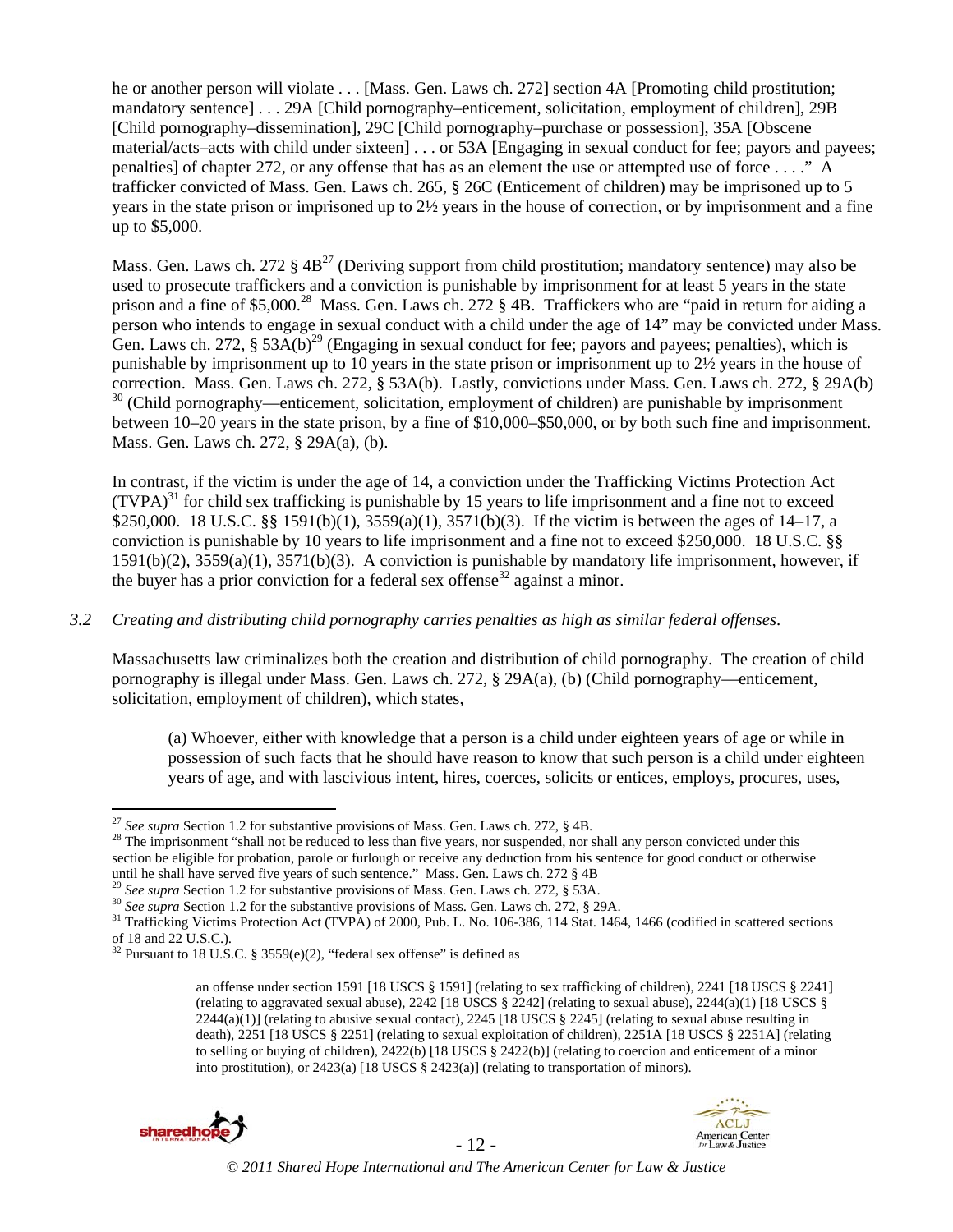causes, encourages, or knowingly permits such child to pose or be exhibited in a state of nudity, for the purpose of representation or reproduction in any visual material . . . .

(b) Whoever, either with knowledge that a person is a child under eighteen years of age or while in possession of such facts that he should have reason to know that such person is a child under eighteen years of age, hires, coerces, solicits or entices, employs, procures, uses, causes, encourages, or knowingly permits such child to participate or engage in any act that depicts, describes, or represents sexual conduct for the purpose of representation or reproduction in any visual material, or to engage in any live performance involving sexual conduct . . . .

Convictions under Gen. Laws ch. 272, § 29A(a), (b) are punishable by imprisonment between 10–20 years or a fine of \$10,000–\$50,000, or by both imprisonment and a fine. Mass. Gen. Laws ch. 272, § 29A(a), (b).

The dissemination of child pornography is illegal under Mass. Gen. Laws ch. 272, § 29B (Child pornography dissemination), which states,

(a) Whoever, with lascivious intent, disseminates any visual material that contains a representation or reproduction of any posture or exhibition in a state of nudity involving the use of a child who is under eighteen years of age, knowing the contents of such visual material or having sufficient facts in his possession to have knowledge of the contents thereof, or has in his possession any such visual material knowing the contents or having sufficient facts in his possession to have knowledge of the contents thereof, with the intent to disseminate the same, shall be punished  $\dots$ 

(b) Whoever with lascivious intent disseminates any visual material that contains a representation or reproduction of any act that depicts, describes, or represents sexual conduct participated or engaged in by a child who is under eighteen years of age, knowing the contents of such visual material or having sufficient facts in his possession to have knowledge of the contents thereof, or whoever has in his possession any such visual material knowing the contents or having sufficient facts in his possession to have knowledge of the contents thereof, with the intent to disseminate the same, shall be punished . . . .

Convictions under Mass. Gen. Laws ch. 272, § 29B(a), (b) are punishable by imprisonment between 10–20 years or a fine the greater of \$10,000–\$50,000 or 3 times "the monetary value of any economic gain derived from said dissemination," or by both imprisonment and a fine. Mass. Gen. Laws ch. 272, § 29B(a), (b).

In contrast, if the victim is under the age of 14, a conviction under the TVPA for child sex trafficking is punishable by 15 years to life imprisonment and a fine not to exceed \$250,000. 18 U.S.C. §§ 1591(b)(1),  $3559(a)(1)$ ,  $3571(b)(3)$ . If the victim is between the ages of  $14-17$ , a conviction is punishable by 10 years to life imprisonment and a fine not to exceed \$250,000. 18 U.S.C. §§ 1591(b)(2), 3559(a)(1), 3571(b)(3). A conviction is punishable by mandatory life imprisonment, however, if the buyer has a prior conviction for a federal sex offense<sup>33</sup> against a minor. Additionally, a federal conviction for distribution of child pornography<sup>34</sup>

into prostitution), or 2423(a) [18 USCS § 2423(a)] (relating to transportation of minors).<br><sup>34</sup> 18 U.S.C. §§ 2252(a)(1), (a)(2), (a)(3) (Certain activities relating to material involving the sexual exploitation of minors)  $2252A(a)(2)$ , (a)(3) (Certain activities relating to material constituting or containing child pornography), 1466A(a) (Obscene visual representations of the sexual abuse of children).





 $\overline{a}$  $33$  Pursuant to 18 U.S.C. § 3559(e)(2), "federal sex offense" is defined as

an offense under section 1591 [18 USCS § 1591] (relating to sex trafficking of children), 2241 [18 USCS § 2241] (relating to aggravated sexual abuse), 2242 [18 USCS § 2242] (relating to sexual abuse), 2244(a)(1) [18 USCS §  $2244(a)(1)$  (relating to abusive sexual contact),  $2245$  [18 USCS § 2245] (relating to sexual abuse resulting in death), 2251 [18 USCS § 2251] (relating to sexual exploitation of children), 2251A [18 USCS § 2251A] (relating to selling or buying of children), 2422(b) [18 USCS § 2422(b)] (relating to coercion and enticement of a minor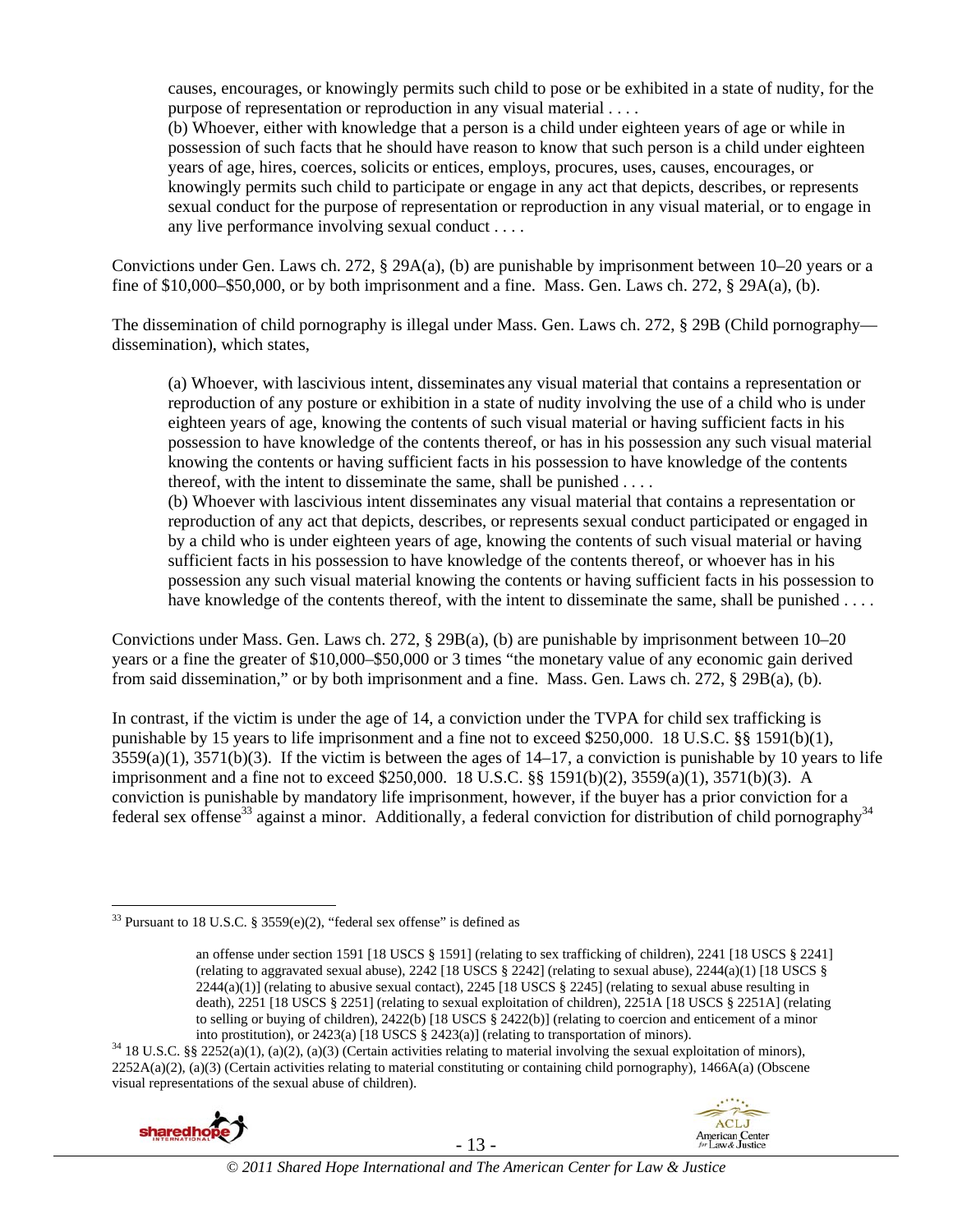is generally punishable by imprisonment for  $5-20$  years and a fine not to exceed \$250,000.<sup>35</sup> Subsequent convictions, however, are punishable by imprisonment up to 40 years and a fine not to exceed \$250,000.<sup>36</sup>

*3.3 Using the Internet to lure, entice, recruit, or sell commercial sex acts with a minor is a separate crime or results in an enhanced penalty for traffickers.* 

Massachusetts has not enacted a statute or included penalty enhancements within the CSEC laws that criminalize the use of the Internet to lure, entice, recruit, or purchase commercial sex acts with a minor.

3.3.1 Recommendation: Enact a law that specifically criminalizes the use of the Internet to lure, entice, recruit, or purchase commercial sex acts with minors.

#### *3.4 Financial penalties for traffickers, including asset forfeiture, are sufficiently high*.

Traffickers convicted of violating Mass. Gen. Laws ch. 272, § 29A (Child pornography—enticement, solicitation, employment of children) may be required to pay a fine of \$10,000–\$50,000, while those who violate Mass. Gen. Laws ch. 272, § 29B(a), (b) (Child pornography—dissemination) may be required to pay a fine of the greater of \$10,000–\$50,000 or 3 times "the monetary value of any economic gain derived from said dissemination." Mass. Gen. Laws ch. 272, § 29A(a), (b). Traffickers who violate any of Mass. Gen. Laws ch. 272, § 4A (Promoting child prostitution; mandatory sentence), § 4B (Deriving support from child prostitution; mandatory sentence), or Mass. Gen. Laws ch. 265, § 26C(b) (Enticement of children) may be required to pay up to a \$5,000 fine. Mass. Gen. Laws ch. 272, §§ 4A, 4B, ch. 265, § 26C(b). Those convicted under Mass. Gen. Laws ch. 272, § 2 (Abduction of persons for the purpose of prostitution or unlawful sexual intercourse) may be required to pay a \$1,000 fine. Mass. Gen. Laws ch. 272, § 2.

Convicted traffickers may also be required to make restitution to their victims, as Mass. Gen. Laws ch. 258B, § 3(o), (u) (Rights of victims and witnesses of crime) specifies that victims have the right "to request that restitution be an element of the final disposition of a case and to obtain assistance from the prosecutor in the documentation of the victim's losses" and "to be informed that the victim may have a right to pursue a civil action for damages relating to the crime, regardless of whether the court has ordered the defendant to make restitution to the victim."

Traffickers may face asset forfeiture pursuant to Mass. Gen. Laws ch. 257, § 1 (Seizure of forfeited property), which states,

Property which has been forfeited for an offence may, if no other provision is made, be seized by a person entitled to enforce the forfeiture or, except as otherwise provided, by a police officer or constable of the town where the forfeited property is found, and shall be safely kept by him until it is disposed of as hereinafter provided.

<sup>18</sup> U.S.C. §§ 2252(b) (stating if a person has a prior conviction under subsection (a)(1), (a)(2), or (a)(3) or a list of other statutes, a conviction is punishable by a fine and imprisonment for 15–40 years), 2252A(b)(1) (stating if a person has a prior conviction under subsection (a)(2), (a)(3), or a list of other statutes, a conviction is punishable by a fine and imprisonment for  $15-$ 40 years), 1466A(a), (b) (stating that the penalty scheme for section 2252A(b) applies); *see also* 18 U.S.C §§ 3559(a)(1) (classifying all of the above listed offenses as felonies),  $3571(b)(3)$  (providing a fine up to \$250,000 for any felony conviction).





<sup>&</sup>lt;sup>35</sup> 18 U.S.C. §§ 2252(b) (stating that a conviction under subsection (a)(1), (a)(2), or (a)(3) is punishable by imprisonment for 5– 20 years and a fine), 2252A(b)(1) (a conviction is punishable by imprisonment for 5–20 years and a fine), 1466A(a), (b) (stating that a conviction under subsection (a) is "subject to the penalties provided in section 2252A(b)(1)," imprisonment for 5–20 years and a fine, while a conviction under subsection (b) is "subject to the penalties provided in section 2252A(b)(2)," imprisonment up to 10 years, a fine, or both); *see also* 18 U.S.C §§ 3559(a)(1) (classifying all of the above listed offenses as felonies), 3571(b)(3) (providing a fine up to  $$250,000$  for any felony conviction).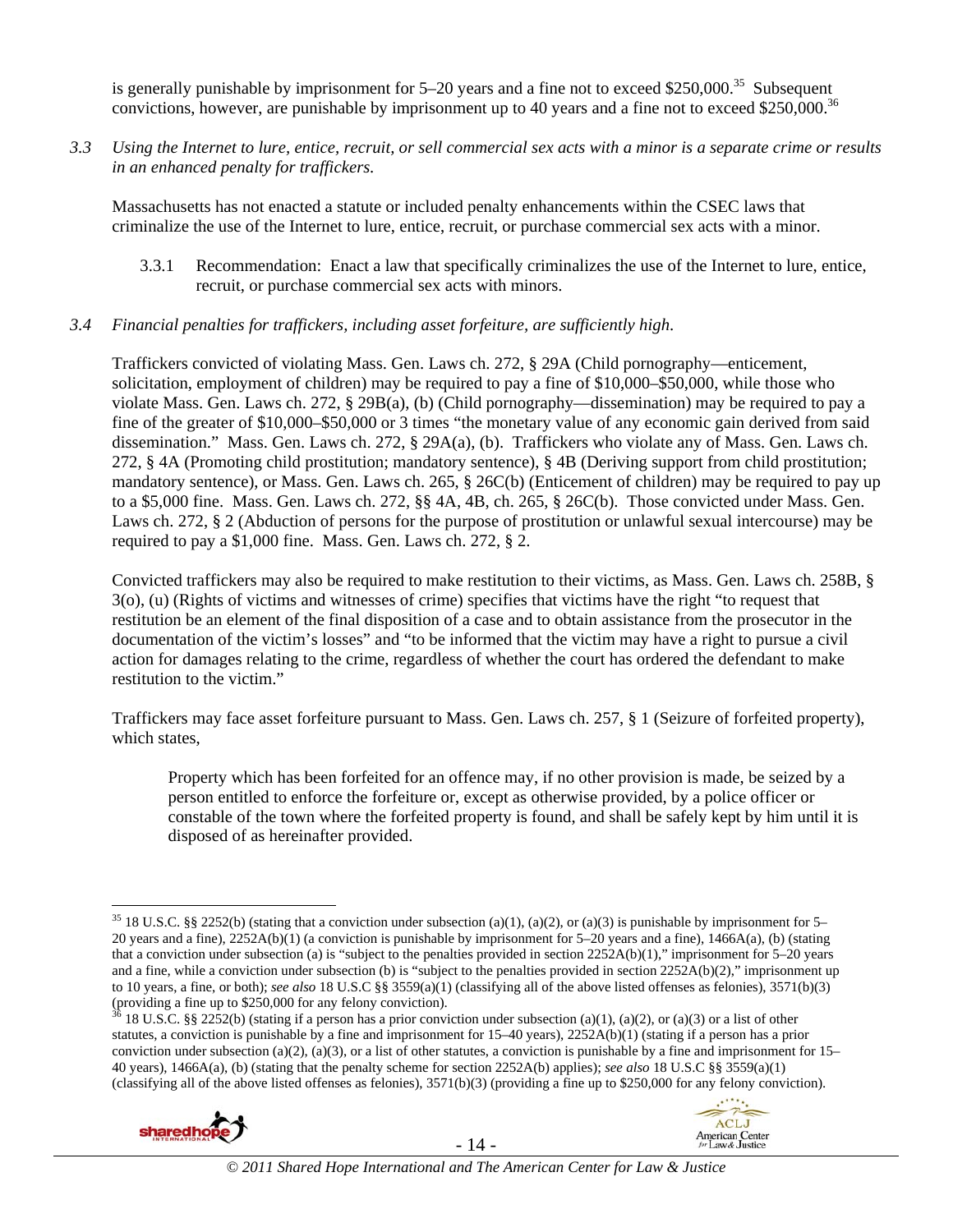Lastly, traffickers may face civil liability for injuries sustained by minor-victims of certain CSEC offenses. Victims of "sexual abuse," defined as including violations of Mass. Gen. Laws ch. 272, § 2 (Abduction of persons for the purpose of prostitution or unlawful sexual intercourse), § 4A (Promoting child prostitution; mandatory sentence), § 4B (Deriving support from child prostitution; mandatory sentence), § 29A (Child pornography—enticement, solicitation, employment of children), may seek civil remedies from their traffickers. Mass. Gen. Laws ch. 260, § 4C.

3.4.1 Recommendation: In any human trafficking or commercial sex trafficking laws enacted, include provisions that impose significant financial penalties, asset forfeiture, and mandatory restitution on traffickers.

#### *3.5 Convicted traffickers are required to register as sex offenders.*

Traffickers convicted of violating Mass. Gen. Laws ch. 265, § 26C (Enticement of children), and ch. 272, § 2 (Abduction of persons for the purpose of prostitution or unlawful sexual intercourse), § 4A (Promoting child prostitution; mandatory sentence), § 4B (Deriving support from child prostitution; mandatory sentence), § 29A (Child pornography—enticement, solicitation, employment of children), and § 29B (Child pornography dissemination) are required to register as sex offenders pursuant to Mass. Gen. Laws ch. 6, § 178D (Establishment and maintenance of sex offender registry) and Mass. Gen. Laws ch. 6,  $\S 178C$  (Definitions).<sup>37</sup> Traffickers convicted of Mass. Gen. Laws ch. 272, § 53A(b) (Engaging in sexual conduct for a fee; payors and payees; penalties) or Mass. Gen. Laws ch. 272, § 24 (Keeping house of prostitution) are not be required to register as these offenses are not included within the definition of "sex offense" under Mass. Gen. Laws ch. 6 § 178C.

3.6 *Laws relating to termination of parental rights for certain offenses include sex trafficking or CSEC offenses in order to remove the children of traffickers from their control and potential exploitation.*

Although Massachusetts law does not expressly provide that violations of state CSEC laws are grounds for terminating parental rights, parental rights may be terminated for sexual abuse or exploitation. Massachusetts handles termination through its laws on adoption and custody. Mass. Gen. Laws ch. 210, § 3 (Consent not required in certain cases) provides,

(a) Whenever a petition for adoption is filed by a person having the care or custody of a child, the consent of the persons named in section 2, other than that of the child, shall not be required if:  $\dots$  (ii) the court hearing the petition finds that the allowance of the petition is in the best interests of the child pursuant to paragraph (c).

 $(b)$ ...

A juvenile court or a district court shall enter a decree dispensing with the need for consent of any person named in section 2 to the adoption of a child named in a petition filed pursuant to section 24 of chapter 119 in such court upon a finding that such child is in need of care and protection pursuant to section 26 of said chapter 119 and that the best interests of the child as defined in paragraph (c) will be served by such decree. The entry of such decree shall have the effect of terminating the rights of a person named therein to receive notice of or to consent to any legal proceeding affecting the custody, guardianship, adoption or other disposition of the child named therein. Facts may be set forth either in the care and protection petition filed pursuant to said section 24 of said chapter 119 or upon a motion made in the course of a care and protection proceeding, alleging that the allowance of the petition or motion is in the best interests of the child.

 $\overline{a}$ See supra Section 2.10 for the provisions of Mass. Gen. Laws ch. 6, § 178C.





- 15 -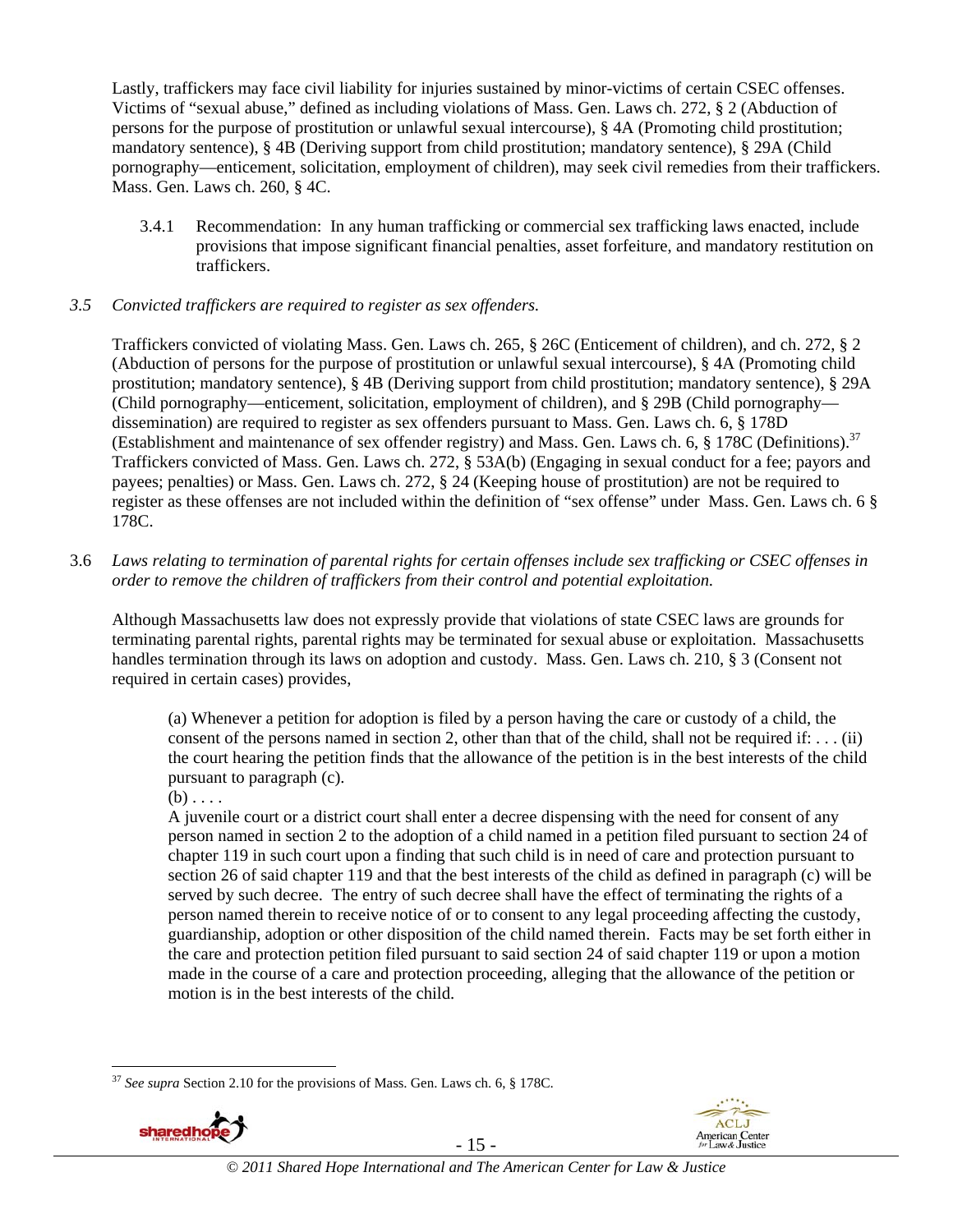The department of children and families shall file a petition or, in the alternative, a motion to amend a petition pending pursuant to section 26 of chapter 119 to dispense with parental consent to adoption, custody, guardianship or other disposition of the child under the following circumstances: (i) the child has been abandoned; (ii) the parent has been convicted by a court of competent jurisdiction of the murder or voluntary manslaughter of another child of such parent, of aiding, abetting, attempting, conspiring or soliciting to commit such murder or voluntary manslaughter or of any assault constituting a felony which results in serious bodily injury to the child or to another child of the parent . . . . For the purposes of this paragraph, "serious bodily injury" shall mean bodily injury which involves a substantial risk of death, extreme physical pain, protracted and obvious disfigurement or protracted loss or impairment of the function of a bodily member, organ or mental faculty.

. . . .

 $(c)$ ...

In considering the fitness of the child's parent or other person named in section 2, the court shall consider, without limitation, the following factors:

. . . . (ii) the child or another member of the immediate family of the child has been abused or neglected as a result of the acts or omissions of one or both parents, the parents were offered or received services intended to correct the circumstances which led to the abuse or neglect and refused, or were unable to utilize such services on a regular and consistent basis so that a substantial danger of abuse or neglect continues to exist, or have utilized such services on a regular and consistent basis without effectuating a substantial and material or permanent change in the circumstances which led to the abuse or neglect;

. . .

(ix) severe or repetitive conduct of a physically, emotionally or sexually abusive or neglectful nature toward the child or toward another child in the home;

. . .

(xiii) the conviction of a parent or other person named in section 2 of a felony that the court finds is of such a nature that the child will be deprived of a stable home for a period of years. Incarceration in and of itself shall not be grounds for termination of parental rights; or

(xiv) whether or not there has been a prior pattern of parental neglect or misconduct or an assault constituting a felony which resulted in serious bodily injury to the child and a likelihood of future harm to the child based on such prior pattern or assault.

- . . . .
- 3.6.1 Recommendation: Amend Mass. Gen. Laws ch. 210,  $\S 3(c)(xiii)$  (Consent not required in certain cases) to expressly provide that conviction of a CSEC crime is grounds for termination of parental rights.



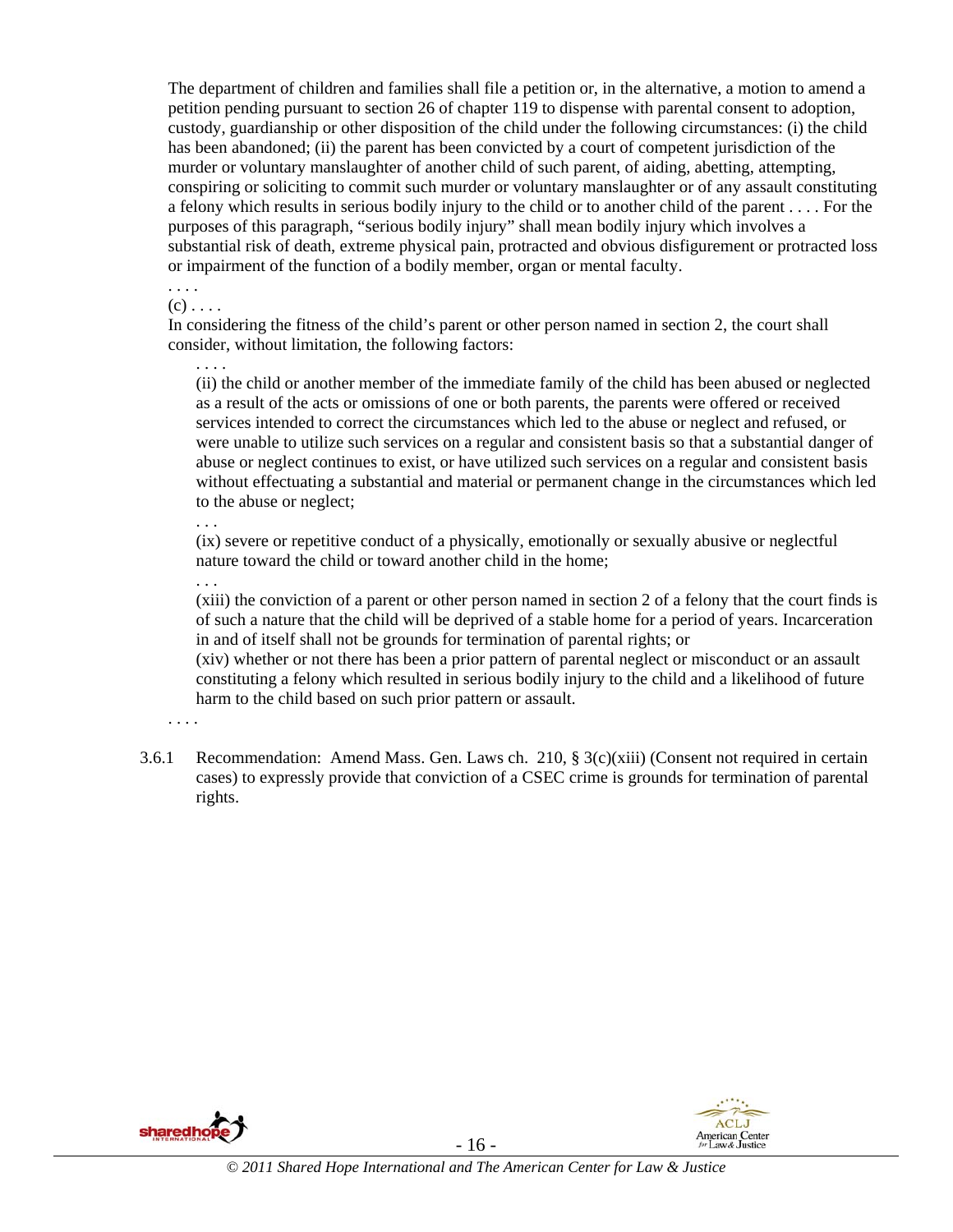# **Framework Issue 4: Criminal provisions for facilitators**

#### *Legal Components:*

- *4.1 The acts of assisting, enabling, or financially benefitting from child sex trafficking are included as criminal offenses in the state sex trafficking statute.*
- *4.2 Financial penalties, including asset forfeiture laws, are in place for those who benefit financially from or aid and assist in committing domestic minor sex trafficking.*

*\_\_\_\_\_\_\_\_\_\_\_\_\_\_\_\_\_\_\_\_\_\_\_\_\_\_\_\_\_\_\_\_\_\_\_\_\_\_\_\_\_\_\_\_\_\_\_\_\_\_\_\_\_\_\_\_\_\_\_\_\_\_\_\_\_\_\_\_\_\_\_\_\_\_\_\_\_\_\_\_\_\_\_\_\_\_\_\_\_\_\_\_\_\_* 

- *4.3 Promoting and selling child sex tourism is illegal.*
- *4.4 Promoting and selling child pornography is illegal.*

#### *Legal Analysis:*

*4.1 The acts of assisting, enabling, or financially benefitting from child sex trafficking are included as criminal offenses in the state sex trafficking statute*.

Massachusetts has not enacted a human trafficking law; however, several CSEC laws may be used to prosecute facilitators. Facilitators may be prosecuted for violating Mass. Gen. Laws ch. 272, § 2 (Abduction of persons for the purpose of prostitution or unlawful sexual intercourse)<sup>38</sup> where the facilitators "aids and assists in such abduction" for the purpose of prostitution. A conviction under Mass. Gen. Laws ch. 272, § 2 is punishable by imprisonment up to 3 years in the state prison or up to 1 year imprisonment in jail, a fine of up to \$1,000, or both imprisonment and a fine.

Mass. Gen. Laws ch. 272, § 4A (Promoting child prostitution; mandatory sentence) could be used to prosecute a facilitator who "knowingly aids and assists" in inducing a minor to become a prostitute. A conviction under Mass. Gen. Laws ch. 272, § 4A is punishable by imprisonment between 3–5 years in the state prison and a fine of \$5,000.39 Mass. Gen. Laws ch. 272, § 4A.

- 4.1.1 Recommendation: Include the crime of assisting, enabling, or financially benefiting from domestic minor sex trafficking in a state human trafficking and sex trafficking laws.
- *4.2 Financial penalties, including asset forfeiture laws, are in place for those who benefit financially from or aid and assist in committing domestic minor sex trafficking.*

Facilitators may be subject to fines ranging from \$1,000–\$50,000 for convictions related to their activities. Mass. Gen. Laws ch. 272, §§ 2, 29B. Facilitators who violate Mass. Gen. Laws ch. 272, § 4A (Promoting child prostitution; mandatory sentence) or § 4B (Living off or sharing earnings of minor prostitute) may be required to pay a fine of \$5,000, and facilitators who violate Mass. Gen. Laws ch. 272, § 2 may be required to pay a fine of \$1,000.

Facilitators may be civilly liable for injuries sustained by victims of certain CSEC offenses defined as "sexual abuse," including Mass. Gen. Laws ch. 272, § 2 (Abduction of persons for the purpose of prostitution or unlawful sexual intercourse), § 4A (Promoting child prostitution; mandatory sentence), § 4B (Deriving support from child prostitution; mandatory sentence) and § 29A (Child pornography—enticement, solicitation, employment of children). Mass. Gen. Laws ch. 260, § 4C.

 $\overline{a}$ 





- 17 - *© 2011 Shared Hope International and The American Center for Law & Justice*

<sup>38</sup> *See supra* Section 1.2 for the provisions of Mass. Gen. Laws ch. 272, § 2. 39 *See supra* note 26.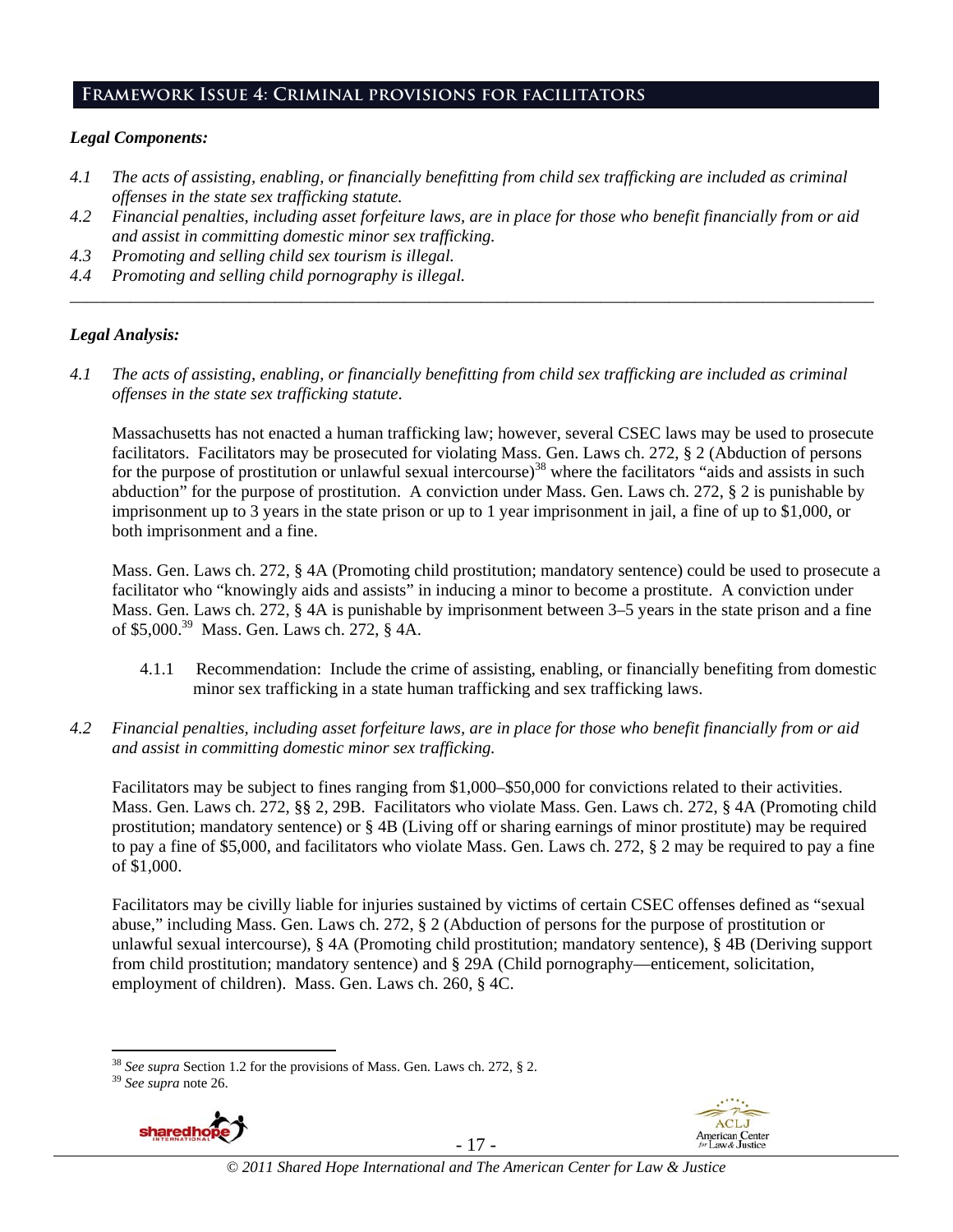Facilitators may also be required to make restitution to their victims, as Mass. Gen. Laws ch. 258B, § 3(o), (u) (Rights of victims and witnesses of crime) specifies that victims have the rights "to request that restitution be an element of the final disposition of a case and to obtain assistance from the prosecutor in the documentation of the victim's losses" and "to be informed that the victim may have a right to pursue a civil action for damages relating to the crime, regardless of whether the court has ordered the defendant to make restitution to the victim."

Lastly, facilitators may be required to forfeit property. Mass. Gen. Laws ch. 257, § 1 (Seizure of forfeited property) states, "Property which has been forfeited for an offence may, if no other provision is made, be seized by a person entitled to enforce the forfeiture or, except as otherwise provided, by a police officer or constable of the town where the forfeited property is found, and shall be safely kept by him until it is disposed of as hereinafter provided."

#### *4.3 Promoting and selling child sex tourism is illegal*.

No specific provision in the Massachusetts code expressly prohibits promoting or selling child sex tourism.

- 4.3.1 Recommendation: Enact a law that prohibits selling or offering to sell travel services that include or facilitate travel for the purpose of engaging in commercial sexual exploitation of a minor or prostitution of a minor, if the travel or sale of travel services is occurring in Massachusetts.
- *4.4 Promoting and selling child pornography is illegal*.

The dissemination of child pornography is illegal in Massachusetts under Mass. Gen. Laws ch. 272, §29B (Child pornography—dissemination). Mass. Gen. Laws ch. 272, §29B(a) makes it illegal to disseminate, or possess with the intent to disseminate

with lascivious intent . . . any visual material that contains a representation or reproduction of any posture or exhibition in a state of nudity involving the use of a child who is under eighteen years of age, knowing the contents of such visual material or having sufficient facts in his possession to have knowledge of the contents thereof . . . .

Additionally, Mass. Gen. Laws ch. 272, §29B(b) makes it a crime if a person disseminates, or possesses with the intent to disseminate

with lascivious intent . . . any visual material that contains a representation or reproduction of any act that depicts, describes, or represents sexual conduct participated or engaged in by a child who is under eighteen years of age, knowing the contents of such visual material or having sufficient facts in his possession to have knowledge of the contents thereof . . . .

Convictions under Mass. Gen. Laws ch. 272, §29B (a), (b) are punishable by imprisonment between 10–20 years in the state prison or fines of the greater of \$10,000–\$50,000 or 3 times "the monetary value of any economic gain derived from" the dissemination of the pornography, or both imprisonment and fines. Mass. Gen. Laws ch. 272, §29B (a), (b).



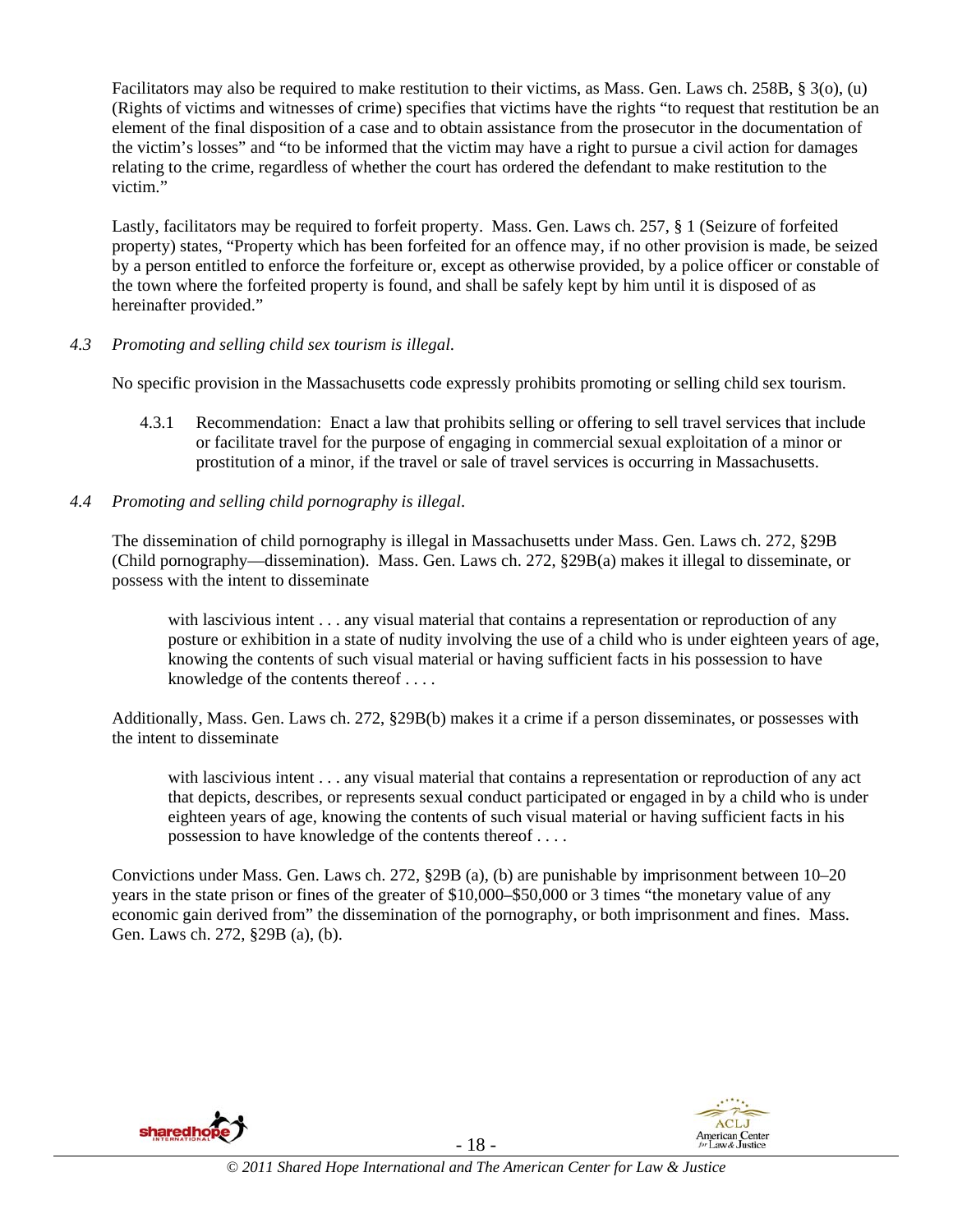# **Framework Issue 5: Protective provisions for the child victims**

#### *Legal Components:*

- *5.1 A victim of domestic minor sex trafficking or CSEC is defined as a victim for purposes of qualifying for crime victims' compensation and other victim benefits.*
- *5.2 The state sex trafficking statute expressly prohibits a defendant from raising consent of the minor to the commercial sex acts as a defense.*
- *5.3 Prostitution laws apply only to adults, making minors under 18 specifically immune from this offense.*
- *5.4 Commercially sexually exploited children are provided with a child protection response, including specialized shelter and services, and are not detained in juvenile detention facilities.*
- *5.5 Commercial sexual exploitation or sex trafficking is identified as a type of abuse and neglect within child protection statutes.*
- *5.6 The definition of "caregiver" (or similar term) in the child welfare statutes is broad enough to include a*  trafficker who has custody or control of a child in order to bring a trafficked child into the protection of child *protective services.*
- *5.7 Crime victims' compensation is specifically available to a child victim of sex trafficking or CSEC without regard to ineligibility factors.*
- *5.8 Victim-friendly procedures and protections are provided in the trial process for minors under 18.*
- *5.9 Expungement or sealing of juvenile arrest or criminal records resulting from arrests or adjudications for prostitution-related offenses committed as a result of, or in the course of, the commercial sexual exploitation of a minor is available within a reasonable time after turning 18.*
- *5.10 Victim restitution and civil remedies are authorized by law for minor victims of sex trafficking or CSEC.*
- *5.11 Statutes of limitations for civil and criminal actions for child sex trafficking or CSEC offenses are eliminated or lengthened sufficiently to allow prosecutors and victims a realistic opportunity to pursue criminal action and legal remedies.*

*\_\_\_\_\_\_\_\_\_\_\_\_\_\_\_\_\_\_\_\_\_\_\_\_\_\_\_\_\_\_\_\_\_\_\_\_\_\_\_\_\_\_\_\_\_\_\_\_\_\_\_\_\_\_\_\_\_\_\_\_\_\_\_\_\_\_\_\_\_\_\_\_\_\_\_\_\_\_\_\_\_\_\_\_\_\_\_\_\_\_\_\_\_\_* 

#### *Legal Analysis:*

 $\overline{a}$ 

*5.1 A victim of domestic minor sex trafficking or CSEC is defined as a victim for purposes of qualifying for crime victims' compensation and other victim benefits.* 

The Massachusetts Code does not expressly define commercially exploited children as victims. For purposes of Massachusetts' crime victims compensation laws, Mass. Gen. Laws ch. 258C, §1 (Definitions) defines a "victim" as

a person who suffers personal physical or psychological injury or death:

(a) as a direct result of a crime<sup>40</sup> as defined in this section;

(b) as a result of attempting to assist a person against whom a crime was attempted or committed; or

(c) as a result of efforts to prevent a crime or an attempted crime from occurring in his presence or to apprehend a person who had committed a crime in his presence.

As used within Chapter 258B (Rights of victims and witnesses of crime) of the Massachusetts Code. Mass. Gen. Laws ch. 258B, §1 (Definitions) defines a "victim" as

any natural person who suffers direct or threatened physical, emotional, or financial harm as the result of the commission or attempted commission of a crime or delinquency offense, as demonstrated by the issuance of a complaint or indictment, the family members of such person if the person is a minor . . .

<sup>40</sup> Mass. Gen. Laws ch. 258C, § 1 (Definitions) defines a "crime" in part as "an act committed by a person which, if committed by a mentally competent, criminally responsible adult who has no legal exemption or defense, would constitute a crime."





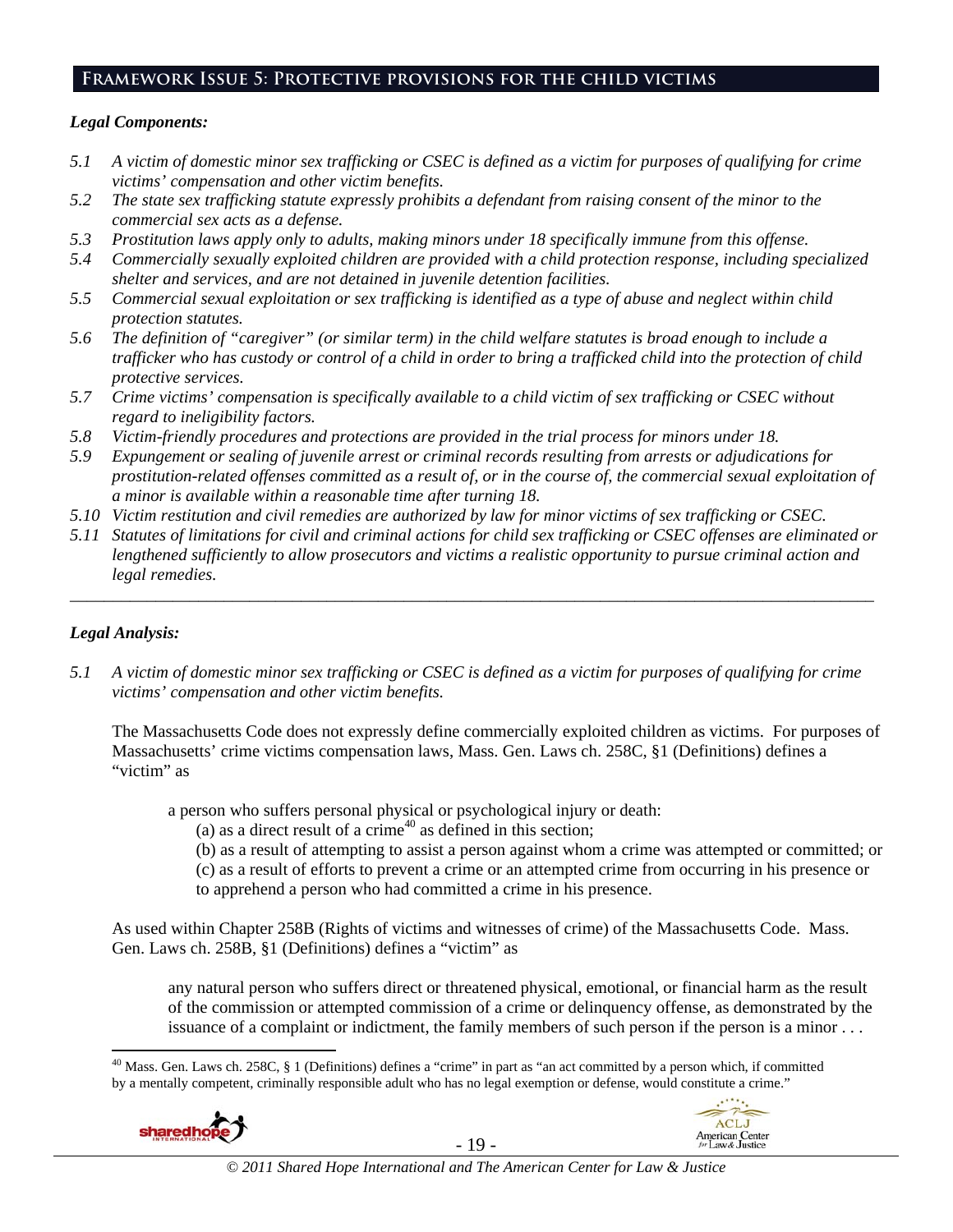and, for relevant provisions of this chapter, a person who is the subject of a case reported to a prosecutor pursuant to . . . section fifty-one B of chapter one hundred and nineteen [Duties of Department as to Child Abuse Reports], and the family members of such person if the person is a minor . . . .

# *5.2 The state sex trafficking statute expressly prohibits a defendant from raising consent of the minor to the commercial sex acts as a defense.*

Only one of Massachusetts's CSEC laws expressly states that a minor's consent to the offenses is not a defense for the perpetrator. Mass. Gen. Laws ch. 272, § 29A(c) (Child pornography—enticement, solicitation, employment of children), states that, "[i]n a prosecution under this section, a minor shall be deemed incapable of consenting to any conduct of the defendant for which said defendant is being prosecuted." None of Mass. Gen. Laws ch. 265, § 26C (Enticement of children), Mass. Gen. Laws ch. 272, § 4A (Promoting child prostitution; mandatory sentence), § 4B (Deriving support from child prostitution; mandatory sentence), or § 53A (Engaging in sexual conduct for a fee; payors and payees; penalties) expressly prohibit a defendant from using the consent of a minor to a commercial sex act as a defense to the crime. However, the sex offense Mass. Gen. Laws ch. 265, § 13B 1/2 (Commission of indecent assault and battery on a child under the age of 14 during commission of certain offenses or by mandated reporters) states in part, "In a prosecution under this section, a child under the age of 14 years shall be deemed incapable of consenting to any conduct of the defendant for which such defendant is being prosecuted."

5.2.1 Recommendation: Amend Mass. Gen. Laws ch. 265, § 26C(b) (Enticement of children), Mass. Gen. Laws ch. 272, § 4A (Promoting child prostitution; mandatory sentence), § 4B (Deriving support from child prostitution; mandatory sentence), and § 53A(b) (Engaging in sexual conduct for a fee; payors and payees; penalties) to clarify that a minor's consent is not a defense to commercial sexual exploitation.

# *5.3 Prostitution laws apply only to adults, making minors under 18 specifically immune from this offense.*

Massachusetts's prostitution law does not exclude minors from prosecution for prostitution offenses. Mass. Gen. Laws ch. 272, § 53A(a) (Engaging in sexual conduct for fee; payors and payees; penalties) makes it illegal if anyone "engages, agrees to engage, or offers to engage in sexual conduct with another person in return for a fee . . . ." A conviction under this statute is punishable by imprisonment up to 1 year in the house of correction or a fine up to \$500, or both imprisonment and a fine. Mass. Gen. Laws ch. 272, § 53A(a).

The offense of prostitution in Mass. Gen. Laws ch. 272, § 53 (Common night walkers, disorderly persons and disturbers of the peace) also does not exclude minors from prosecution, stating only,

(a) Common night walkers, common street walkers, both male and female, persons who with offensive and disorderly acts or language accost or annoy persons of the opposite sex, lewd, wanton and lascivious persons in speech or behavior, keepers of noisy and disorderly houses, and persons guilty of indecent exposure shall be punished by imprisonment in a jail or house of correction for not more than 6 months, or by a fine of not more than \$200, or by both such fine and imprisonment. (b) Disorderly persons and disturbers of the peace, for the first offense, shall be punished by a fine of not more than \$150. On a second or subsequent offense, such person shall be punished by imprisonment in a jail or house of correction for not more than 6 months, or by a fine of not more than \$200, or by both such fine and imprisonment.

Under Mass. Gen. Laws ch. 272, § 62 (Nightwalking—third conviction), a third conviction for "being a common nightwalker" is punishable by imprisonment of 2½ years in the house of correction, the reformatory for women, if the offender is female, or in the Massachusetts reformatory, if the offender is male.





- 20 - *© 2011 Shared Hope International and The American Center for Law & Justice*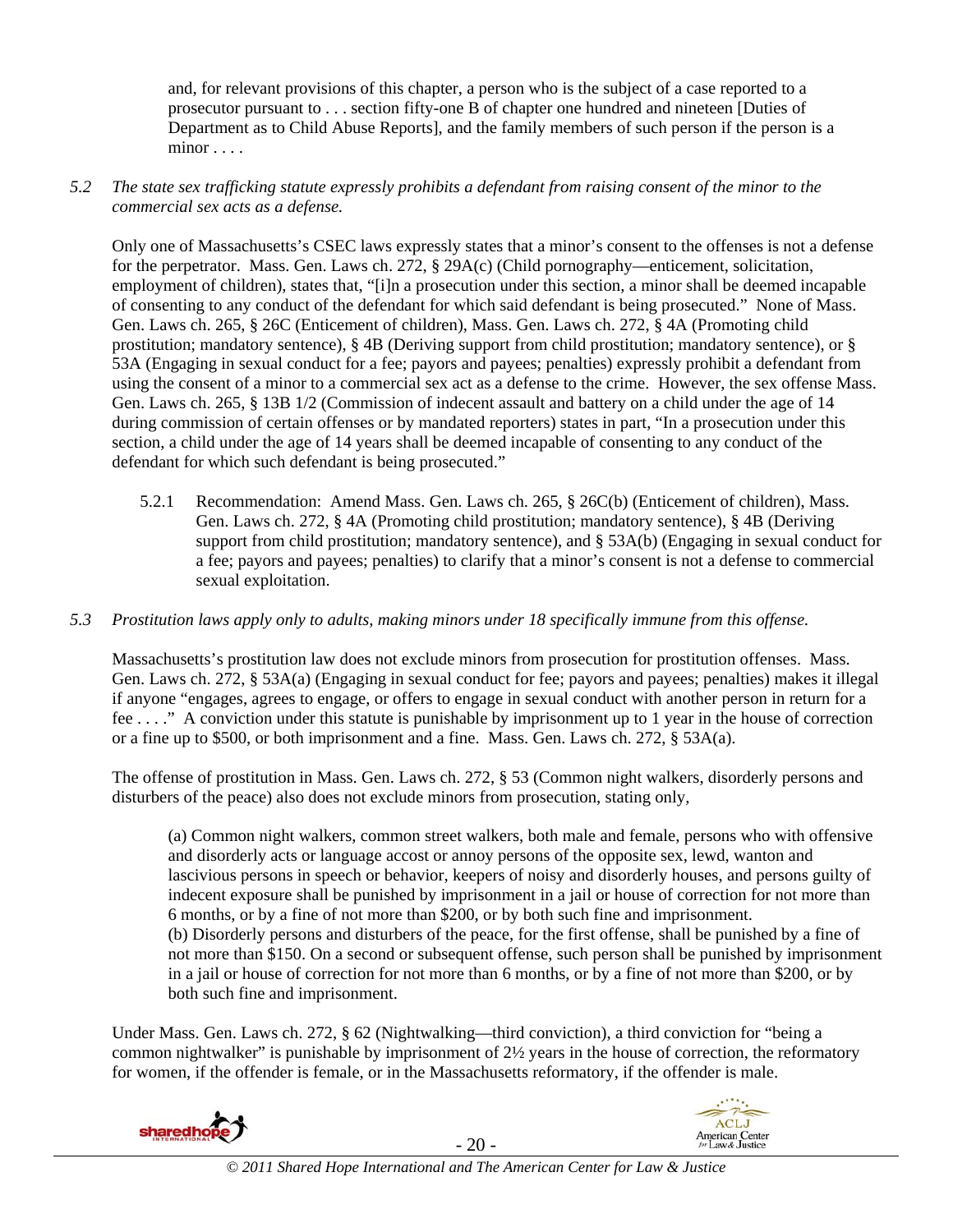5.3.1 Recommendation: Amend Mass. Gen. Laws ch. 272, § 53A(a) (Engaging in sexual conduct for fee; payors and payees; penalties) and § 53 (Common nightwalkers, disorderly persons and disturbers of the peace) to make the laws inapplicable to minors under 18 and refer cases of minors under 18 used in prostitution to an enacted human trafficking or sex trafficking laws for prosecution of the perpetrators.

# *5.4 Commercially sexually exploited children are provided with a child protection response, including specialized shelter and services, and are not detained in juvenile detention facilities.*

A commercially sexually exploited child may be identified and directed to child protective services through a mandatory report under Mass. Gen. Laws ch. 119, § 51A(a) (Mandated reporter—responsibilities), which requires mandated reporters<sup>41</sup> who have "reasonable cause to believe that a child is suffering physical or emotional injury resulting from: (i) abuse inflicted upon him which causes harm or substantial risk of harm to the child's health or welfare, including sexual abuse" to immediately report the abuse to the Department. Mass. Gen. Laws ch. 119, § 51A(a) also authorizes the mandated reporter to contact law enforcement about the suspected abuse. In addition to mandated reports of abuse or neglect, Mass. Gen. Laws ch. 119, § 51A(f) provides that "[a]ny person may file a report under this section if that person has reasonable cause to believe that a child is suffering from or has died as a result of abuse or neglect." Mass. Gen. Laws ch. 119, § 51B(k)(3) (Investigation of report of abuse filed under Sec. 51A; removal of child; transmission and filing of written reports; notice to district attorney; disclosure of information by mandated reporter) also provides that the Department must advise the district attorney and local law enforcement of any evidence indicating "there is reasonable cause to believe that . . . (3) a child has been sexually exploited, which shall include a violation of section 4A [Promoting child prostitution; mandatory sentence], 4B [Deriving support from child prostitution; mandatory sentence] or 29A [Child pornography—enticement, solicitation, employment of children] of said chapter 272 . . . ."

After receiving a 51A report<sup>42</sup> of suspected child abuse or neglect, Mass. Gen. Laws ch. 119,  $\S$  51B(a) (Duties of department as to child abuse reports) requires the Department, to investigate the allegations. Mass. Gen. Laws ch. 119, § 51B further provides

(a) Upon receipt of a report filed under section 51A, the department shall investigate the suspected child abuse or neglect, provide a written evaluation of the household of the child, including the parents and home environment and make a written determination relative to the safety of and risk posed to the child and whether the suspected child abuse or neglect is substantiated.

agent; or (vi) the child advocate.<br><sup>42</sup> Mass. Gen. Laws Ch. 119 § 21 (Definitions applicable to Secs. 21 to 51H) defines "51A report" as "a report filed with the department under section 51A that details suspected child abuse or neglect."





 $\overline{a}$ <sup>41</sup> Mass. Gen. Laws ch. 119, § 21 (Definitions applicable to Secs. 21 to 51H) defines a "mandated reporter" as

a person who is: (i) a physician, medical intern, hospital personnel engaged in the examination, care or treatment of persons, medical examiner, psychologist, emergency medical technician, dentist, nurse, chiropractor, podiatrist, optometrist, osteopath, allied mental health and human services professional licensed under section 165 of chapter 112, drug and alcoholism counselor, psychiatrist or clinical social worker; (ii) a public or private school teacher, educational administrator, guidance or family counselor, child care worker, person paid to care for or work with a child in any public or private facility, or home or program funded by the commonwealth or licensed under chapter 15D that provides child care or residential services to children or that provides the services of child care resource and referral agencies, voucher management agencies or family child care systems or child care food programs, licensor of the department of early education and care or school attendance officer; (iii) a probation officer, clerk-magistrate of a district court, parole officer, social worker, foster parent, firefighter, police officer; (iv) a priest, rabbi, clergy member, ordained or licensed minister, leader of any church or religious body, accredited Christian Science practitioner, person performing official duties on behalf of a church or religious body that are recognized as the duties of a priest, rabbi, clergy, ordained or licensed minister, leader of any church or religious body, accredited Christian Science practitioner, or person employed by a church or religious body to supervise, educate, coach, train or counsel a child on a regular basis; (v) in charge of a medical or other public or private institution, school or facility or that person's designated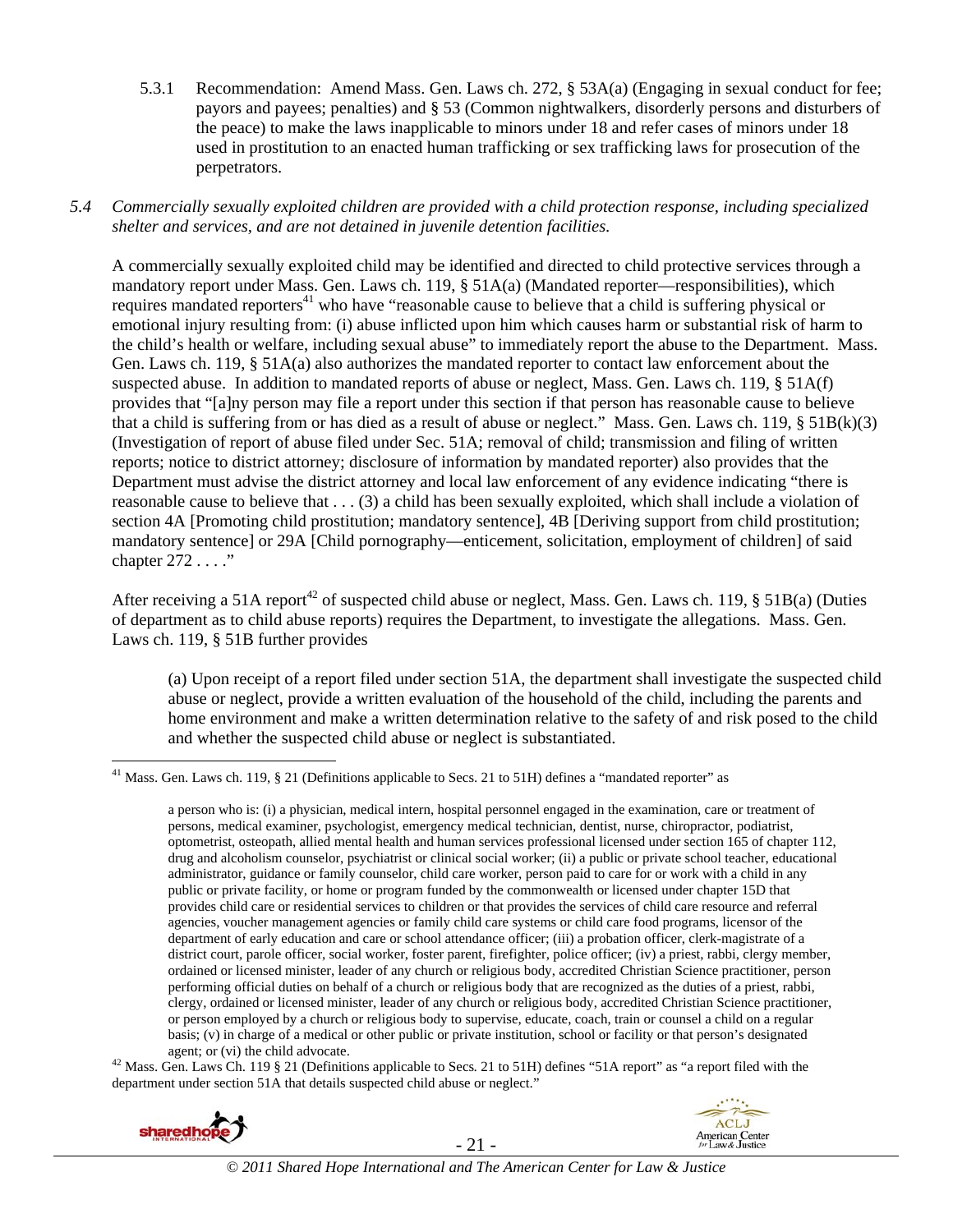. . . . (c) If the department has reasonable cause to believe a child's health or safety is in immediate danger from abuse or neglect, the department shall take a child into immediate temporary custody if it has reasonable cause to believe that the removal is necessary to protect the child from abuse or neglect. . . .

. . . .

(e) Notwithstanding subsection (c), whenever the department has reasonable cause to believe that removal is necessary to protect a child from abuse or neglect, it shall take the child into immediate temporary custody. If a child is taken into immediate temporary custody, the department shall make a written report stating the reasons for such removal and shall file a care and protection petition under section 24 on the next court day.

. . . .

In cases where the report under section 51A is made by a health care practitioner after a minor has sought treatment for injuries at a hospital, Mass. Gen. Laws ch. 119, § 51C (Custody of child pending transfer or hearing) provides,

If a parent or other person requests the release from a hospital of a child reported pursuant to section fifty-one A, the presiding judge of the juvenile court of the judicial district in which such hospital is located may, if he believes such release would be detrimental to the child's health or safety, authorize the hospital and the attending physician, by any means of communication, to keep such a child in the hospital until custody is transferred to the department or until a hearing may be held relative to the care and custody of such child.

Any other physician treating a child reported pursuant to section fifty-one A may be so authorized by the court to keep such child in his custody until such time as the custody of the child has been transferred to the department or until a hearing may be held relative to the care and custody of such child.

For the Department to maintain protective custody of a child for another 72 hours, the Department must file a care and protection petition with the juvenile court pursuant to Mass. Gen. Laws Ch. 119 § 24 (Powers and duties of divisions of juvenile court department as to custody of children), which states in part, "A person may petition under oath the juvenile court alleging on behalf of a child within its jurisdiction that the child:

(a) is without necessary and proper physical or educational care and discipline;

(b) is growing up under conditions or circumstances damaging to the child's sound character development;

 (c) lacks proper attention of the parent, guardian with care and custody or custodian; or (d) has a parent, guardian or custodian who is unwilling, incompetent or unavailable to provide any such care, discipline or attention.

Mass. Gen. Laws ch. 119, § 24 further provides that if, after the petitioner testifies under oath, there is

[R]easonable cause to believe that: (i) the child is suffering from serious abuse or neglect or is in immediate danger of serious abuse or neglect; and (ii) that immediate removal of the child is necessary to protect the child from serious abuse or neglect, the court may issue an emergency order transferring custody of the child for up to 72 hours to the department or to a licensed child care agency or individual described in subclause (ii) of clause (2) of subsection (b) of Section 26 ["any agency or other private organization licensed or otherwise authorized by law to receive and provide care for the child"].

Pursuant to Mass. Gen. Laws ch. 119, § 25 (Hearing; custody of child), "The petition under section 24 may be heard on the merits when a child is taken into custody and brought before the court or may be continued to a



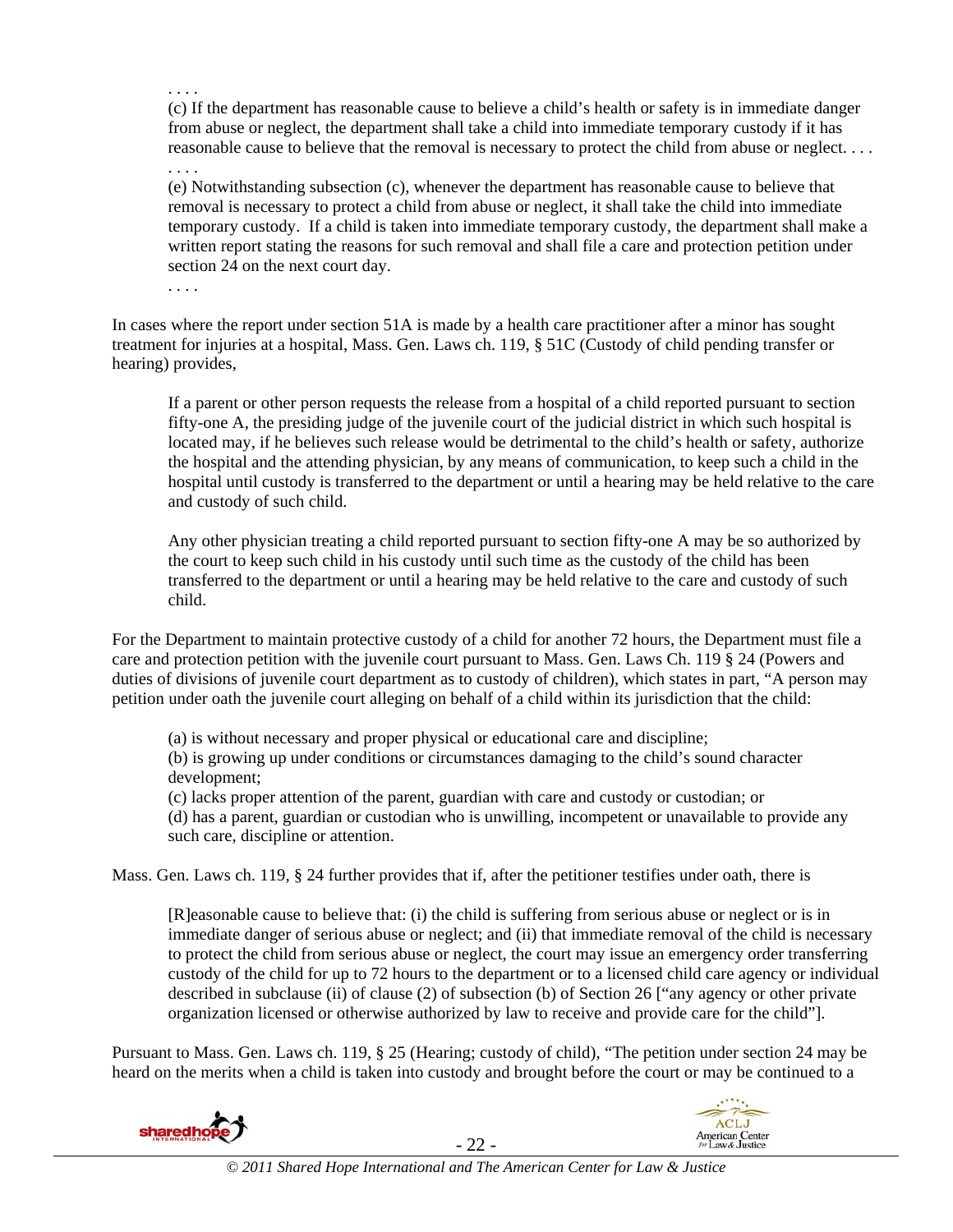time fixed for hearing. Pending the hearing on the merits, the court may allow the child to be placed in the care of some suitable person or licensed agency<sup>43</sup> providing foster care for children or may commit the child to the custody of the department. If the court commits a child to the custody of the department, the court shall consider the provisions of section 29C and shall make the written certification and determinations required by said section 29C." When the court hears the petition on the merits, Mass. Gen. Laws ch. 119, § 26(b) (Procedure at hearing; order of commitment; petition to dispense with parental consent to adoption; reimbursement of commonwealth; petition for review) provides in part, "If the court finds the allegations in the petition proved within the meaning of this chapter, it may adjudge that the child is in need of care and protection. In making such adjudication, the health and safety of the child shall be of paramount concern. If the child is adjudged to be in need of care and protection, the court may commit the child to the custody of the department until he becomes an adult or until, in the opinion of the department, the object of his commitment has been accomplished, whichever occurs first; and the court shall consider the provisions of section 29C and shall make the written certification and determinations required by said section 29C." The court may also make other orders as set forth in the statute.

Mass. Gen. Laws ch. 119, § 29C (Judicial certification of need to remove child from home) provides, "If a court of competent jurisdiction commits, grants custody or transfers responsibility for a child to the department or its agent, the court shall certify that the continuation of the child in his home is contrary to his best interests and shall determine whether the department or its agent, as appropriate, has made reasonable efforts prior to the placement of a child with the department to prevent or eliminate the need for removal from the home . . . . In making any determination, the health and safety of the child shall be of paramount concern." Pursuant to Mass. Gen. Laws Ch. 119, § 29B(d) (Determination of future status of committed children; orders; permanency hearings; appeals), "The permanency hearing for a child or young adult shall be held within 30 days of a hearing at which a court determines that reasonable efforts to preserve and reunify families are not required pursuant to section 29C. The court may, however, make such determination at the time of the permanency hearing." Mass. Gen. Laws Ch. 119 § 32 (Certain children to be placed in private families) establishes the priorities for placement of children committed to the department. It states in part, "Children in the care or custody of the department shall be placed in private families; provided, that any child who upon examination is found to be in need of special care, treatment or education may, if it is found by the department to be in the best interest of the child, be placed in a public or private institution or school, the primary purpose of which is the special care, treatment or education of children."

Another way for a child to enter the child protective services system is as a child in need of services pursuant to Mass. Gen. Laws ch. 119, § 39H (Arrest of child; notification of probation officer; placement of child; bail and detention), which provides,

A child may be arrested for committing the behavior described in the definition of child in need of services in section twenty-one,<sup>44</sup> only if such child has failed to obey a summons issued pursuant to

<sup>&</sup>lt;sup>44</sup> Mass. Gen. Laws Ch. 119 § 21 (Definitions applicable to Secs. 21 to 51H) defines "child in need of services" as "a child between the ages of 6 and 17 who: (a) repeatedly runs away from the home of a parent or legal guardian; (b) repeatedly fails to obey the lawful and reasonable commands of a parent or legal guardian, thereby interfering with the parent's or legal guardian's ability to adequately care for and protect the child; (c) repeatedly fails to obey lawful and reasonable school regulations; or (d) when not otherwise excused from attendance in accordance with lawful and reasonable school regulations, willfully fails to attend school for more than 8 school days in a quarter."





<sup>&</sup>lt;sup>43</sup> Mass. Gen. Laws. Ch. 119, § 23(a)(7) (Responsibility of department to provide foster care for children; placement with relatives; funeral expenses; child profile form; extension of support of child until 22 years of age; assignment of support rights; assistance to foster care families) provides, "A temporary shelter care facility program or a group care facility, licensed under chapter 15D [repealed], may provide temporary shelter for a 72-hour period to a child without parental consent, if the child's welfare would be endangered if such shelter were not immediately provided. At the expiration of the 72-hour period, the licensee shall: (i) secure the consent of a parent or guardian to continued custody and care; (ii) refer the child to the department for custody and care; or (iii) refuse to provide continued care and custody to the child."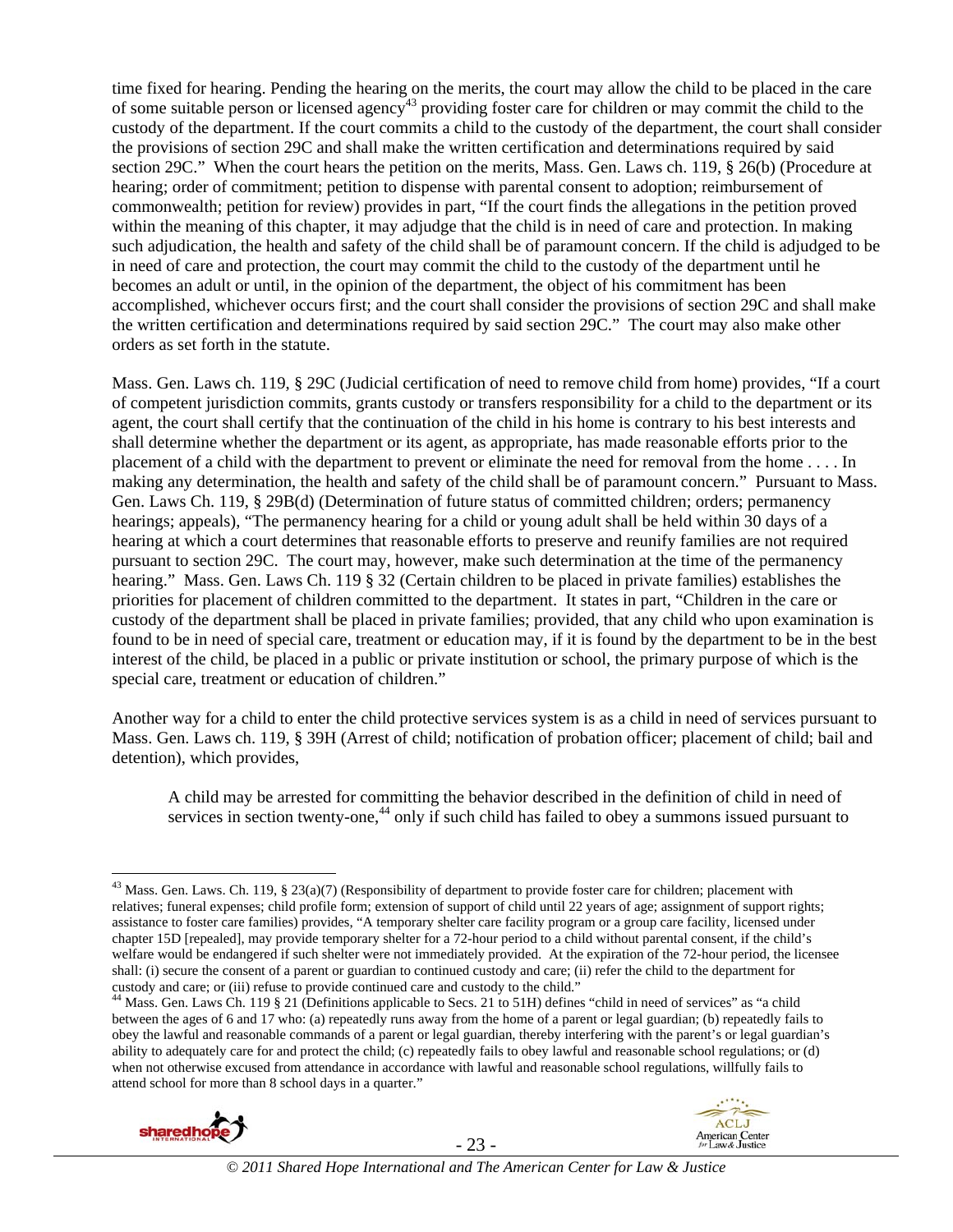section thirty-nine E, or if the arresting law enforcement officer has probable cause to believe that such child has run away from the home of his parents or guardian and will not respond to a summons. . . . .

If the court is not in session when the child is taken into custody, the law enforcement officer in charge, or an appropriate designee, shall inquire about the case and shall notify the probation officer and a department of children and families representative, if the officer has reasonable belief that an arrested child is or has been in custody of the department. Mass. Gen. Laws ch. 119, § 39H.

Mass. Gen. Laws ch. 119, § 39H further specifies,

The law enforcement officer, in consultation with the probation officer, shall then immediately make all reasonable diversion efforts so that such child is delivered to the following types of placements, and in the following order of preference:

(i) to one of the child's parents, or to the child's guardian or other responsible person known to the child, or to the child's legal custodian including the department of children and families or the child's foster home;

(ii) to a temporary shelter facility licensed or approved by the department of early education and care, a shelter home approved by a temporary shelter facility licensed or approved by said department of early education and care, or a family foster care home approved by a placement agency licensed or approved by said department of early education and care; provided, however, that such a placement is available and, in the view of the probation officer, appropriate for the child; provided, further, that such a placement furnish said law enforcement officer with a written statement that it will make reasonable efforts to secure the child's appearance at the next available court session and that such placement will furnish the necessary transportation to such placement and to the court, unless the law enforcement officer chooses to furnish said transportation, provided, further, that such child may not be securely detained in a police station or town lockup.

. . . .

Mass. Gen. Laws Ch. 119 § 39E (Petitions for determination that child is in need of services; procedures) allows juvenile court to determine whether a child is in need of services without criminal proceedings and provides in part,

A parent or legal guardian of a child having custody of such child, or a police officer may apply for a petition in one of said courts alleging that said child persistently runs away from the home of said parent or guardian or persistently refuses to obey the lawful and reasonable commands of said parent or guardian resulting in said parent's or guardian's inability to adequately care for and protect said child.

Any supervisor of attendance, duly appointed pursuant to section nineteen of chapter seventy-six may apply for a petition in said court alleging that said child persistently and wilfully fails to attend school or persistently violates the lawful and reasonable regulations of his school.

. . . .

If despite these protections, a victim of domestic minor sex trafficking is taken into custody for violating a law, by-law or ordinance<sup>45</sup> and put through delinquency proceedings under sections 52 to 63, such "[p]roceedings against children . . . shall not be deemed criminal proceedings" pursuant to Mass. Gen. Laws ch. 119, § 53. Following arrest for a delinquent offense, Mass. Gen. Laws Ch. 119 § 67 (Notice of arrest of child to be given to probation officer and parent or guardian) states,

 $\overline{a}$ <sup>45</sup> Mass. Gen. Laws ch. 119, § 52 (Definitions) defines a "delinquent child," as "a child between seven and seventeen who violates any city ordinance or town by-law or who commits any offence against a law of the commonwealth."





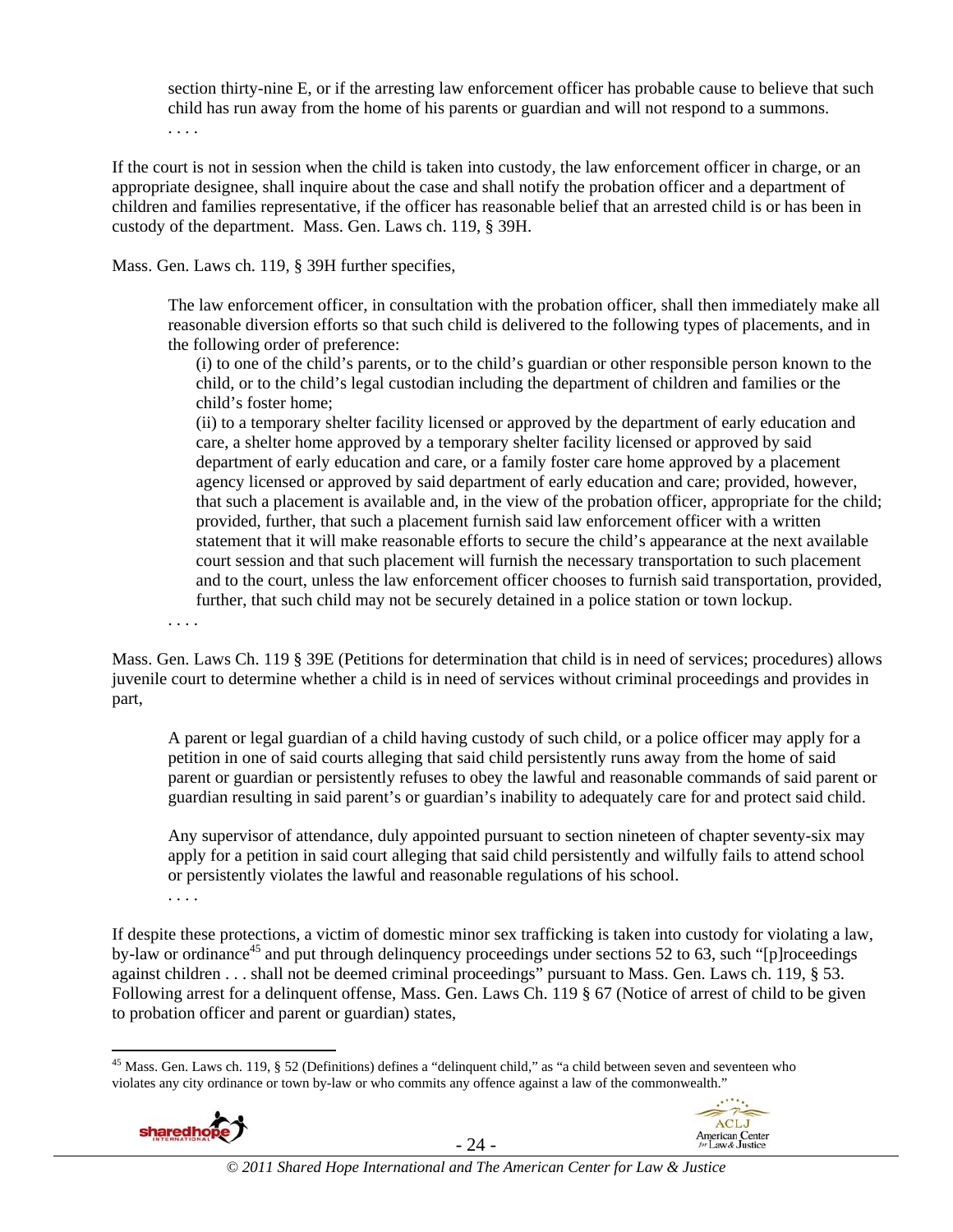Except for children in need of service arrested pursuant to section thirty-nine H, whenever a child between seven and seventeen years of age is arrested with or without a warrant, as provided by law, the officer in charge of the police station or town lockup to which the child has been taken shall immediately notify the probation officer of the district court, or of the juvenile court, if there is one, within whose judicial district such child was arrested and at least one of the child's parents, or, if there is no parent, the guardian or person with whom it is stated that such child resides, and shall inquire into the case. Pending such notice and inquiry, such child shall be detained. Upon the acceptance by the officer in charge of said police station or town lockup of the written promise of said parent, guardian or any other reputable person to be responsible for the presence of such child in court at the time and place when such child is to appear or upon the receipt of such officer in charge from said probation officer of a request for the release of such child to him, such child shall be released to said person giving such promise or to said probation officer making such request; provided, that, if the arresting officer requests in writing that a child between fourteen and seventeen years of age be detained, and if the court issuing a warrant for the arrest of a child between fourteen and seventeen years of age directs in the warrant that such child shall be held in safekeeping pending his appearance in court, or, if the probation officer shall so direct, such child shall be detained in a police station or town lockup, or place of temporary custody commonly referred to as a detention home of the department of youth services, or any other home approved by the department of youth services pending his appearance in court. In the event any such child is so detained, the officer in charge at the police station or town lockup shall notify the probation officer and parent or parents, guardian, or person with whom it is stated that such child resides of the detention of such child. . . . No child between fourteen and seventeen years of age shall be detained in a police station or town lockup unless the detention facilities for children at such police station or town lockup have received the approval in writing of the commissioner of youth services. . . . Nothing in this section shall permit a child between fourteen and seventeen years of age being detained in a jail or house of correction. A separate and distinct place shall be provided in police stations, town lockups or places of detention for such children.

After being taken into custody for a delinquent offense, a child may be held in custody pending disposition of the case. Pursuant to Mass. Gen. Laws ch. 119, § 68 (Care of children held for examination or trial),

A child who has attained the age of seven but not yet attained the age of seventeen held by the court for further examination, trial or continuance, or for indictment and trial, if unable to furnish bail, shall be committed by the court to the care of the department of youth services or to a probation officer, a parent, guardian, or other responsible person who shall provide for his safekeeping; provided, however, that the appearance of the child at such examination or trial, shall be the responsibility of the court for which he is being held in safekeeping.

The court may recommend that a child who has attained the age of fourteen and who is committed to the care of the department shall be held in a secure detention facility if the court further determines that the child (a) is a fugitive from another jurisdiction on a delinquency petition; or (b) is charged with an offense for which the commonwealth may proceed by indictment in accordance with the provisions of section fifty-four [Complaint; indictment; examination of complaint; summons; warrant]; provided, however, that such child is already detained or on conditional release in conjunction with another delinquency proceeding, or has demonstrated a recent record of willful failure to appear at juvenile court proceedings, or has demonstrated a recent record of violent conduct resulting in physical injury to others.

The department may provide special foster homes, and places of temporary custody commonly referred to as detention homes of the department of youth services for the care, maintenance and safekeeping of such children who may be committed by the court to said department under this section; provided,



. . . .



- 25 -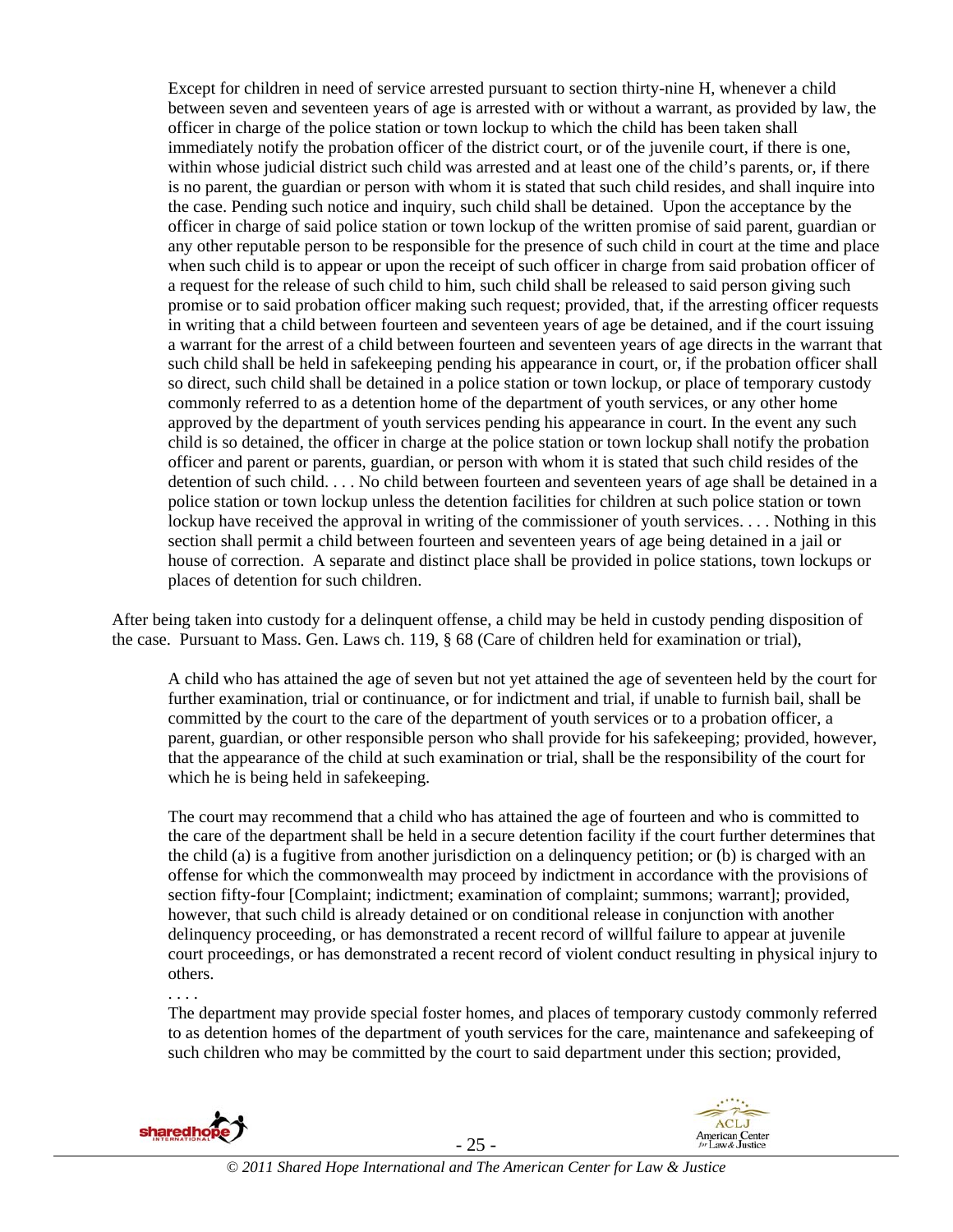however, that no more than five such children shall be detained in any such special foster home at any one time. $46$ 

A child between seven and seventeen years of age so committed by the court to the department to await further examination or trial by the court, shall be returned thereto within fifteen days after the date of the order of such commitment, and final disposition of the case shall thereupon be made by adjudication or otherwise, unless, in the opinion of the court, the interest of the child and the public otherwise require.

. . . .

Mass. Gen. Laws ch. 119, § 58 (Adjudication; proceedings after adjudication; payment for support of child) states in part,

At the hearing of a complaint against a child the court shall hear the testimony of any witnesses who appear and take such evidence relative to the case as shall be produced. If the allegations against a child are proved beyond a reasonable doubt, he may be adjudged a delinquent child, or in lieu thereof, the court may continue the case without a finding and, with the consent of the child and at least one of the child's parents or guardians, place said child on probation . . . .

If a child is adjudicated a delinquent child on a complaint, the court may place the case on file or may place the child in the care of a probation officer for such time and on such conditions as it deems appropriate or may commit him to the custody of the department of youth services, but the probationary or commitment period shall not be for a period longer than until such child attains the age of eighteen, or nineteen in the case of a child whose case is disposed of after he has attained his eighteenth birthday. . . . .

- 5.4.1 Recommendation: Amend Chapter 119 to require that minor victims of commercial sexual exploitation receive referrals to specialized counseling and services and to establish a diversion program that identifies and diverts victims of commercial sexual exploitation into dependency proceedings who fail to be identified as abused or in need of services and might otherwise be adjudicated delinquent.
- *5.5 Commercial sexual exploitation or sex trafficking is identified as a type of abuse and neglect within child protection statutes.*

Although no definition of child abuse or neglect is provided under Massachusetts's child protection statues, 110 Mass. Code Regs. § 2.00 (Glossary) defines "abuse" as

the non-accidental commission of any act by a caretaker upon a child under age 18 which causes, or creates a substantial risk of physical or emotional injury,  $47$  or constitutes a sexual offense under the laws of the Commonwealth or any sexual contact between a caretaker and a child under the care of that individual. Abuse is not dependent upon location (*i.e.*, abuse can occur while the child is in an out-ofhome or in-home setting.)

measures which, in its discretion, will reasonably assure the appearance of the children before the court."<br><sup>47</sup> 110 Mass. Code Regs. § 2.00 defines "emotional injury" as "an impairment to or disorder of the intellectual o capacity of a child as evidenced by observable and substantial reduction in the child's ability to function within a normal range of performance and behavior."





- 26 - *© 2011 Shared Hope International and The American Center for Law & Justice*

 $\overline{a}$ 46 Mass. Gen. Laws ch. 119, § 68B (Special foster homes; detention homes) further provides, "The department of youth services may use or provide special foster homes and places of temporary custody commonly referred to as detention homes, at various places in the commonwealth which shall be completely separate from any police station, town lockup or jail, and which shall be used solely for the temporary care, custody and study of children committed to the care of the department of youth services. Nothing in this section shall prevent the department from using or providing alternative placements and employing alternative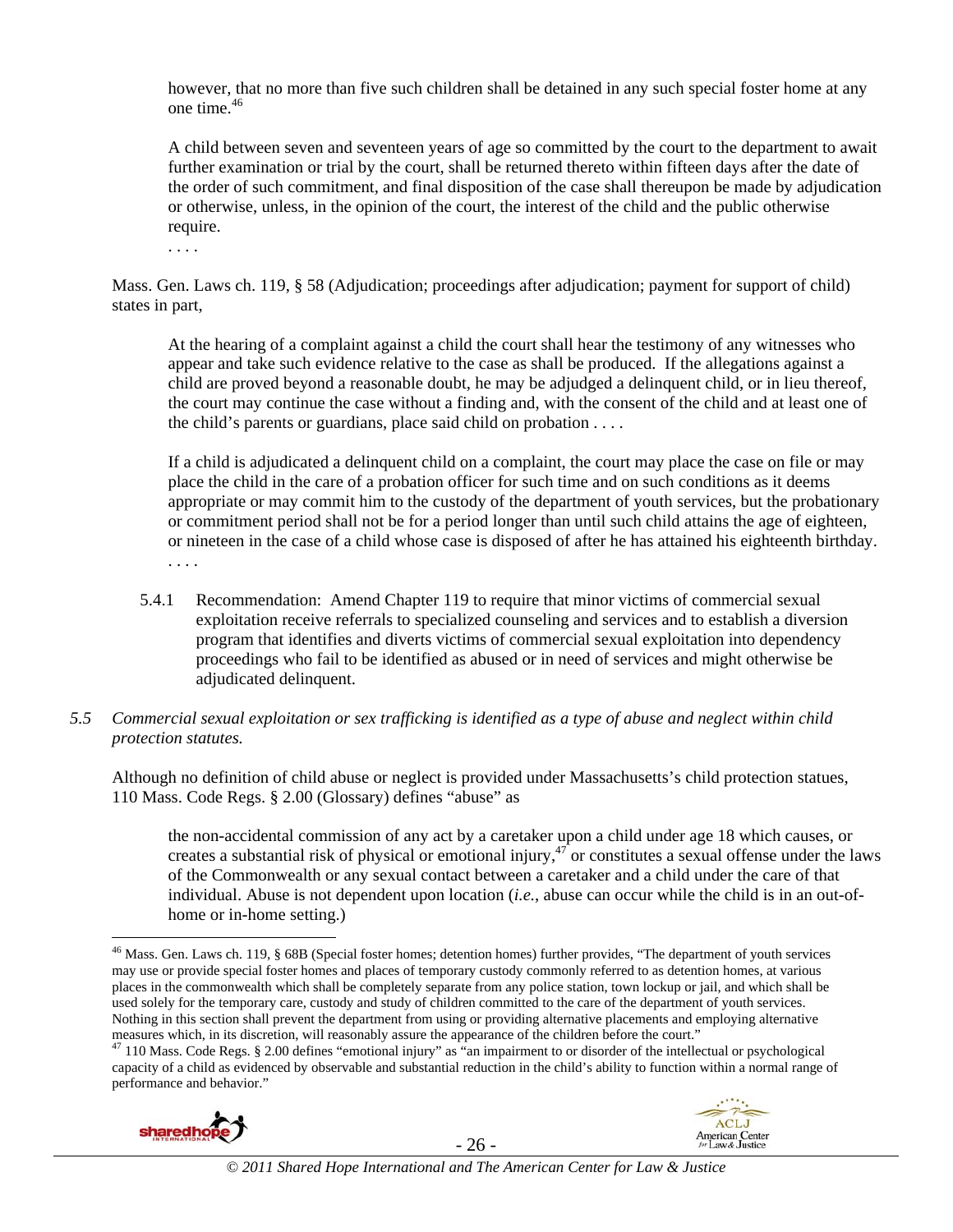Additionally, 110 Mass. Code Regs. § 2.00 (Glossary) defines "neglect" as

failure *by a caretaker*, either deliberately or through negligence or inability, to take those actions necessary to provide a child with minimally adequate food, clothing, shelter, medical care, supervision, emotional stability and growth, or other essential care; provided, however, that such inability is not due solely to inadequate economic resources or solely to the existence of a handicapping condition. This definition is *not* dependent upon location (*i.e.*, neglect can occur while the child is in an out-of-home or in-home setting.)

- 5.5.1 Recommendation: Amend Mass. Gen. Laws ch. 119, § 21 (Definitions Applicable to Sections 21 to 55H) to include definitions for the terms "abuse" and "neglect" and define those terms to expressly include commercial sexual exploitation as a form of abuse and neglect.
- *5.6 The definition of "caregiver" (or similar term) in the child welfare statutes is broad enough to include a trafficker who has custody or control of a child in order to bring a trafficked child into the protection of child protective services.*

Although Chapter 119 (Protection and care of children and proceedings against them) of the Massachusetts General Laws does not define the term "caretaker," Mass. Gen. Laws ch. 119, § 1 provides in part, "The purpose of this chapter is to insure that the children of the commonwealth are protected against the harmful effects resulting from the absence, inability, inadequacy or destructive behavior of parents or parent substitutes . . . ." Accordingly, the Commentary to 110 Mass. Code Regs. § 4.21 (Screening of Reports of Alleged Abuse or Neglect) and § 4.33 (Perpetrator/Caretaker) state, "The 'caretaker' distinction is an important one, for the Department's primary duty is to protect children from abuse or neglect inflicted by their parents or parent substitutes." Whether the Department will intervene and investigate a report of abuse made under Mass. Gen. Laws ch. 119, § 51B, depends on whether the report is "screened in" as abuse by a caretaker or "screened out" pursuant to 110 Mass. Code Regs. § 4.21.

110 Mass. Code Regs. § 2.00 (Glossary), applicable to words "used throughout 110 CMR . . . unless the context plainly requires otherwise," defines a "caretaker" as

# a child's:

- (a) parent
- (b) stepparent
- (c) guardian

(d) any household member entrusted with the responsibility for a child's health or welfare (e) any other person entrusted with the responsibility for a child's health or welfare whether in the child's home, a relative's home, a school setting, a day care setting (including babysitting), a foster home, a group care facility, or any other comparable setting. As such "caretaker" includes (but is not limited to) school teachers, babysitters, school bus drivers, camp counselors, etc. The "caretaker" definition is meant to be construed broadly and inclusively to encompass any person who is, at the time in question, entrusted with a degree of responsibility for the child. This specifically includes a caretaker who is him/herself a child (*i.e.* a babysitter under 18 years of age).

5.7 *Crime victims' compensation is specifically available to a child victim of sex trafficking or CSEC without regard to ineligibility factors.* 

A domestic minor sex trafficking victim may be eligible to receive crime victims' compensation if they meet all eligibility requirements, certain of which may present special difficulties for children who are sexually exploited for commercial purposes.





- 27 - *© 2011 Shared Hope International and The American Center for Law & Justice*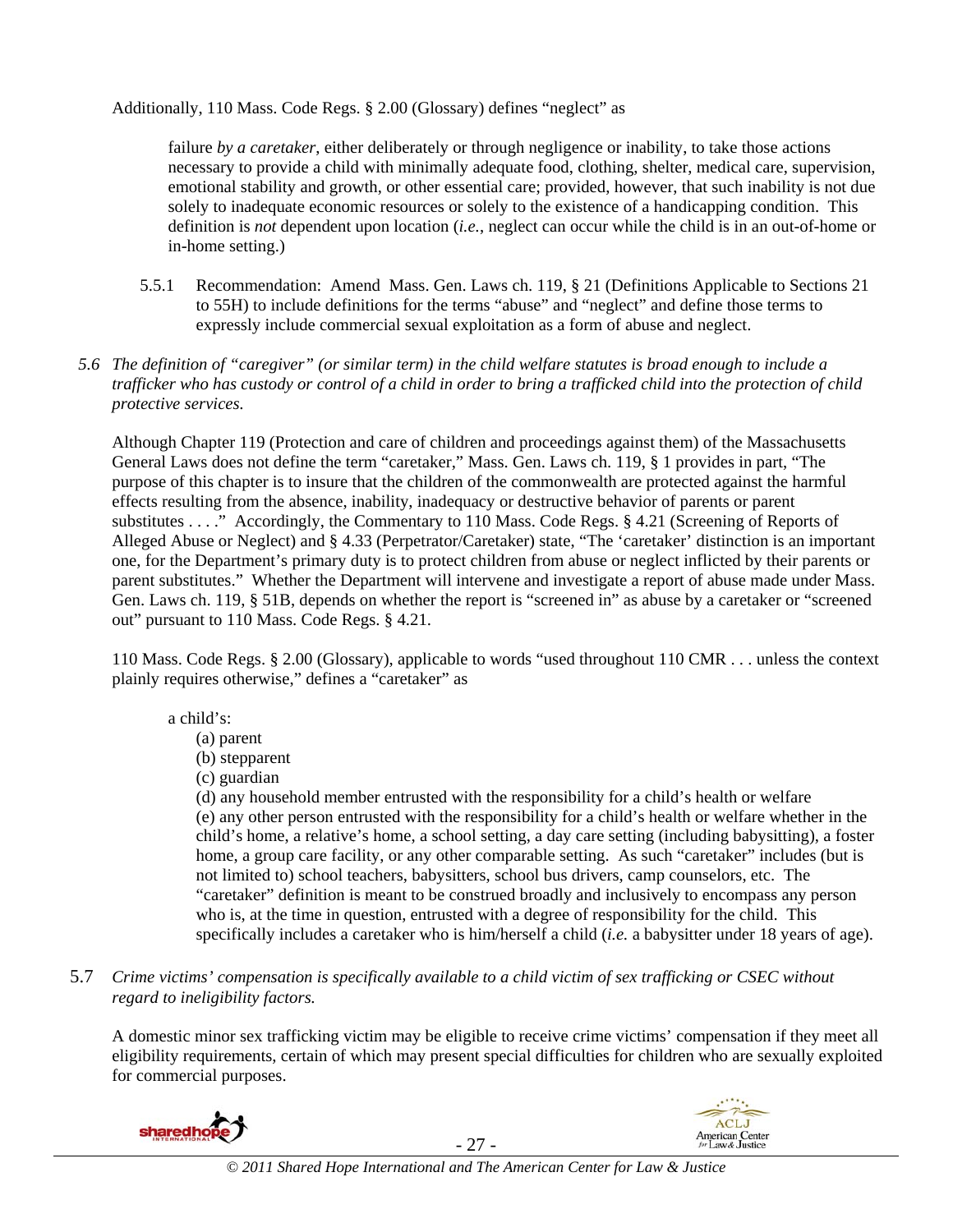Pursuant to Mass. Gen. Laws ch. 258C, § 2(a) (Eligibility for compensation; assistance of counsel), victims<sup>48</sup> of crimes will receive compensation if the division<sup>49</sup> "finds that a crime was committed and that such crime directly resulted in personal physical or psychological injury to, or death of, the victim." Mass. Gen. Laws ch. 258C, § 2(b) makes compensation available only if the claimant

[D]emonstrates that the crime was reported to the police or other law enforcement authorities or to an agency or entity obligated by law to report complaints of criminal misconduct to law enforcement authorities. Except in the case where the division finds such report to have been delayed for good cause, such report shall have been made within five days after the occurrence of such crime.

Mass. Gen. Laws ch. 258C, § 2(c) also requires the claimant to "cooperate[] with law enforcement authorities in the investigation and prosecution of the crime in which the victim was injured or killed unless the claimant demonstrates that he possesses or possessed a reasonable excuse for failing to cooperate." Furthermore, Mass. Gen. Laws ch. 258C, § 2(e) states,

An offender or an accomplice of an offender shall not be eligible to receive compensation with respect to a crime committed by an offender. To the extent that the victim's acts or conduct provoked or contributed to the injuries, the division shall reduce or deny an award to the claimant or claimants in accordance with regulations enacted pursuant to section four.

5.7.1 Recommendation: Include exceptions from the listed ineligibility factors for commercially sexually exploited children in Mass. Gen. Laws ch. 258C, § 2(a), (b) (Eligibility for compensation; assistance of counsel).

#### 5.8 *Victim-friendly procedures and protections are provided in the trial process for minors under 18.*

Victims of certain CSEC offenses (Mass. Gen. Laws ch. 272, § 4A (Promoting child prostitution; mandatory sentence), § 4B (Deriving support from child prostitution; mandatory sentence), and § 29A (Child pornography—enticement, solicitation, employment of children)), as well as victims of certain sexual and prostitution-related offenses, who are under 15, will receive certain protections in the court system process.

Mass. Gen. Laws ch. 278, § 16D(b)(1) (Definitions; alternative procedure for taking testimony of child witness; order; presence of counsel and defendant; filming, videotaping, or transmitting of testimony) provides,

At any time after the issuance of a complaint or indictment alleging an offense punished by any of the statutes listed herein, the court on its own motion or on motion of the proponent of a child witness,  $50$ 

a person who is under the age of fifteen years and who is alleged to have been a victim of, or a witness to an alleged violation of section thirteen B [Indecent assault and battery on child under fourteen], 13B1/2 [Indecent assault and battery on child under fourteen—aggravating factors], 13B3/4 [Indecent assault and battery on child under fourteen previous youthful offender], . . . thirteen H [Indecent assault and battery on person over fourteen], . . . twenty-three [Rape and abuse of child], 23A [Rape and abuse of child—aggravating factors], 23B [Rape and abuse of child previous youthful offender], twenty-four [Assault with intent to commit rape] or twenty-four B [Assault on child under sixteen with intent to commit rape] of chapter two hundred and sixty-five, or section two [Abduction of persons for the purpose of prostitution or unlawful sexual intercourse], . . . four [Enticing to unlawful intercourse], four A [Promoting child prostitution; mandatory sentence], four B [Deriving support from child prostitution; mandatory sentence], . . . six [Maintaining a house of prostitution], seven [Deriving support from an inmate of a house of prostitution], eight [Solicitation], twelve [Penalty for sending a person to a house of prostitution], thirteen [Detaining a person in house of





- 28 - *© 2011 Shared Hope International and The American Center for Law & Justice*

<sup>&</sup>lt;sup>48</sup> See supra Section 5.1 for definition of "victim."

<sup>&</sup>lt;sup>49</sup> Mass. Gen. Laws ch. 258C, § 1 (Definitions) defines "division" as "the division of victim compensation and assistance within the department of the attorney general, established in section 11K of chapter 12."  $50$  Mass. Gen. Laws ch. 278, § 16D(a) defines a "child witness" as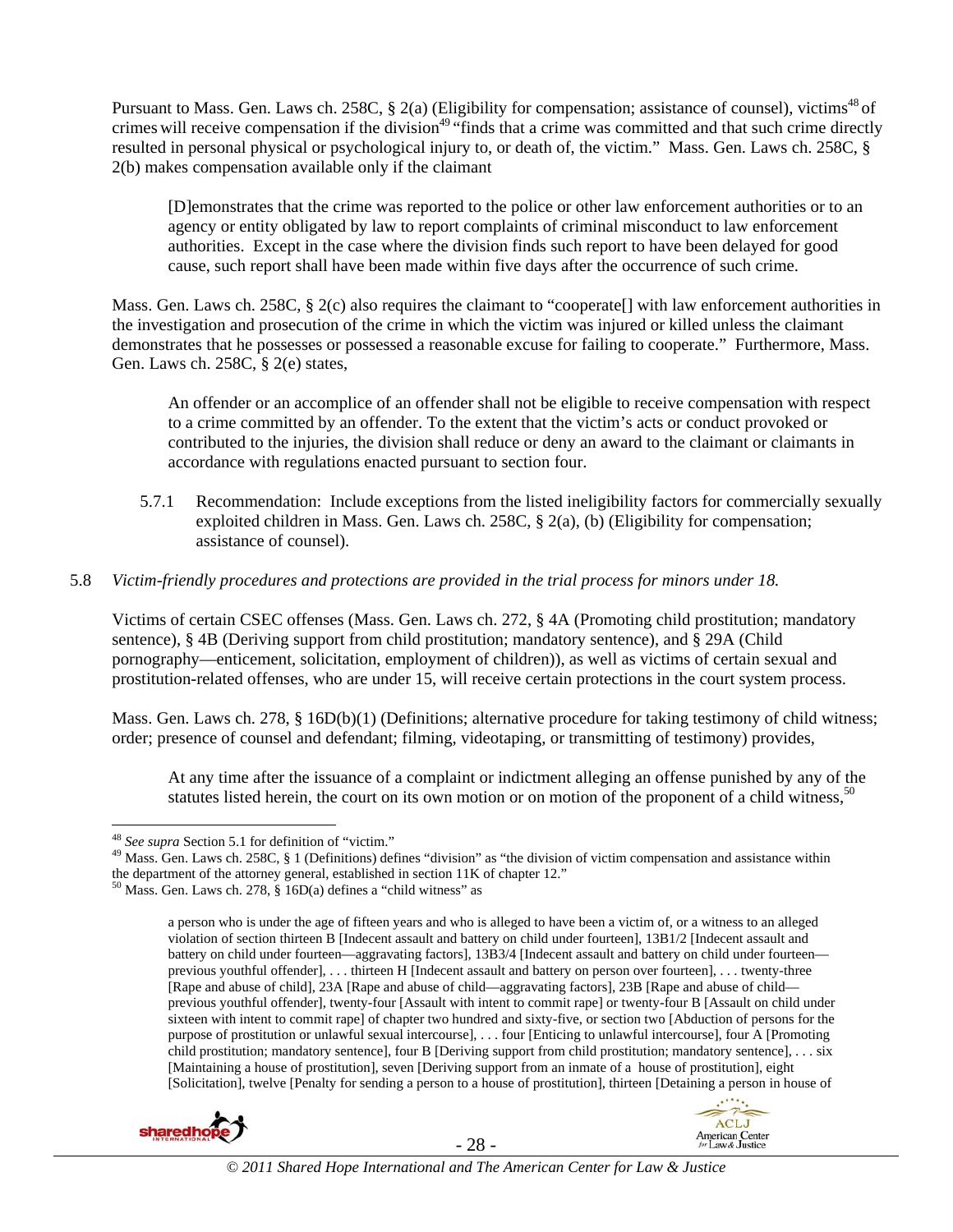and after a hearing, may order the use of a suitable alternative procedure for taking the testimony of the child witness, in proceedings pursuant to said complaint or indictment, provided that the court finds by a preponderance of the evidence at the time of the order that the child witness is likely to suffer psychological or emotional trauma as a result of testifying in open court, as a result of testifying in the presence of the defendant, or as a result of both testifying in open court and testifying in the presence of the defendant. If the court orders the use of a suitable alternative for taking the testimony of a child witness pursuant to this section, the court shall make and enter specific findings upon the record describing with particularity the reasons for such order.

Mass. Gen. Laws ch. 278, § 16D(b)(2) allows the child's testimony to "be recorded on videotape or film to be shown in court at a later time or that the testimony be transmitted to the courtroom by simultaneous electronic means," while Mass. Gen. Laws ch. 278, § 16D(b)(6) clarifies,

The film, videotape or transmission of testimony taken by an alternative procedure . . . shall be admissible as substantive evidence to the same extent as and in lieu of live testimony by the child witness in any proceeding for which the order is issued or in any related criminal proceeding against the same defendant when consistent with the interests of justice, provided that such an order is entered or re-entered based on current findings at the time when or within a reasonable time before the film, videotape or transmission is offered into evidence. . . .

As an additional protection for child victim-witnesses, Mass. Gen. Laws ch. 278, § 16D(b)(3) provides,

Testimony taken by an alternative procedure pursuant to an order issued under paragraph (1) shall be taken in the presence of the judge, the prosecutor, defense counsel and such other persons as the court may allow. The defendant shall also have the right to be present unless the court's order under paragraph (1) is based wholly or in part upon a finding that the child witness is likely to suffer trauma as a result of testifying in the presence of the defendant. If the order is based on such a finding, the testimony of the child witness shall not be taken in the presence of the defendant except as provided in paragraph (4).

While not specifically applicable to victims of CSEC offenses, Mass. Gen. Laws ch. 278, § 16A (Public may be excluded at trials of certain crimes involving minors under age of eighteen), states, "At the trial of a complaint or indictment for rape, incest, carnal abuse or other crime involving sex, where a minor under eighteen years of age is the person upon, with or against whom the crime is alleged to have been committed . . . the presiding justice shall exclude the general public from the court room, admitting only such persons as may have a direct interest in the case." Also, pursuant to Mass. Gen. Laws ch. 278, § 16C (Exclusion of public from trial involving crime of incest or rape), "[t]o protect the parties involved at a trial arising from a complaint or indictment for incest or rape, the trial judge may exclude all spectators from the courtroom in which such trial is being held, or from said courtroom during those portions of such trial when direct testimony is to be presented; provided, that either of the parties requests that all spectators be so excluded at the trial or portions thereof; and provided further, that the defendant in such trial by a written statement waives his right to a public trial for those portions from which spectators are so excluded."

Some additional protections are provided to children who are the victims of sex crimes. Mass. Gen. Laws ch. 278, § 16F (Expedited trials for sex crimes involving minor victims or witnesses) provides that, in criminal proceedings involving

 prostitution], . . . twenty-eight [Matter harmful to minors—dissemination or possession with intent], twenty-nine [Obscene matter—dissemination or possession with intent], twenty-nine A [Child pornography—enticement, solicitation, employment of children], twenty-nine B [Child pornography—dissemination], . . . or thirty-five A [Obscene materials/acts—acts with child under sixteen] of chapter two hundred and seventy-two.





- 29 - *© 2011 Shared Hope International and The American Center for Law & Justice*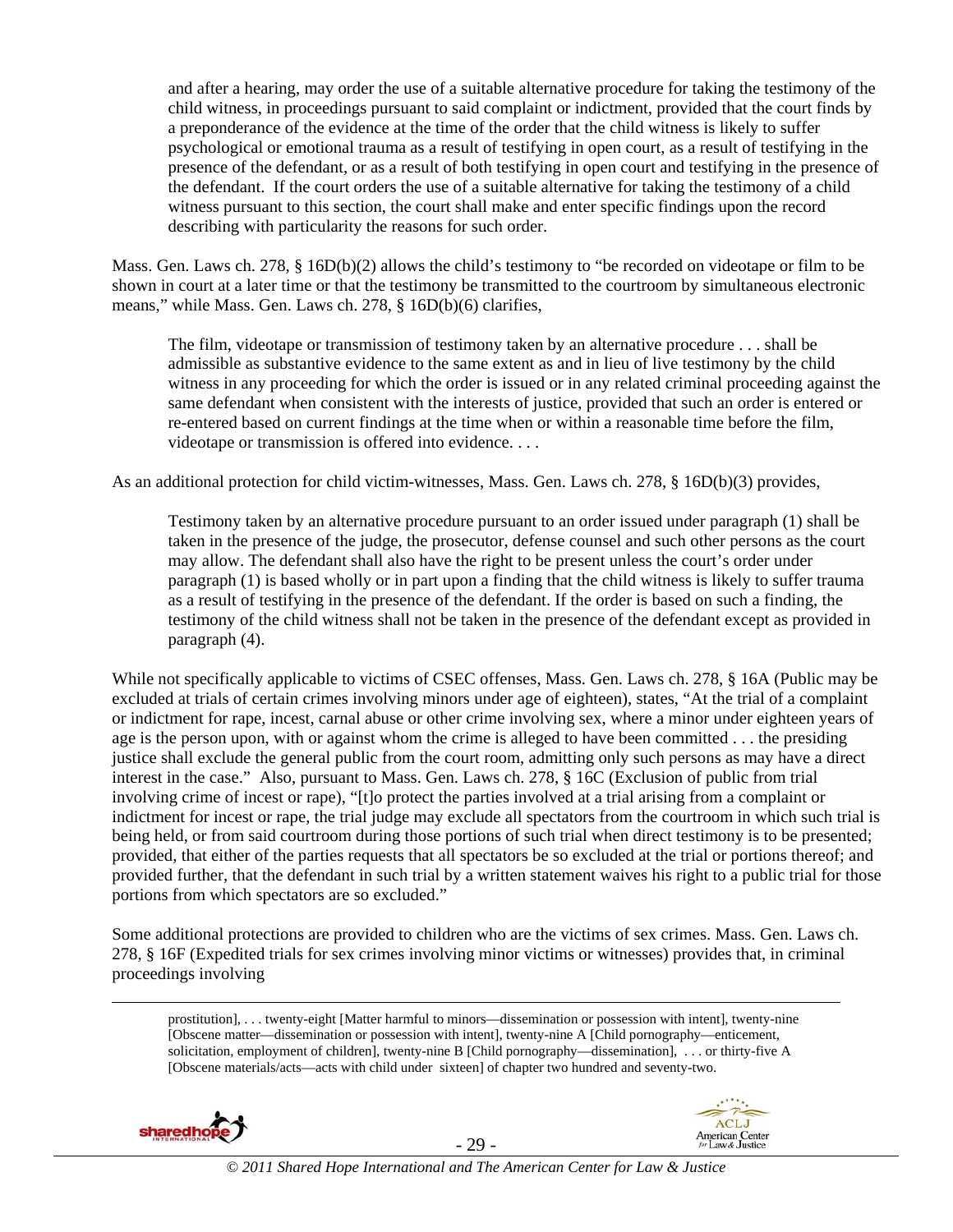an alleged sex crime perpetrated upon a minor child, or in which a minor child is expected to testify as a witness to a sex crime, the court shall, in order to minimize stress on such child, take action to expedite trial and give precedence to the case over any other case . . . .

Additionally, Mass. Gen. Laws ch. 233, § 21B (Evidence of victim's sexual conduct) limits the admissibility of certain evidence related to prior sexual behavior, stating,

Evidence of the reputation of a victim's sexual conduct shall not be admissible in any investigation or proceeding before a grand jury or any court of the commonwealth for a violation of sections thirteen B [Indecent Assault and Battery on Child Under Fourteen], 13B1/2 [Indecent assault and battery on child under fourteen—aggravating factors], 13B3/4 [Indecent assault and battery on child under fourteen previous youthful offender], . . . thirteen H [Indecent assault and battery on person over fourteen], twenty-two [Rape], twenty-two A [Rape of child], 22B [Rape of child—aggravating factors], 22C [Rape of child—previous youthful offender], twenty-three [Rape and abuse of child], 23A [Rape and abuse of child—aggravating factors], 23B [Rape and abuse of child—previous youthful offender], twenty-four [Assault with intent to commit rape] and twenty-four B [Assault on child under sixteen with intent to commit rape] of chapter two hundred and sixty-five . . . . Evidence of specific instances of a victim's sexual conduct in such an investigation or proceeding shall not be admissible except evidence of the victim's sexual conduct with the defendant or evidence of recent conduct of the victim alleged to be the cause of any physical feature, characteristic, or condition of the victim; provided, however, that such evidence shall be admissible only after an in camera hearing on a written motion for admission of same and an offer of proof. If, after said hearing, the court finds that the weight and relevancy of said evidence is sufficient to outweigh its prejudicial effect to the victim, the evidence shall be admitted; otherwise not. . . .

Mass. Gen. Laws ch. 258B, § 3 (Rights of victims and witnesses of crime) also generally affords various rights and services to victims and witnesses of crime, such as the right to be informed about their rights, protective services, social services, available civil remedies, and restitution, and to be notified about when proceedings will take place.

5.9 *Expungement or sealing of juvenile arrest or criminal records resulting from arrests or adjudications for prostitution-related offenses committed as a result of, or in the course of, the commercial sexual exploitation of a minor is available within a reasonable time after turning 18.* 

Minors with juvenile court records may have them expunged pursuant to Mass. Gen. Laws ch. 276, § 100B (Sealing of certain juvenile record files; conditions; effect), which provides,

Any person having a record of entries of a delinquency court appearance in the commonwealth on file in the office of the commissioner of probation may, on a form furnished by the commissioner, signed under the penalties of perjury, request that the commissioner seal such file. The commissioner shall comply with such request provided (1) that any court appearance or disposition including court supervision, probation, commitment or parole, the records for which are to be sealed, terminated not less than three years prior to said request; (2) that said person has not been adjudicated delinquent or found guilty of any criminal offense within the commonwealth in the three years preceding such request, except motor vehicle offenses in which the penalty does not exceed a fine of fifty dollars nor been imprisoned under sentence or committed as a delinquent within the commonwealth within the preceding three years; and (3) said form includes a statement by the petitioner that he has not been adjudicated delinquent or found guilty of any criminal offense in any other state, United States possession or in a court of federal jurisdiction, except such motor vehicle offenses as aforesaid, and has not been imprisoned under sentence or committed as a delinquent in any state or county within the preceding three years.



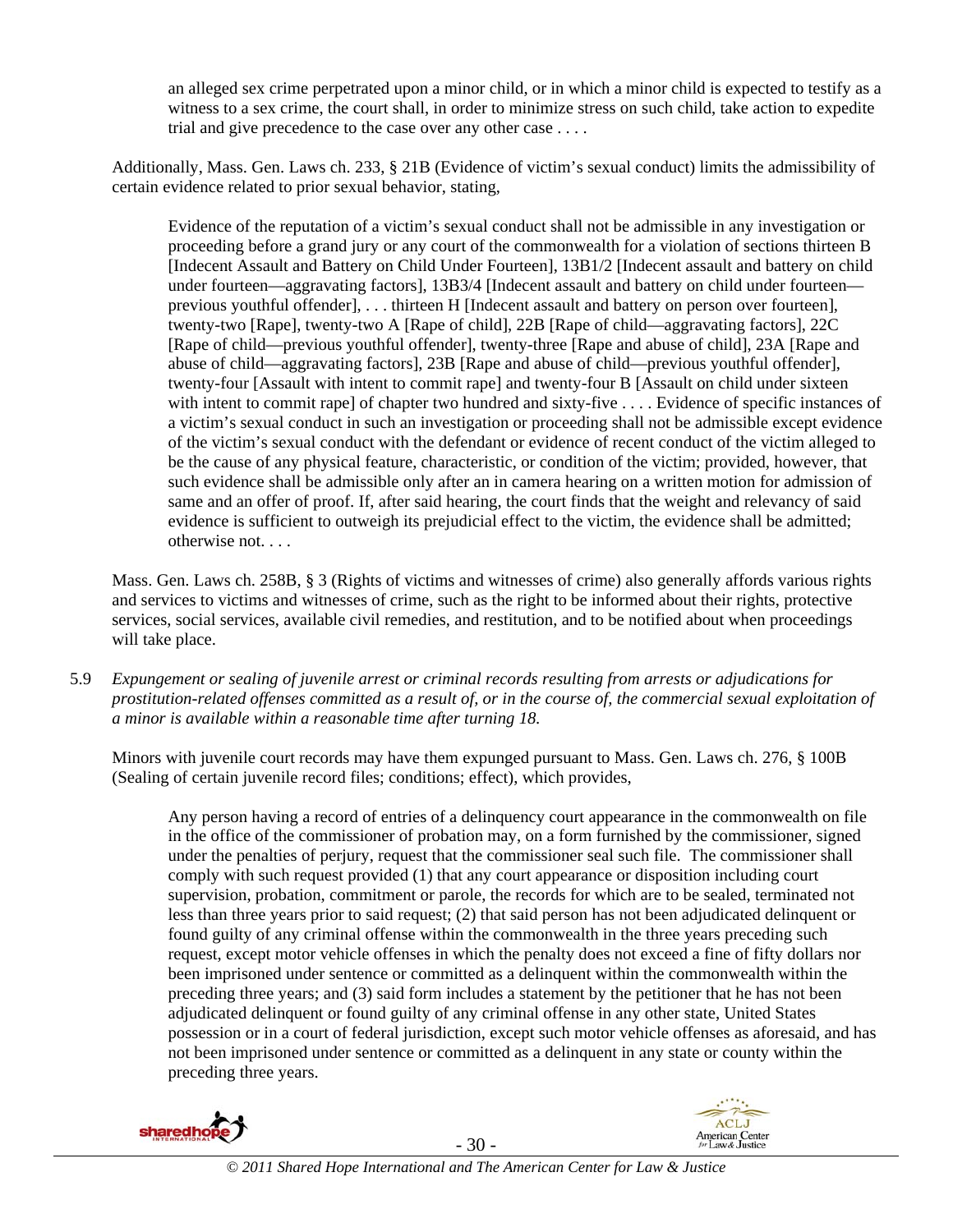Once the records are sealed, Mass. Gen. Laws ch. 276, § 100B further provides that they may not serve to

disqualify a person in any future examination, appointment or application for public service under the government of the commonwealth or of any political subdivision thereof; nor shall such sealed records be admissible in evidence or used in any way in any court proceedings or hearings before any boards of commissioners, except in imposing sentence for subsequent offenses in delinquency or criminal proceedings.

. . . .

. . . .

#### 5.10 *Victim restitution and civil remedies are authorized by law for minor victims of sex trafficking or CSEC.*

Commercially sexually exploited children who are the victims of specified sexual assault or CSEC crimes, including Mass. Gen. Laws ch. 272, § 4A (Promoting child prostitution; mandatory sentence), § 4B (Deriving support from child prostitution; mandatory sentence), and § 29A (Child pornography—enticement, solicitation, employment of children), may be able to bring a civil action for injuries resulting from the crimes. Mass. Gen. Laws ch. 260, § 4C. The action must "be commenced within three years of the acts alleged to have caused an injury or condition or within three years of the time the victim discovered or reasonably should have discovered that an emotional or psychological injury or condition was caused by said act." Mass. Gen. Laws ch. 260, § 4C. However, time is tolled until the victim is 18. Mass. Gen. Laws ch. 260, § 4C.

Commercially sexually exploited children also may have the right to receive restitution under Chapter 258B (Rights of victims and witnesses of crime) of the Massachusetts Code. Mass. Gen. Laws ch. 258B, § 3(o) states that victims have the g right:

[T]o request that restitution be an element of the final disposition of a case and to obtain assistance from the prosecutor in the documentation of the victim's losses. If restitution is ordered as part of a case disposition, the victim has the right to receive from the probation department a copy of the schedule of restitution payments and the name and telephone number of the probation officer or other official who is responsible for supervising the defendant's payments. If the offender seeks to modify the restitution order, the offender's supervising probation officer shall provide notice to the victim and the victim shall have the right to be heard at any hearing relative to the proposed modification.

5.11 *Statutes of limitations for civil and criminal actions for child sex trafficking or CSEC offenses are eliminated or lengthened sufficiently to allow prosecutors and victims a realistic opportunity to pursue criminal action and legal remedies.* 

Mass. Gen. Laws ch. 277, § 63 (Limitation of criminal prosecutions) sets a 6-year limitation for most CSEC crimes, unless otherwise noted in the statute. It also tolls the statute of limitations applicable to criminal prosecutions for violations of Mass. Gen. Laws ch. 272, § 4A (Promoting child prostitution; mandatory sentence), § 4B (Deriving support from child prostitution; mandatory sentence), and § 29A (Child pornography—enticement, solicitation, employment of children), where the victim was under 16 at the time of the offense, until the earlier of the time the victim reaches 16 or the time the crime was reported to law enforcement.<sup>51</sup> Mass. Gen. Laws ch. 277, § 63. Mass. Gen. Laws ch. 272, § 53A(b) (Engaging in sexual conduct for fee; payors and payees; penalties) is subject to the 6-year statute of limitations.

<sup>&</sup>lt;sup>51</sup> Other offenses tolled by Mass. Gen. Laws ch. 277, § 63 include in relevant part Mass. Gen. Laws ch. 272, § 2 (Abduction of persons for the purpose of prostitution or unlawful sexual intercourse), § 4 (Enticing to unlawful intercourse), § 6 (Maintaining a house of prostitution), § 7 (Deriving support from an inmate of a house of prostitution), § 8 (Soliciting), § 12 (Penalty for sending a person to a house of prostitution), § 13 (Detaining a person in house of prostitution), § 29B (Child pornography dissemination), or § 35A (Obscene material/acts—acts with child under sixteen).



 $\overline{a}$ 



- 31 - *© 2011 Shared Hope International and The American Center for Law & Justice*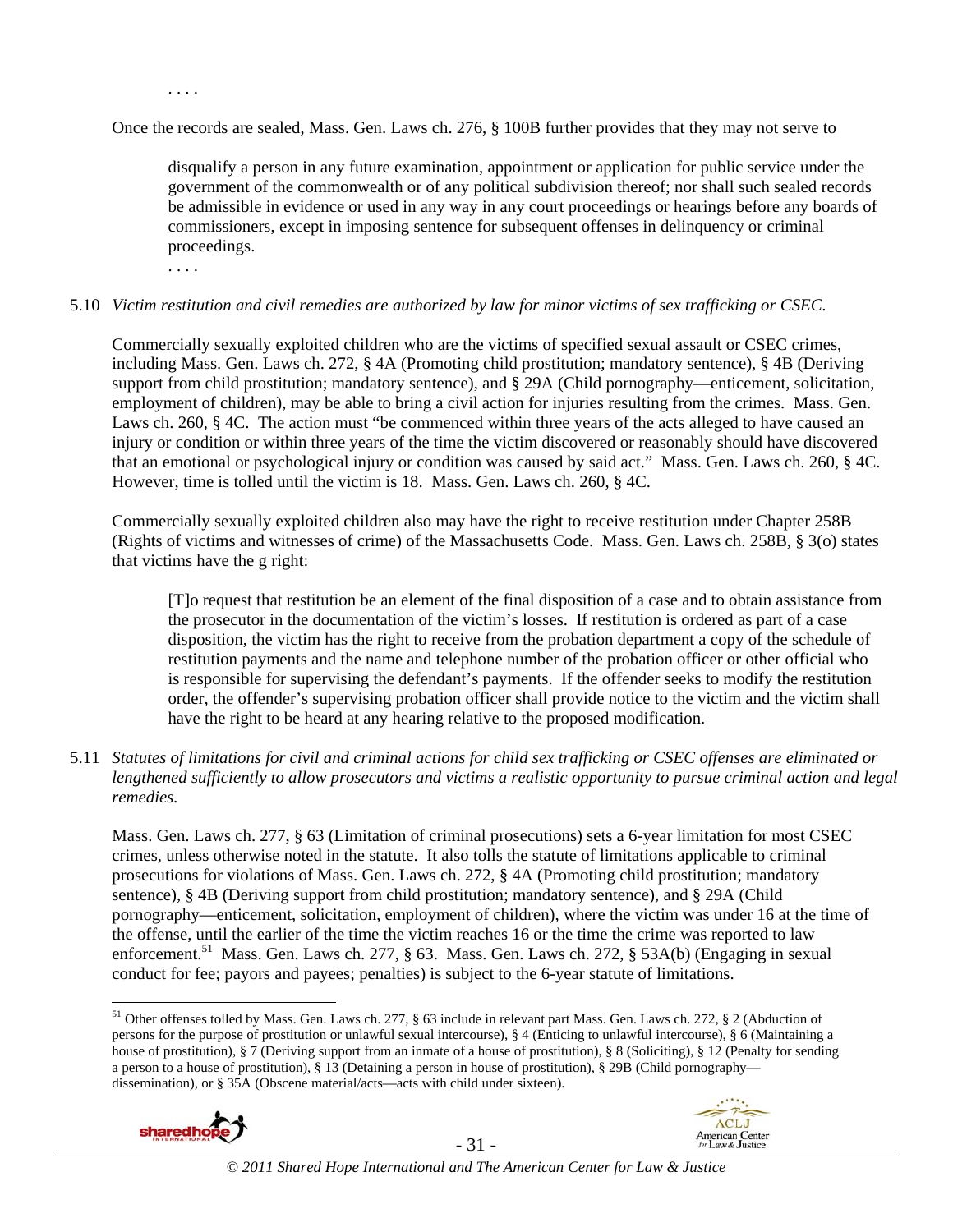To the extent that a domestic minor sex trafficking victim has a tort claim for personal injuries resulting from their commercial sexual exploitation, Mass. Gen. Laws ch. 260, § 2A (Limitation of three years in certain cases) establishes a 3-year statute of limitations for actions of tort and contracts to recover for personal injuries. Additionally, Mass. Gen. Laws ch. 260, § 4C (Statute of limitations on civil action for assault and battery by sexual abuse of minor) imposes a 3 year statute of limitations for bringing civil claim to recover damages related to the sexual abuse<sup>52</sup> of a minor. Mass. Gen. Laws ch. 260,  $\S$  4C states,

Actions for assault and battery alleging the defendant sexually abused a minor shall be commenced within three years of the acts alleged to have caused an injury or condition or within three years of the time the victim discovered or reasonably should have discovered that an emotional or psychological injury or condition was caused by said act, whichever period expires later; provided, however, that the time limit for commencement of an action under this section is tolled for a child until the child reaches eighteen years of age. . . .

However, Mass. Gen. Laws ch. 260, § 7 (Disabilities) tolls any statute of limitation otherwise applicable to a civil claim if the person entitled to bring the claim was a minor at the time the injury occurred. Instead, Mass. Gen. Laws ch. 260, § 7 provides that the "the action may be commenced within the time hereinbefore limited after the disability is removed."

 $52$  Mass. Gen. Laws ch. 260, § 4C states, "For purposes of this section, 'sexual abuse' shall mean the commission of any act against a minor as set forth in section thirteen B [Indecent assault and battery on child under fourteen], 13B1/2 [Indecent assault and battery on child under fourteen—aggravating factors], 13B3/4 [Indecent assault and battery on child under fourteen previous youthful offender], thirteen H [Indecent assault and battery on person over fourteen], twenty-two [Rape], twenty-two A [Rape of child], 22B [Rape of child—aggravating factors], 22C [Rape of child—previous youthful offender], twenty-three [Rape and abuse of child], 23A [Rape and abuse of child—aggravating factors], 23B [Rape and abuse of child—previous youthful offender], twenty-four [Assault with intent to commit rape] or twenty-four B [Assault on child under sixteen with intent to commit rape] of chapter two hundred and sixty-five or section two [Abduction of persons for the purpose of prostitution or unlawful sexual intercourse], three [Administering drug], four [Enticing unlawful intercourse], four A [Promoting child prostitution; mandatory sentence], four B [Deriving support from child prostitution; mandatory sentence], seven [Deriving support from an inmate of a house of prostitution], eight [Soliciting], thirteen [Detaining a person in house of prostitution], seventeen [Incest], twenty-nine A [Child pornography—enticement, solicitation, employment of children], thirty-four [Obscene materials/acts—sodomy and buggery], thirty-five [Obscene material/acts—unlawful and lascivious Acts] or thirty-five A [Obscene material/acts—acts with child under sixteen] of chapter two hundred and seventy-two."



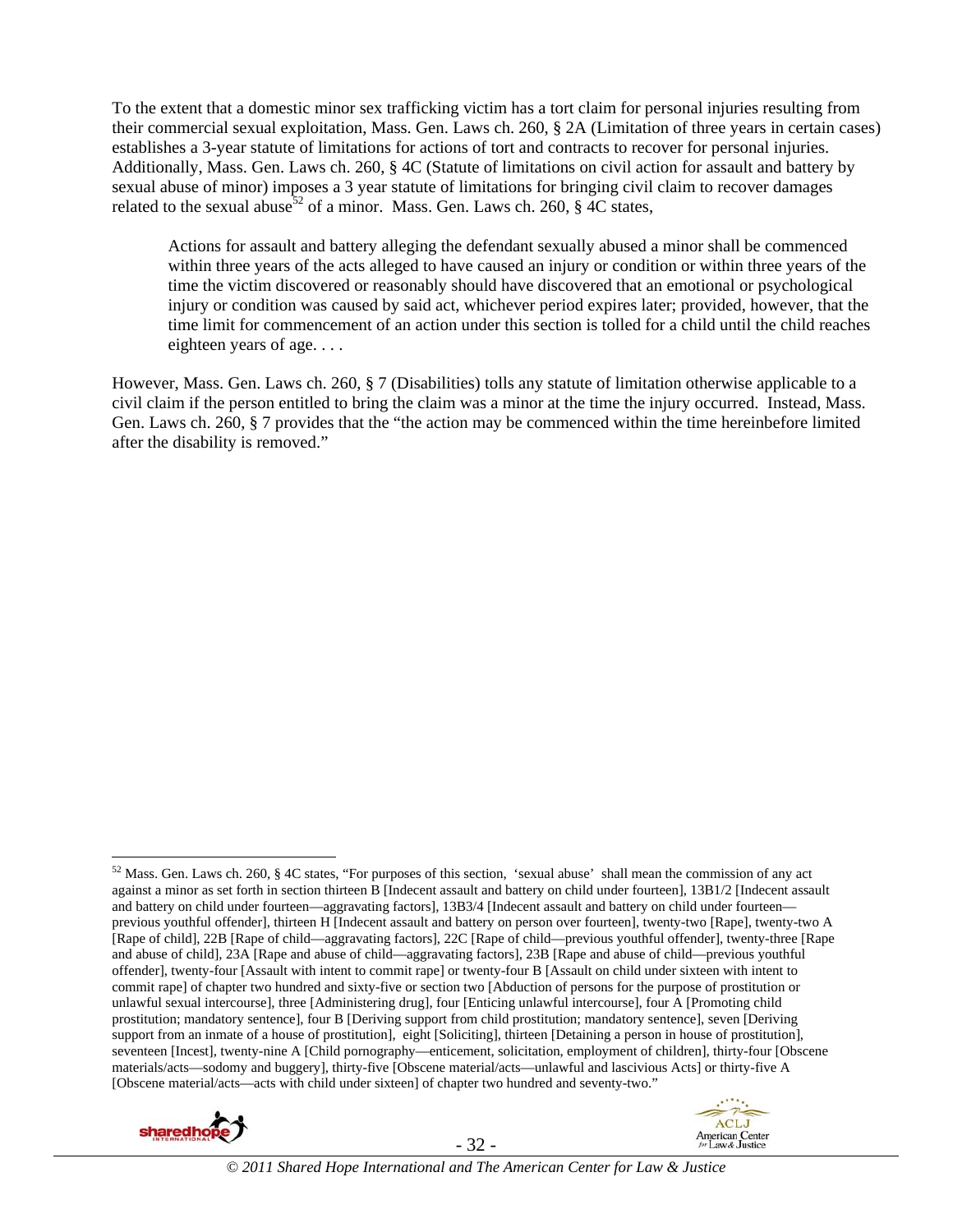#### **Framework Issue 6: Criminal justice tools for investigation and prosecutions**

#### *Legal Components:*

- *6.1 Training on human trafficking and domestic minor sex trafficking for law enforcement is statutorily mandated.*
- *6.2 Single party consent to audiotaping is permitted in law enforcement investigations.*
- *6.3 Domestic minor sex trafficking investigations may use wiretapping to investigate the crime.*
- *6.4 Using a law enforcement decoy posing as a minor to investigate buying or selling of commercial sex acts is not a defense to soliciting, purchasing, or selling sex with a minor.*
- *6.5 Using the Internet to investigate buyers and traffickers is a permissible investigative technique.*
- *6.6 Law enforcement and child welfare agencies are mandated to promptly report missing and recovered children. \_\_\_\_\_\_\_\_\_\_\_\_\_\_\_\_\_\_\_\_\_\_\_\_\_\_\_\_\_\_\_\_\_\_\_\_\_\_\_\_\_\_\_\_\_\_\_\_\_\_\_\_\_\_\_\_\_\_\_\_\_\_\_\_\_\_\_\_\_\_\_\_\_\_\_\_\_\_\_\_\_\_\_\_\_\_\_\_\_\_\_\_\_\_*

#### *Legal Analysis:*

*6.1 Training on human trafficking and domestic minor sex trafficking for law enforcement is statutorily mandated.*

Massachusetts has not enacted a law mandating law enforcement training on human trafficking or domestic minor sex trafficking. However, training on other special topics, including domestic violence, minors and hate crimes, is required. Mass. Gen. Laws ch. 6 § 116A (Training of law enforcement personnel in domestic violence), § 116B (Training of law enforcement personnel regarding hate crimes).

Additionally, under Mass Gen. Laws ch. 6, § 118, "[n]o municipal police training school shall be approved unless it provides for training members of the rape prevention and prosecution unit established by section ninety-seven B of chapter forty-one." Mass. Gen. Laws ch. 41 § 97B (Rape reporting and prosecution unit; preservation of evidence) states in part that "[t]here shall be within the police department of every city and town . . . a rape reporting and prosecution unit which shall be designed to improve the quality of rape reporting, counselling, and prosecution."

- 6.1.1 Recommendation: Enact a statute that specifically mandates training on domestic minor sex trafficking issues for law enforcement officers and requires all officers to participate in this training.
- *6.2 Single party consent to audiotaping is permitted in law enforcement investigations.*

Massachusetts generally requires two-party consent to audio-tape conversations. Mass. Gen. Laws ch. 272, § 99 (C)(1) (Eavesdropping, wire tapping, and other interception of communications) makes it a crime to record any conversation, whether oral or wire, without the consent of all parties in Massachusetts. Mass. Gen. Laws ch. 272,  $\S 99 (C)(1)$  states that whoever

willfully commits an interception, attempts to commit an interception, or procures any other person to commit an interception or to attempt to commit an interception of any wire or oral communication shall be fined not more than ten thousand dollars, or imprisoned in the state prison for not more than five years, or imprisoned in a jail or house of correction for not more than two and one half years, or both so fined and given one such imprisonment.

. . . .

Mass. Gen. Laws ch. 272, § 99(B)(4) defines an "interception" as

to secretly hear, secretly record, or aid another to secretly hear or secretly record the contents of any wire or oral communication through the use of any intercepting device by any person other than a person given prior authority by all parties to such communication; provided that it shall not constitute an interception for an investigative or law enforcement officer, as defined in this section, to record or



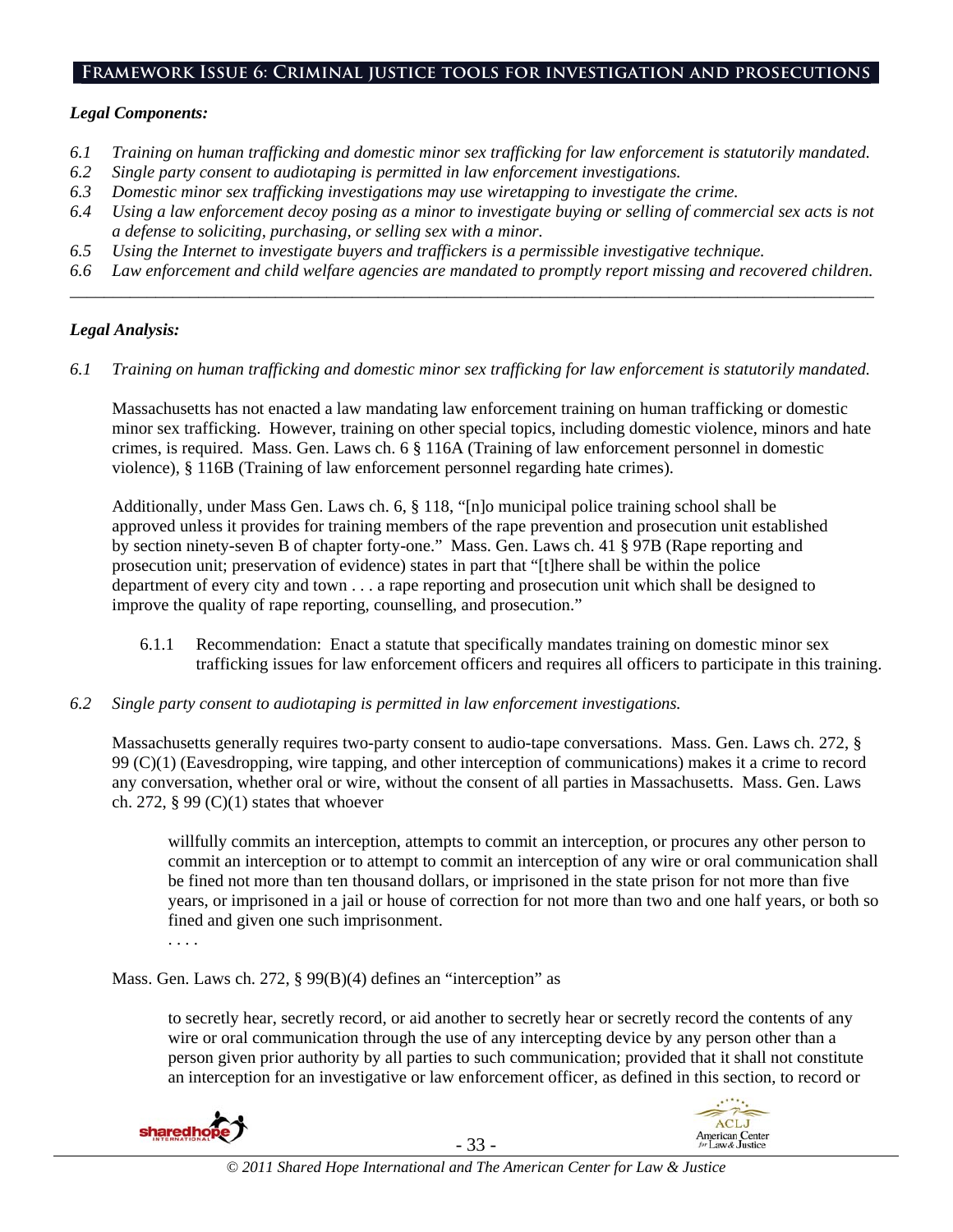transmit a wire or oral communication if the officer is a party to such communication or has been given prior authorization to record or transmit the communication by such a party and if recorded or transmitted in the course of an investigation of a designated offense as defined herein.

Under this definition of "interception" and the provisions of Mass. Gen. Laws ch. 272,  $\S 99(C)(1)$ , the consent of all parties to a communication is required unless one of the parties is a law enforcement officer or has given prior authorization to a law enforcement officer to record the communication, and the recording is a part of the investigation of a "designated offense,"53 which includes an investigation related to prostitution when it is part of organized crime activity. Mass. Gen. Laws ch. 272, § 99(C)(1), (B)(7).

- 6.2.1 Recommendation: Amend Mass. Gen. Laws ch. 272, § 99(B)(7) to include Mass. Gen. Laws ch. 265, § 26C (Enticement of children), Mass. Gen. Laws ch. 272, § 4 (Enticing to unlawful intercourse), § 4A (Promoting child prostitution; mandatory sentence), and § 29A (Child pornography—enticement, solicitation, employment of children).
- *6.3 Domestic minor sex trafficking investigations may use wiretapping to investigate the crime.*

Massachusetts laws permits the use of wiretapping in certain circumstances. Exemptions to the prohibition on interception of wire or oral communications under Mass. Gen. Laws ch. 272, § 99(C)(1) (Eavesdropping, wiretapping, and other interception of communications)<sup>54</sup>are provided in Mass. Gen. Laws ch. 272, §99(D), which states,

1. Permitted interception of wire or oral communications. It shall not be a violation of this section— . . . .

c. for investigative and law enforcement officers of the United States of America to violate the provisions of this section if acting pursuant to authority of the laws of the United States and within the scope of their authority.

d. for any person duly authorized to make specified interceptions by a warrant issued pursuant to this section.

e. for investigative or law enforcement officers to violate the provisions of this section for the purposes of ensuring the safety of any law enforcement officer or agent thereof who is acting in an undercover capacity, or as a witness for the commonwealth; provided, however, that any such interception which is not otherwise permitted by this section shall be deemed unlawful for purposes of paragraph P.

. . . .

2. Permitted disclosure and use of intercepted wire or oral communications.

Mass. Gen. Laws ch. 272, §99(A) (Eavesdropping, wiretapping, and other interception of communications) states,

and depriving honest businessmen of the right to make a living. . . . . 54 *See supra* Section 6.2 for the substantive provisions of Mass. Gen. Laws ch. 272, § 99(C)(1).





 $\overline{a}$  $53$  Mass. Gen. Laws ch. 272, § 99(B)(7) defines a "designated offense" as

the following offenses in connection with organized crime as defined in the preamble: arson, assault and battery with a dangerous weapon, extortion, bribery, burglary, embezzlement, forgery, gaming in violation of section seventeen of chapter two hundred and seventy-one of the general laws, intimidation of a witness or juror, kidnapping, larceny, lending of money or things of value in violation of the general laws, mayhem, murder, any offense involving the possession or sale of a narcotic or harmful drug, perjury, prostitution, robbery, subornation of perjury, any violation of this section, being an accessory to any of the foregoing offenses and conspiracy or attempt or solicitation to commit any of the foregoing offenses.

Organized crime, as it exists in the commonwealth today, consists of a continuing conspiracy among highly organized and disciplined groups to engage in supplying illegal goods and services. In supplying these goods and services organized crime commits unlawful acts and employs brutal and violent tactics. Organized crime is infiltrating legitimate business activities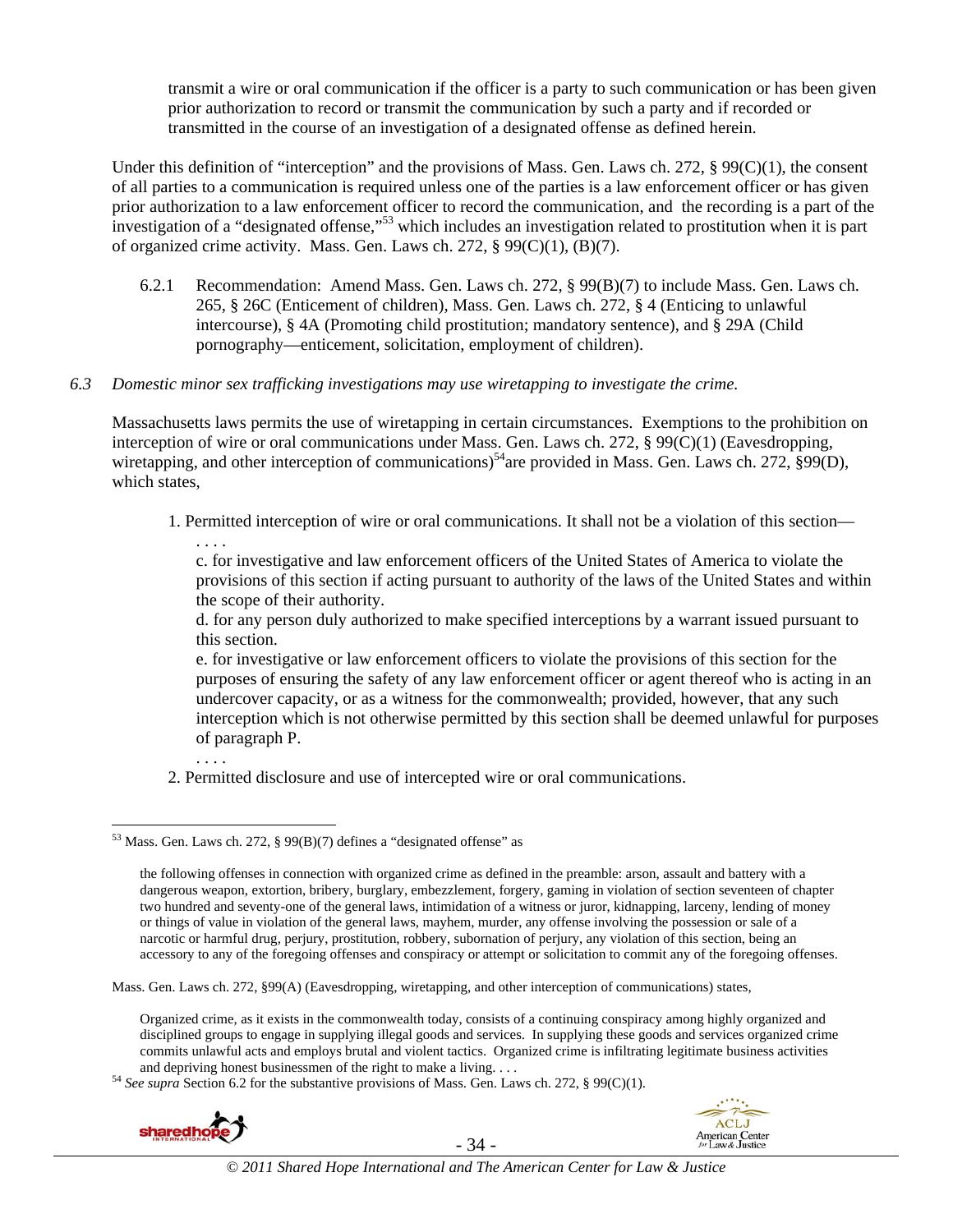a. Any investigative or law enforcement officer, who, by any means authorized by this section, has obtained knowledge of the contents of any wire or oral communication, or evidence derived therefrom, may disclose such contents or evidence in the proper performance of his official duties. b. Any investigative or law enforcement officer, who, by any means authorized by this section has obtained knowledge of the contents of any wire or oral communication, or evidence derived therefrom, may use such contents or evidence in the proper performance of his official duties. . . . .

d. The contents of any wire or oral communication intercepted pursuant to a warrant in accordance with the provisions of this section, or evidence derived therefrom, may otherwise be disclosed only upon a showing of good cause before a judge of competent jurisdiction.

. . . .

A warrant authorizing an interception will be issued pursuant to Mass. Gen. Laws ch. 272, § 99(E) only for the following reasons:

1. Upon a sworn application in conformity with this section; and

2. Upon a showing by the applicant that there is probable cause to believe that a designated offense<sup>55</sup> has been, is being, or is about to be committed and that evidence of the commission of such an offense may thus be obtained or that information which will aid in the apprehension of a person who the applicant has probable cause to believe has committed, is committing, or is about to commit a designated offense may thus be obtained; and

3. Upon a showing by the applicant that normal investigative procedures have been tried and have failed or reasonably appear unlikely to succeed if tried.

Under the provisions of Mass. Gen. Laws ch. 272, §99(D), (E), an order authorizing wiretapping may be issued in some investigations related to domestic minor sex trafficking as Mass. Gen. Laws ch. 272, §99(B)(7) includes kidnapping and prostitution within the definition "designated offense."

- 6.3.1. Recommendation: Amend the definition of "designated offense" to expressly include Mass. Gen. Laws ch. 272, § 4A (Promoting child prostitution; mandatory sentence), § 2 (Abduction of persons for the purpose of prostitution or unlawful sexual intercourse), §4 (Enticing to unlawful intercourse), and Mass. Gen. Laws ch. 265, § 26C (Enticement of children).
- *6.4 Using a law enforcement decoy posing as a minor to investigate buying or selling of commercial sex acts is not a defense to soliciting, purchasing, or selling sex with a minor.*

No law expressly permits the use of a decoy by law enforcement in the investigation of prostitution or sex trafficking. However, Mass. Gen. Laws ch. 265, § 26C(b) (Enticement of children) makes it unlawful for "[a]ny one who entices a child under the age of 16, or someone he believes to be a child under the age of 16, to enter, exit or remain within any vehicle, dwelling, building or other outdoor space with the intent that he or another person will violate" a range of CSEC and sexual offenses, implying that a perpetrator enticing a law enforcement officer whom he believes to be a child under the age of 16 could be prosecuted under this statute. A conviction under Mass. Gen. Laws ch. 265, § 26C is punishable by imprisonment up to 5 years in the state prison or imprisonment up to 2½ years in the house of correction, or by imprisonment and a fine up to \$5,000.

6.4.1 Recommendation: Enact a statute expressly prohibiting a defense to prosecution for any of the offenses involving minors in chapters 265 and 272 based on the "minor" actually being a law enforcement officer or agent of law enforcement.

 $\overline{a}$ <sup>55</sup> *See supra* note 53 for the definition of "designated offense."



- 35 -



*© 2011 Shared Hope International and The American Center for Law & Justice*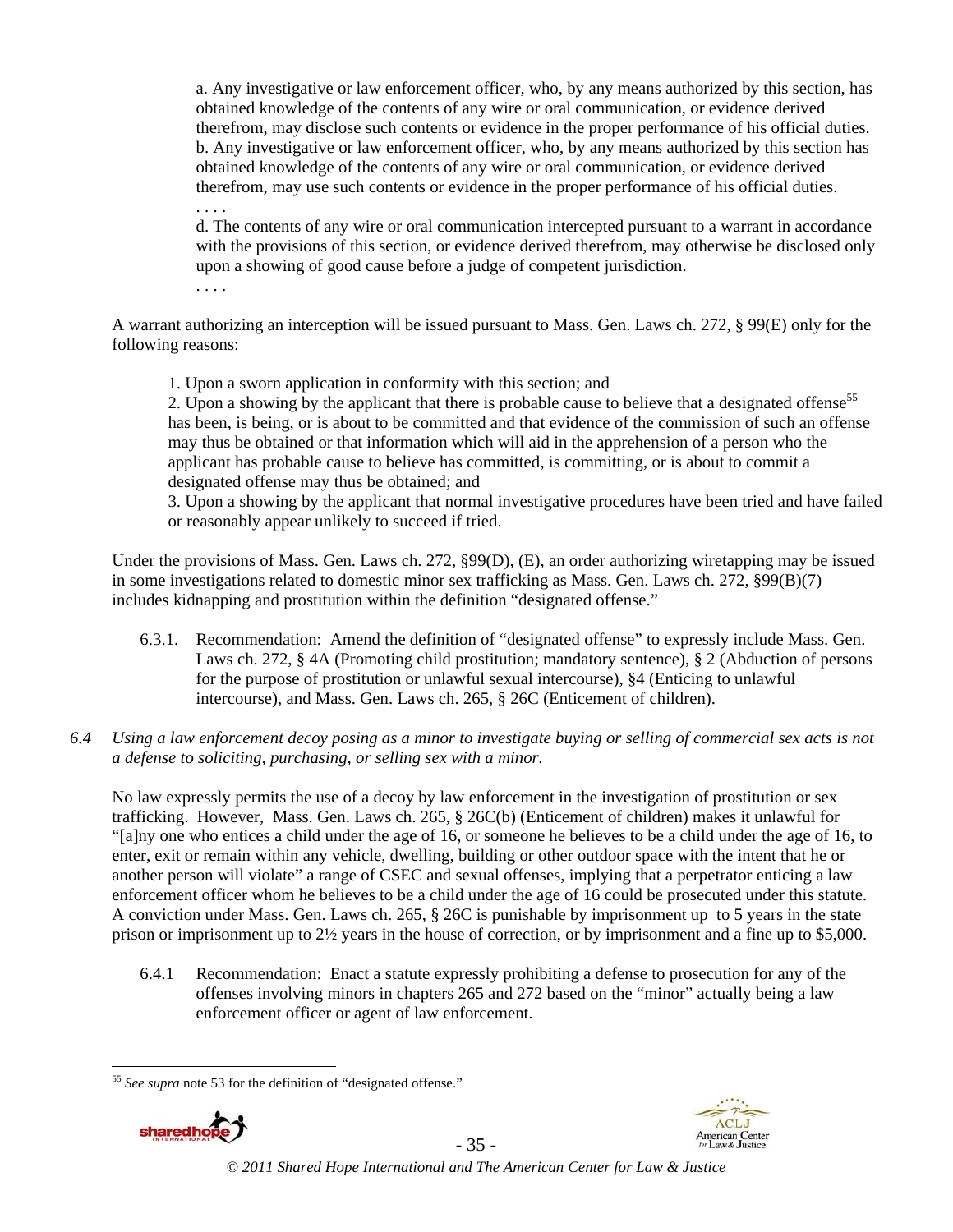#### *6.5 Using the Internet to investigate buyers and traffickers is a permissible investigative technique.*

No law in the Massachusetts Code expressly permits the use of the Internet to investigate buyers and traffickers of sex acts with minors.

6.5.1 Recommendation: Enact a law expressly criminalizing use of the Internet to commit or attempt to commit a CSEC under chapters 265 or 272 and prohibit a defense to prosecution based on the "minor" being a law enforcement officer or other adult.

#### *6.6 Law enforcement and child welfare agencies are mandated to promptly report missing and recovered children.*

Mass. Gen. Laws ch. 22A, § 2 (Establishment of statewide central register) directs the executive director of the criminal history systems board to establish a "statewide central register containing all available identifying data of any missing child,<sup>56</sup> including, but not limited to, fingerprints and blood types. The director may use existing data processing and data communications systems of the criminal justice information system." Mass. Gen. Laws ch. 22A, § 4 (Reports of missing children; entry into central register; search for missing children) requires any police officer who receives a report of a missing child to immediately enter information regarding the missing child into the central register and begin looking for the missing child. Pursuant to Mass. Gen. Laws ch. 22A, § 9 (Notice by law enforcement agency to last known school of missing child; marking of child's record; notice that child has been located), when a law enforcement agency receives a report of a missing child, it must notify the child's last known school of the child's disappearance. Furthermore, Mass. Gen. Laws ch. 22A, § 9, states,

Upon notification by a law enforcement authority of a child's disappearance, each elementary and secondary school, either public or private, in which such child is currently or was previously enrolled shall mark the record of such child in such a manner that whenever a copy of or information regarding the record is requested, said school shall be alerted to the fact that the record is that of a missing child. The school shall immediately report to the appropriate law enforcement authority any request concerning such marked records or knowledge as to the whereabouts of such missing child.

Upon learning that a missing child has been located, such law enforcement authority shall notify any school previously informed of such child's disappearance that such child has been located, and the school shall remove such mark from the record of such child.

Mass. Gen. Laws ch. 22A, § 7 (Department of children and families, youth services, public health and mental health to report missing children) requires government agencies, including the Department of Children and Families (Department), to report any children under their custody who are missing. 110 Mass. Code Regs. 7.115(5), (6) (Runaway foster children) expressly requires that the Department to notify law enforcement upon obtaining information about the possible whereabouts of the child. 110 Mass. Code Regs. 7.115(5) states in part,

Whenever the Department receives information concerning the possible or suspected current whereabouts of a child who has run away or is missing from a foster/pre-adoptive home, or from any temporary substitute care placement, the Department shall immediately notify the appropriate law enforcement agencies and provide such information to them. . . .

<sup>&</sup>lt;sup>56</sup> Mass. Gen. Laws ch. 22A, § 1 (Definitions) defines "Missing child or children" as "any person under the age of eighteen years missing from his normal and ordinary place of residence and whose whereabouts cannot be determined by the person responsible for such child's care."